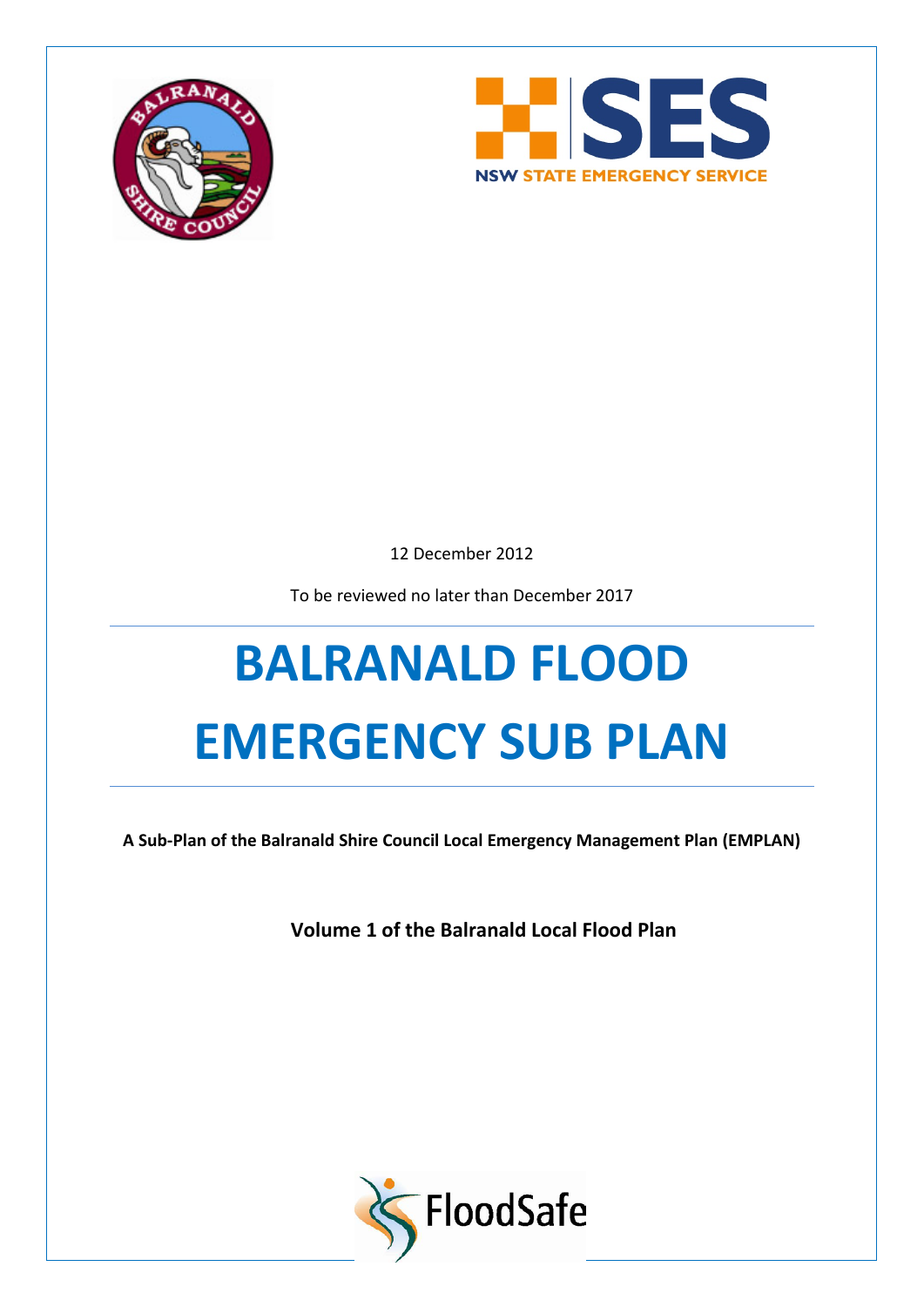# **AUTHORISATION**

<span id="page-1-0"></span>The Balranald Flood Emergency Sub Plan is a sub plan of the Balranald Shire Council Local Emergency Management Plan (EMPLAN). It has been prepared in accordance with the provisions of the *State Emergency Service Act 1989* (**NSW**) and is authorised by the Local Emergency Management Committee in accordance with the provisions of the *State Emergency and Rescue Management Act 1989* **(NSW)**.

Recommended

 $\frac{1}{\sqrt{w}}$ <br>
NSW SES Bottabald Local Controller<br>
Date:  $\frac{1}{\sqrt{2}}$ 

Approved

Chair, Local Emergency Management Committee

Date:  $11/n$   $(n)$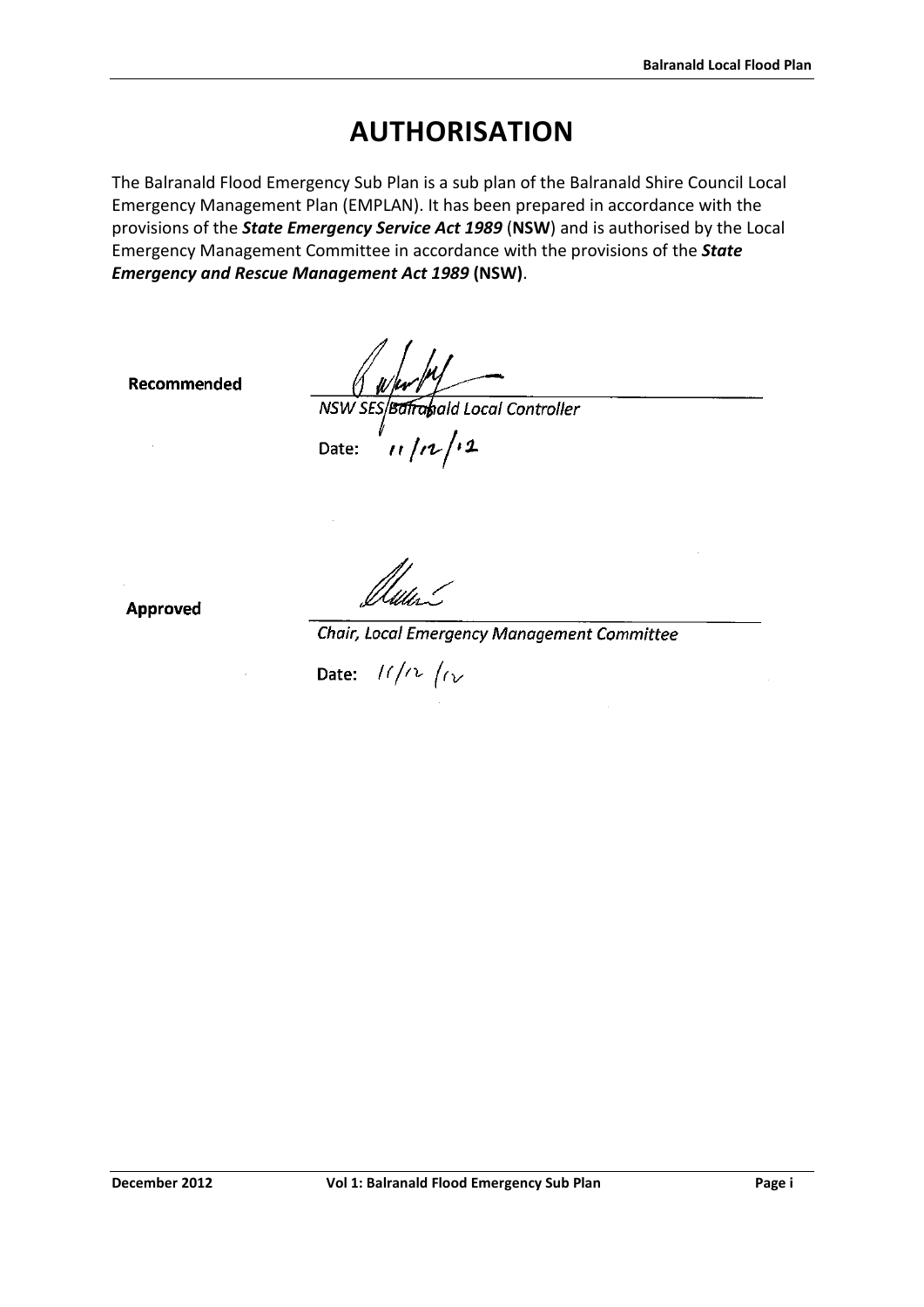# **CONTENTS**

<span id="page-2-0"></span>

| 1.1  |  |  |  |
|------|--|--|--|
| 1.2  |  |  |  |
| 1.3  |  |  |  |
| 1.4  |  |  |  |
| 1.5  |  |  |  |
| 1.6  |  |  |  |
|      |  |  |  |
| 2.1  |  |  |  |
| 2.2  |  |  |  |
| 2.3  |  |  |  |
| 2.4  |  |  |  |
| 2.5  |  |  |  |
| 2.6  |  |  |  |
| 2.7  |  |  |  |
|      |  |  |  |
| 3.1  |  |  |  |
| 3.2  |  |  |  |
| 3.3  |  |  |  |
| 3.4  |  |  |  |
| 3.5  |  |  |  |
| 3.6  |  |  |  |
| 3.7  |  |  |  |
| 3.8  |  |  |  |
| 3.9  |  |  |  |
| 3.10 |  |  |  |
| 3.11 |  |  |  |
| 3.12 |  |  |  |
| 3.13 |  |  |  |
| 3.14 |  |  |  |
| 3.15 |  |  |  |
| 3.16 |  |  |  |
|      |  |  |  |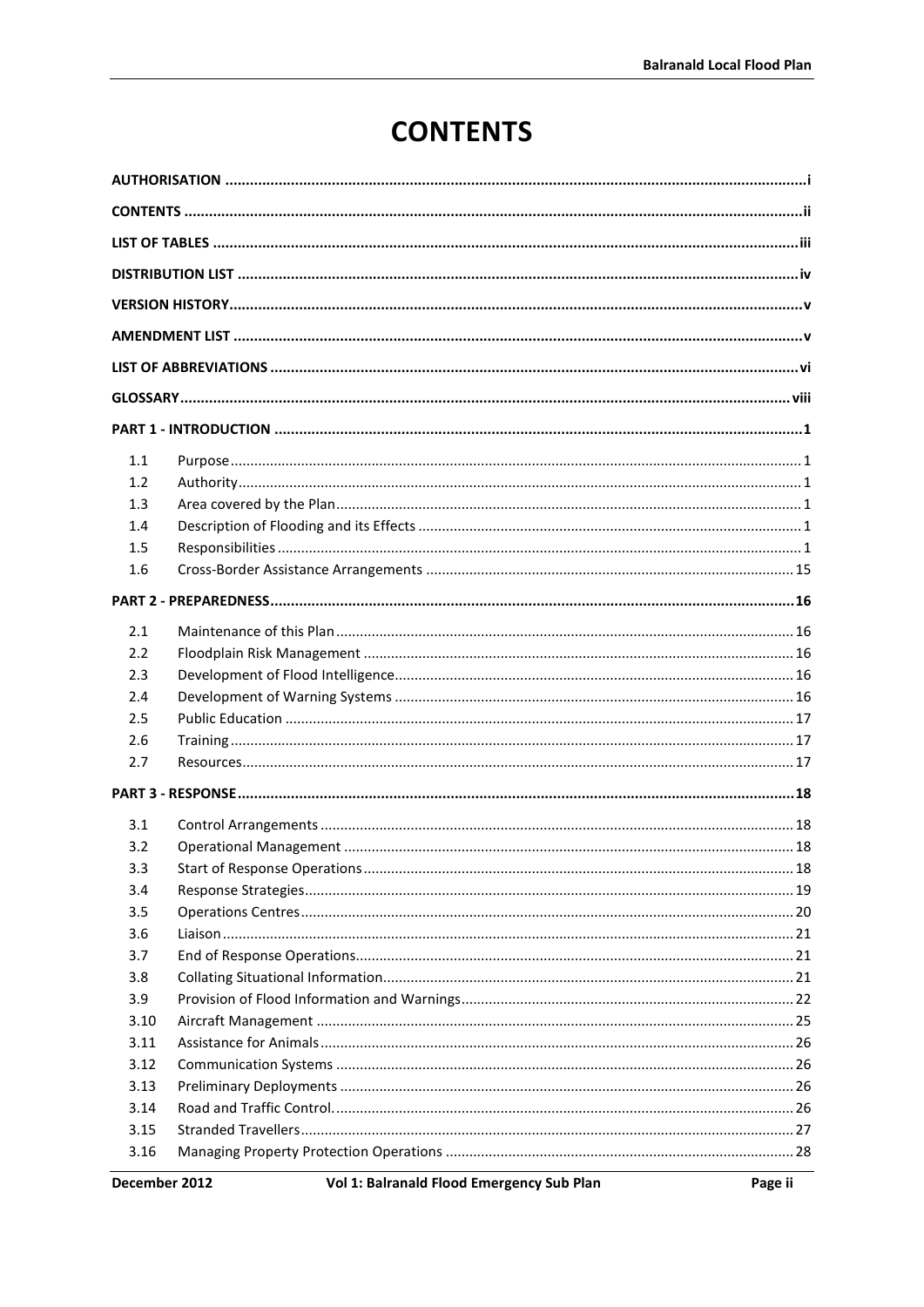| 3.17 |  |  |
|------|--|--|
| 3.18 |  |  |
| 3.19 |  |  |
|      |  |  |
| 4.1  |  |  |
| 4.2  |  |  |
| 4.3  |  |  |
|      |  |  |
|      |  |  |
|      |  |  |

# **LIST OF TABLES**

<span id="page-3-0"></span>

|--|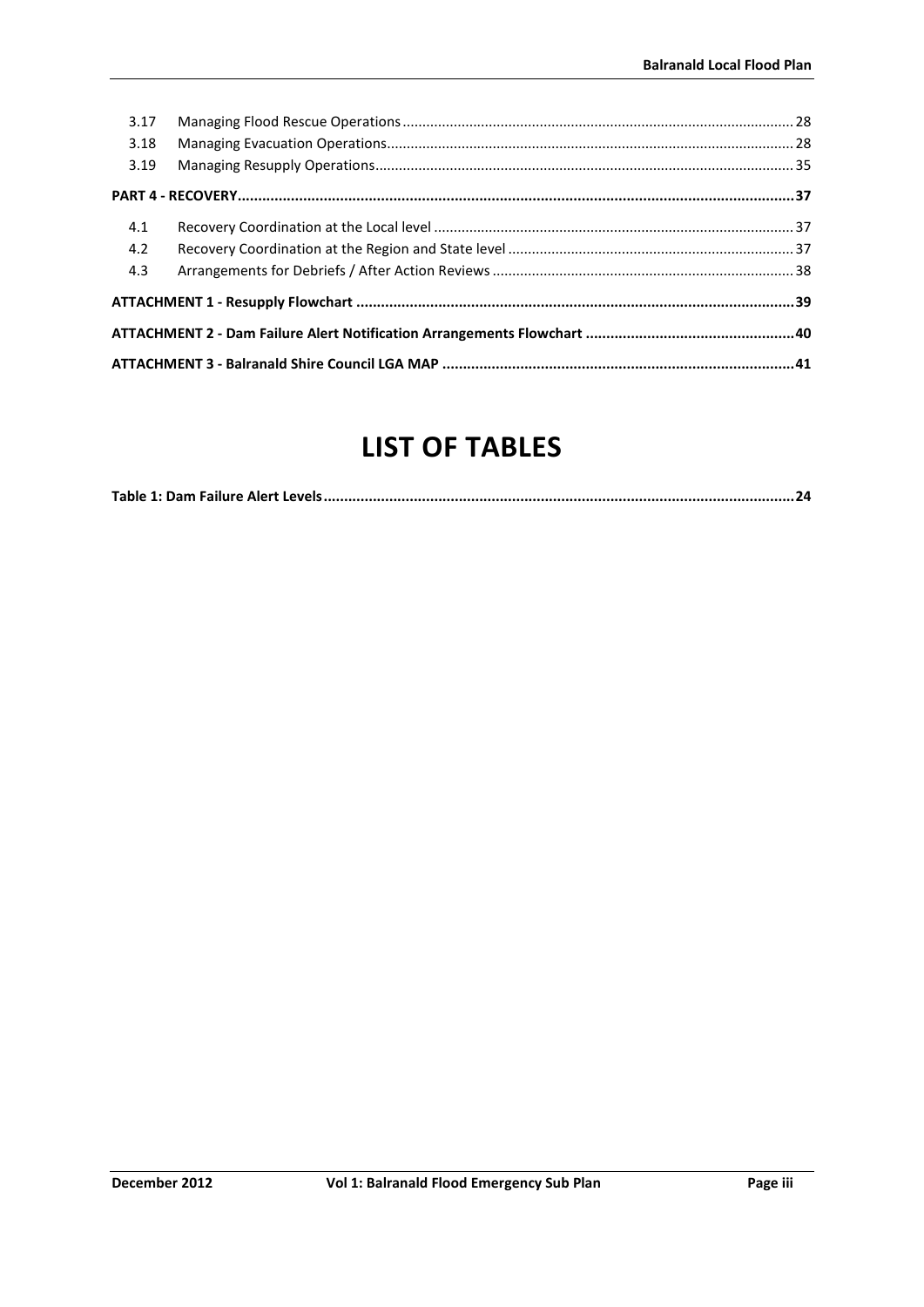# **DISTRIBUTION LIST**

<span id="page-4-0"></span>

| <b>Recipient</b>                                                                       | <b>Number of copies</b> |
|----------------------------------------------------------------------------------------|-------------------------|
| <b>NSW SES Balranald Local Controller</b>                                              | $\mathbf{1}$            |
| <b>NSW SES Balranald Unit</b>                                                          | $\mathbf{1}$            |
| <b>NSW SES Murray Region Headquarters</b>                                              | $\mathbf{1}$            |
| <b>NSW SES State Headquarters</b>                                                      | $\mathbf{1}$            |
| <b>Balranald Shire Council, Local Emergency Operations Controller</b>                  | $\mathbf{1}$            |
| NSW Police Force, Deniliquin Local Area Command                                        | 1                       |
| <b>Balranald Shire Council, Local Emergency Management Committee</b><br><b>Members</b> | 4                       |
| <b>Balranald Shire Council, Local Emergency Management Officer</b>                     | $\mathbf{1}$            |
| <b>Balranald Shire Council, Local Emergency Operations Centre</b>                      | $\mathbf{1}$            |
| <b>Balranald Shire Council, Mayor</b>                                                  | $\mathbf{1}$            |
| <b>Balranald Shire Council, General Manager</b>                                        | $\mathbf{1}$            |
| <b>Balranald Shire Council, Technical Services Department</b>                          | $\mathbf{1}$            |
| <b>Fire and Rescue NSW, Balranald</b>                                                  | $\mathbf{1}$            |
| <b>Rural Fire Service, Balranald</b>                                                   | $\mathbf{1}$            |
| <b>Ambulance Service of NSW, Balranald</b>                                             | $\mathbf{1}$            |
| <b>Volunteer Rescue Association, Balranald Rescue Squad</b>                            | $\mathbf{1}$            |
| <b>Office of Environment and Heritage</b>                                              | $\mathbf{1}$            |
| <b>Evacuation Centres</b>                                                              | 1 each                  |
| <b>Hospitals</b>                                                                       | 1 each                  |
| <b>Schools</b>                                                                         | 1 each                  |
| <b>Caravan Parks</b>                                                                   | 1 each                  |
| <b>Council Libraries</b>                                                               | 1 each                  |
| <b>State Water Corporation, Hume and Wyangala Dams</b>                                 | 1 each                  |
|                                                                                        |                         |
|                                                                                        |                         |
| <b>Total</b>                                                                           |                         |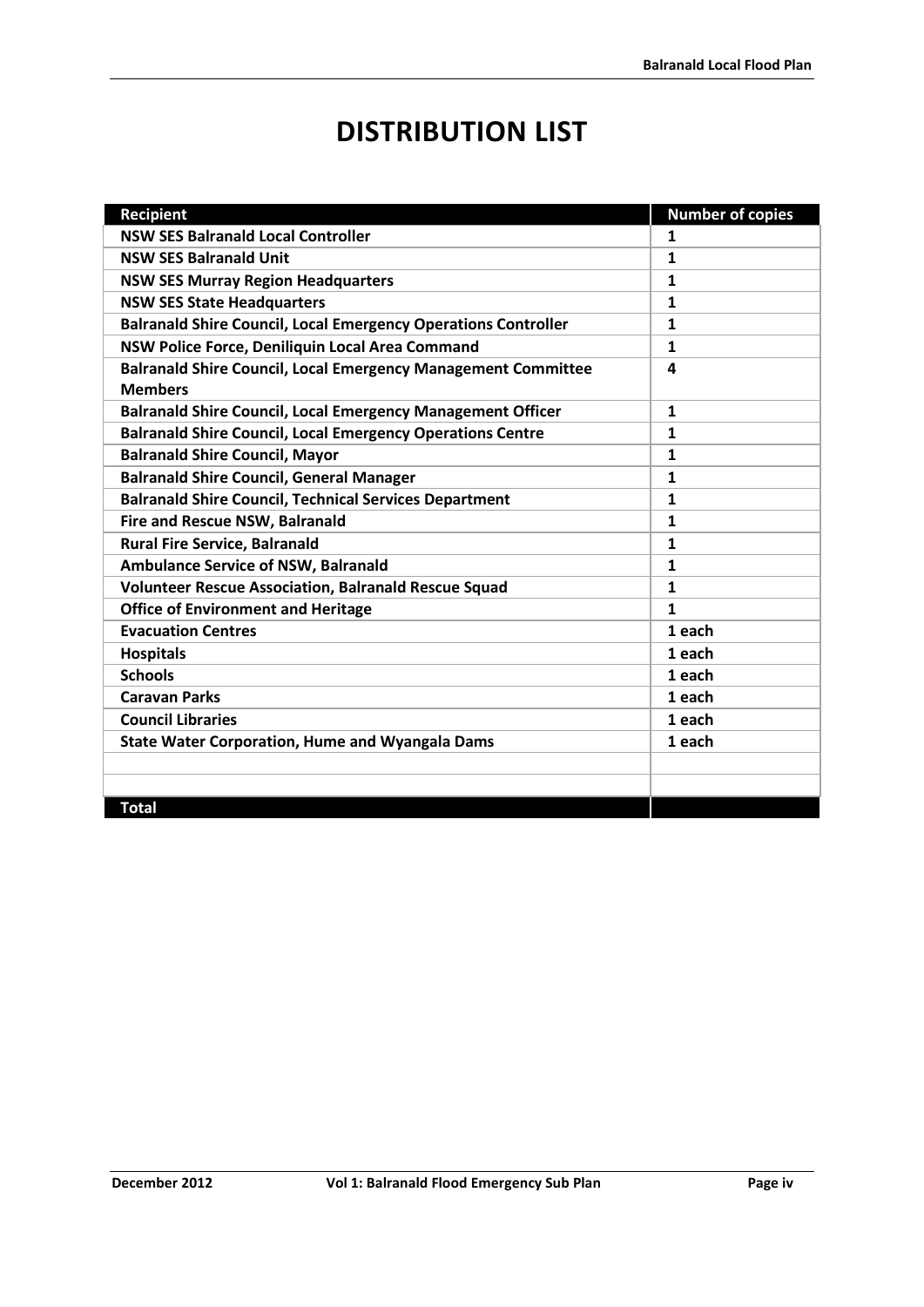# **VERSION HISTORY**

<span id="page-5-0"></span>The following table lists all previously endorsed versions of this plan.

| <b>Description</b>                  | <b>Date</b>     |
|-------------------------------------|-----------------|
| Balranald Local Flood Plan endorsed | <b>Mar 1992</b> |
|                                     |                 |
|                                     |                 |
|                                     |                 |
|                                     |                 |

# **AMENDMENT LIST**

<span id="page-5-1"></span>Suggestions for amendments to this plan should be forwarded to:

The Balranald Local Controller

NSW State Emergency Service

84 Ballandella Street, BALRANALD NSW 2715

Amendments promulgated in the amendments list below have been entered in this plan.

| Amendment Description<br><b>Number</b> | <b>Updated by</b> | <b>Date</b> |
|----------------------------------------|-------------------|-------------|
|                                        |                   |             |
|                                        |                   |             |
|                                        |                   |             |
|                                        |                   |             |
|                                        |                   |             |
|                                        |                   |             |
|                                        |                   |             |
|                                        |                   |             |
|                                        |                   |             |
|                                        |                   |             |
|                                        |                   |             |

*Document Issue: V28112012*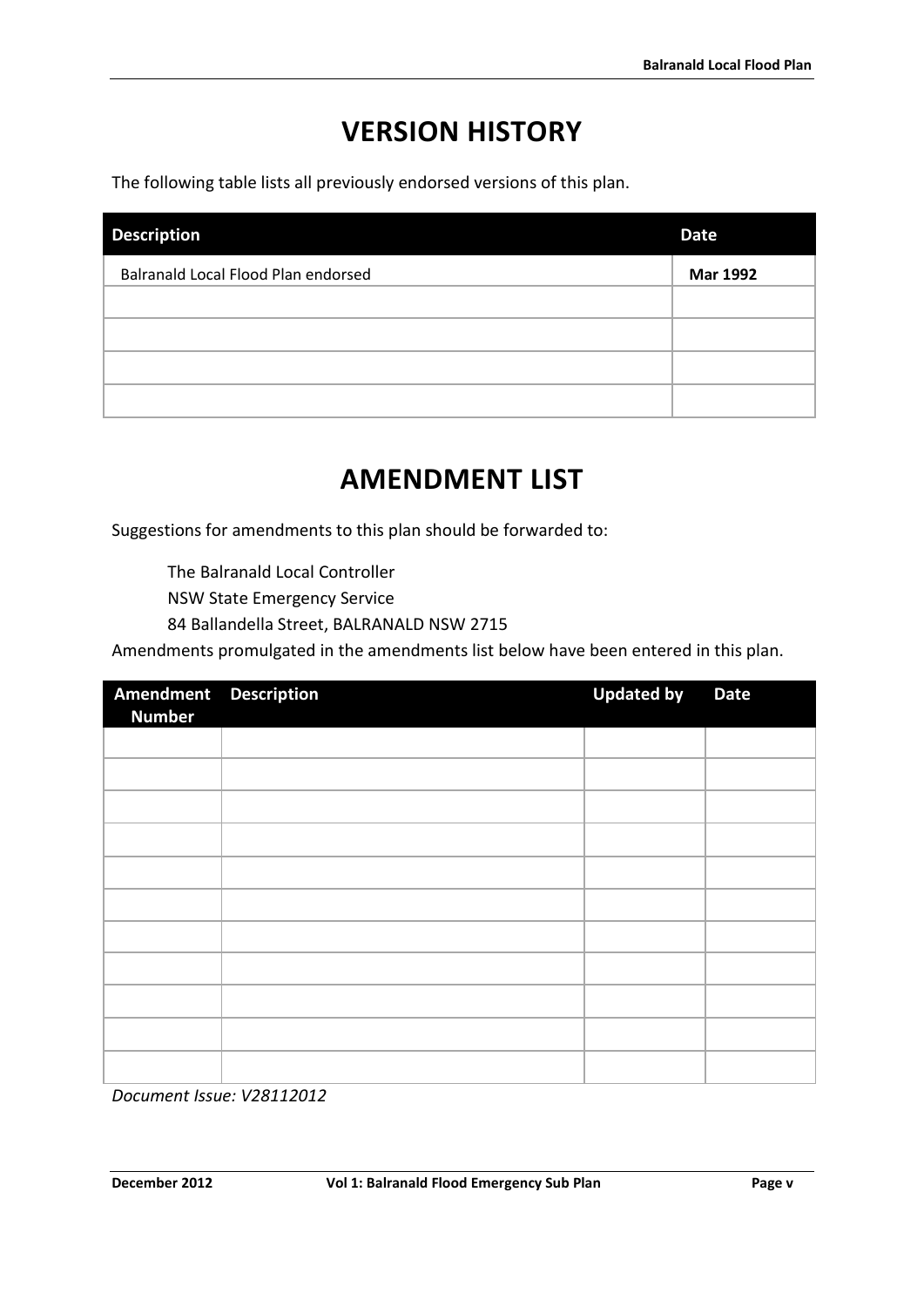# **LIST OF ABBREVIATIONS**

<span id="page-6-0"></span>The following abbreviations have been used in this plan:

| <b>AEP</b>    | <b>Annual Exceedance Probability</b>                  |  |  |
|---------------|-------------------------------------------------------|--|--|
| <b>AHD</b>    | Australian Height Datum                               |  |  |
| <b>AIIMS</b>  | Australasian Inter-service Incident Management System |  |  |
| <b>ARI</b>    | Average Recurrence Interval (Years)                   |  |  |
| <b>ALERT</b>  | Automated Local Evaluation in Real Time               |  |  |
| <b>AWRC</b>   | Australian Water Resources Council                    |  |  |
| <b>BUREAU</b> | Australian Government Bureau of Meteorology           |  |  |
| <b>CBR</b>    | Chemical, Biological or Radiation                     |  |  |
| <b>DCF</b>    | Dam Crest Flood                                       |  |  |
| <b>DSC</b>    | Dams Safety Committee                                 |  |  |
| <b>DSEP</b>   | Dam Safety Emergency Plan                             |  |  |
| <b>DVR</b>    | Disaster Victim Registration                          |  |  |
| <b>EMPLAN</b> | <b>Emergency Management Plan</b>                      |  |  |
| <b>FRNSW</b>  | Fire and Rescue NSW                                   |  |  |
| <b>NOW</b>    | NSW Office of Water                                   |  |  |
| <b>GIS</b>    | Geographic Information System                         |  |  |
| <b>GRN</b>    | <b>Government Radio Network</b>                       |  |  |
| IAP           | <b>Incident Action Plan</b>                           |  |  |
| IFF           | <b>Imminent Failure Flood</b>                         |  |  |
| <b>LEMC</b>   | Local Emergency Management Committee                  |  |  |
| <b>LEOCON</b> | Local Emergency Management Controller                 |  |  |
| <b>LGA</b>    | <b>Local Government Area</b>                          |  |  |
| <b>OEH</b>    | Office of Environment and Heritage (previously DECCW) |  |  |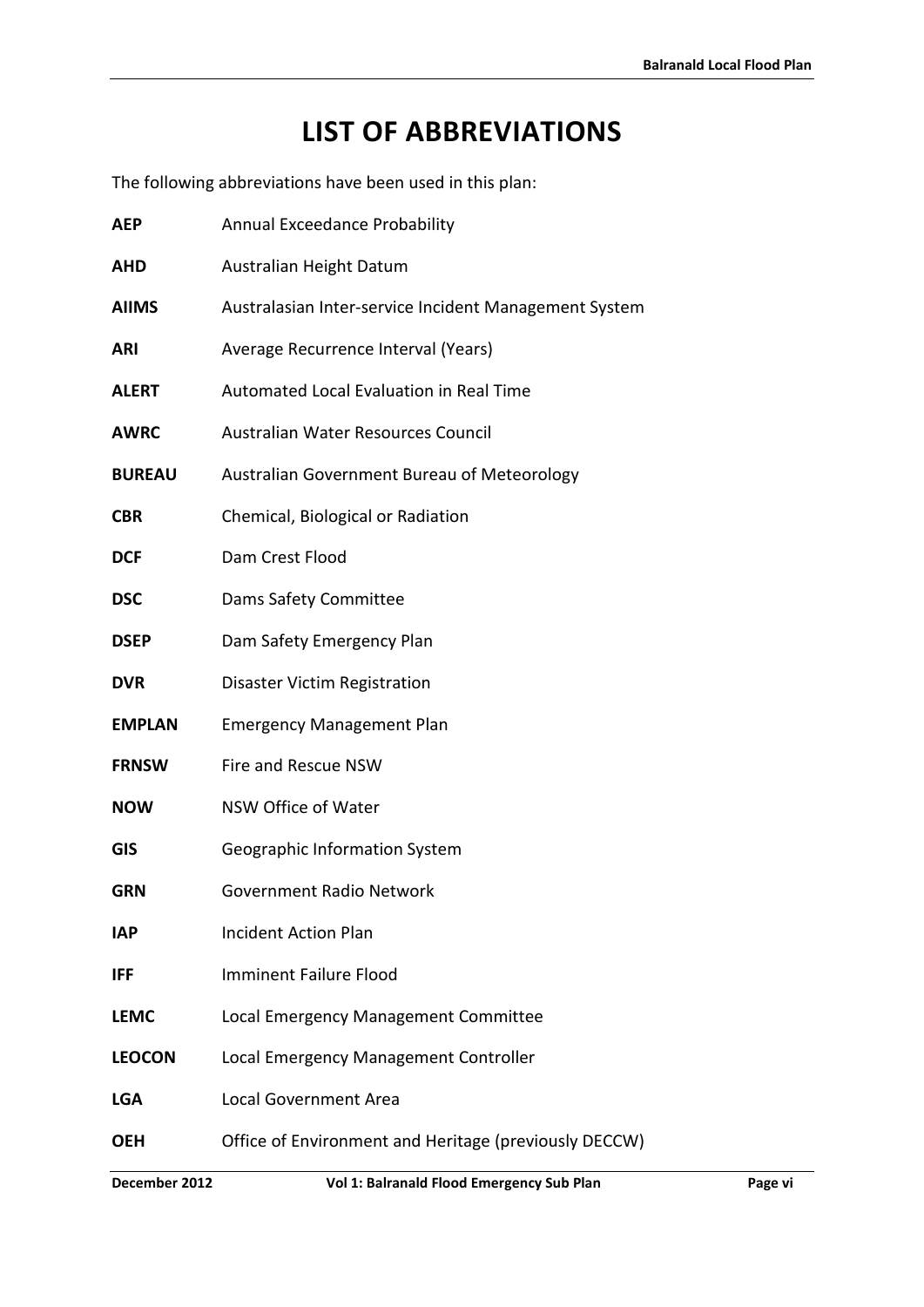- **MHL** Manly Hydraulics Laboratory
- **PMF** Probable Maximum Flood
- **PMR** Private Mobile Radio
- **PMP** Probable Maximum Precipitation
- **RFS** Rural Fire Service
- **RMS** Roads and Maritime Services
- **SEOCON** State Emergency Operations Controller
- **SERCON** State Emergency Recovery Controller
- **NSW SES** NSW State Emergency Service
- **SEWS** Standard Emergency Warning Signal
- **VRA** Volunteer Rescue Association
- **WICEN** Wireless Institute Civil Emergency Network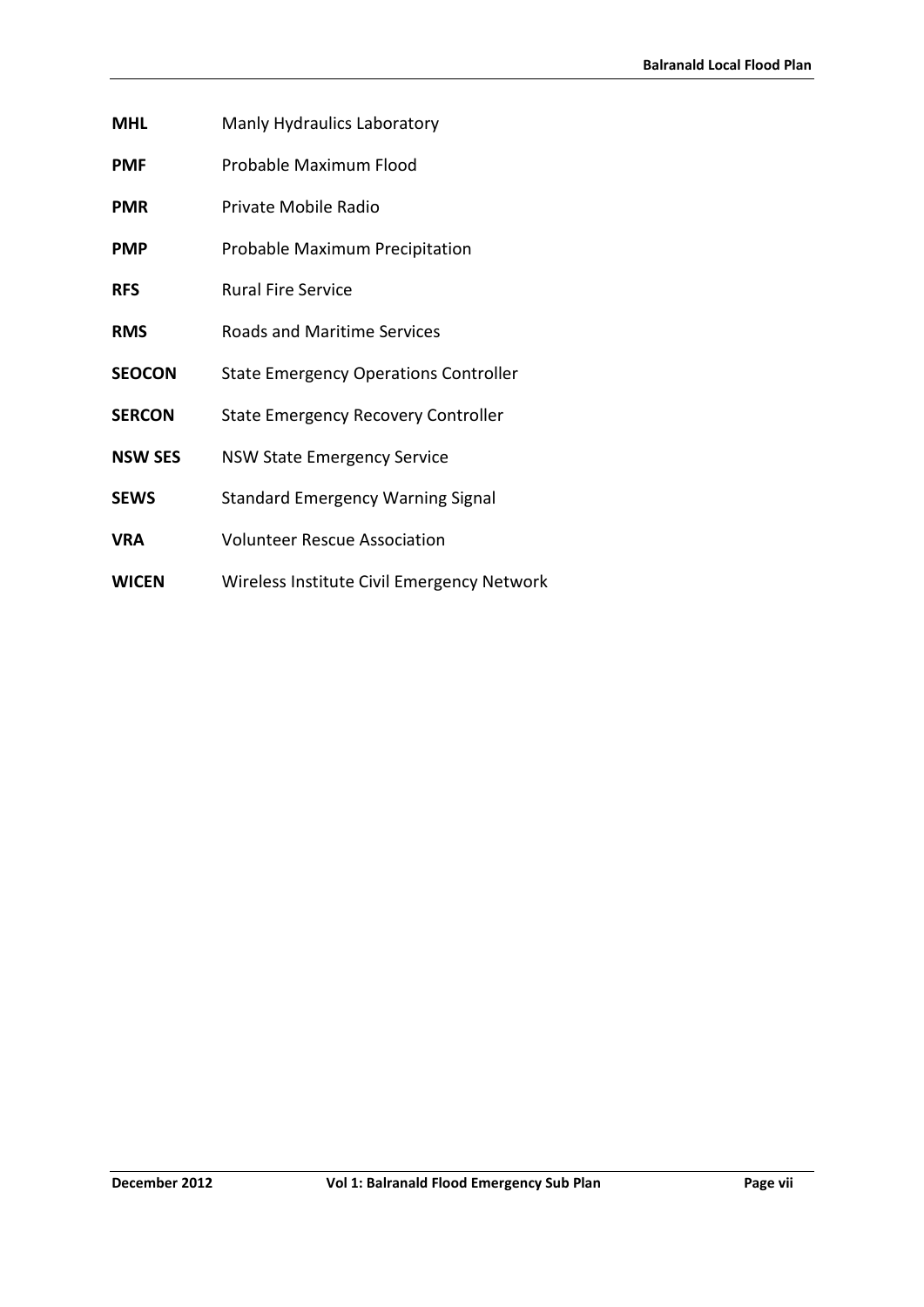# **GLOSSARY**

- <span id="page-8-0"></span>**Annual Exceedance Probability (AEP)**. The chance of a flood of a given or larger size occurring in any one year, usually expressed as a percentage. For example, if a peak flood level (height) has an AEP of 5%, there is a 5% chance (that is, a one-in-20 chance) of such a level or higher occurring in any one year (see also Average Recurrence Interval).
- **Assistance Animal.** A guide dog, a hearing assistance dog or any other animal trained to assist a person to alleviate the effect of a disability (Refer to Section 9 of the Disability Discrimination Act 1992).
- **Australian Height Datum (AHD)**. A common national surface level datum approximately corresponding to mean sea level.
- **Average Recurrence Interval (ARI)**. The long-term **average** number of years between the occurrence of a flood as big as, or larger than, the selected event. For example, floods reaching a height as great as, or greater than, the 20 year ARI flood event will occur **on average** once every 20 years.
- **Catchment (river basin)**. The land area draining through the main stream, as well as tributary streams, to a particular site. It always relates to an area above a specific location.
- **Coastal Erosion.** The loss of land along the shoreline predominantly by the offshore movement of sand during storms.
- **Dambreak Study.** A Dambreak Study is undertaken to determine the likely downstream inundation areas in case of a dam failure. Modelling is undertaken for a range of dam breach possibilities and design floods. The dambreak study includes information such as the extent of flooding, flood travel times and flood water velocities. The study can assist dam owners, regulators, and emergency agencies in the preparations of evacuation plans, dam break and other flood warning systems, and hazard classification of affected areas.
- **Dam Failure.** The uncontrolled release of a water storage. The failure may consist of the collapse of the dam or some part of it, or excessive seepage or discharges. The most likely causes of dam failure are:
	- **Flood Induced Dam Failure**: Dam failure caused by flood, either due to overtopping erosion or by subsequent structural failure.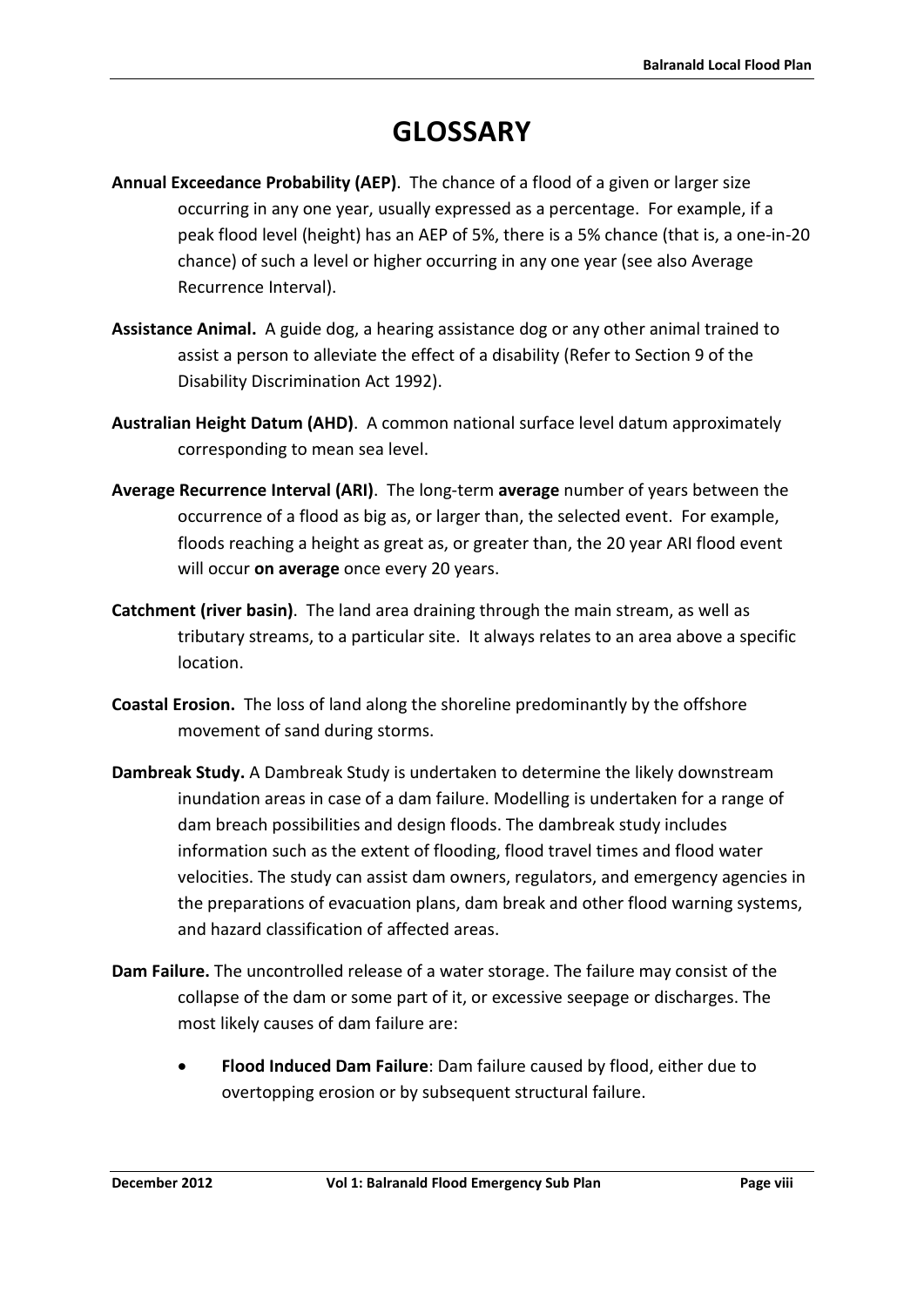- **Sunny Day Dam Failure**: Dam Failure as a result of factors other than flood ie other than flood flow into the reservoir. Causes of "Sunny Day" dam failure can include internal erosion, landslide, piping, earthquake or sabotage.
- **Dam Safety Emergency Plan (DSEP).** A DSEP outlines the required actions of owners and their personnel at dams in response to a range of possible emergency situations. The NSW Dam Safety Committee requires a quality controlled DSEP, with associated dambreak warning procedures to be prepared for prescribed dams where persons may be at risk downstream, if the dam failed.
- **Design flood (or flood standard)**. A flood of specified magnitude that is adopted for planning purposes. Selections should be based on an understanding of flood behaviour and the associated flood risk, and take account of social, economic and environmental considerations. There may be several design floods for an individual area.
- **Emergency Alert.** A national telephony based alerting system available for use by emergency service agencies to send SMS and voice messages to landlines and/or mobile telephones (by billing address) in times of emergency.
- **EMPLAN (Emergency Management Plan).** The object of a EMPLAN is to ensure the coordinated response by all agencies having responsibilities and functions in emergencies.
- **Essential services**. Those services, often provided by local government authorities, that are considered essential to the life of organised communities. Such services include power, lighting, water, gas, sewerage and sanitation clearance.
- **Evacuation.** The temporary movement of people from a dangerous or potentially dangerous place to a safe location, and their eventual return. It is a safety strategy which uses distance to separate people from the danger created by the hazard.
- **Evacuation Order.** Notification to the community, authorised by the NSW SES, when the intent of an Incident Controller is to instruct a community to immediately evacuate in response to an imminent threat.
- **Evacuation Warning.** Notification to the community, authorised by the NSW SES, when the intent of an Incident Controller is to warn a community of the need to prepare for a possible evacuation
- **Flash flooding**. Flooding which is sudden and often unexpected because it is caused by sudden local or nearby heavy rainfall. It is sometimes defined as flooding which occurs within six hours of the rain that causes it.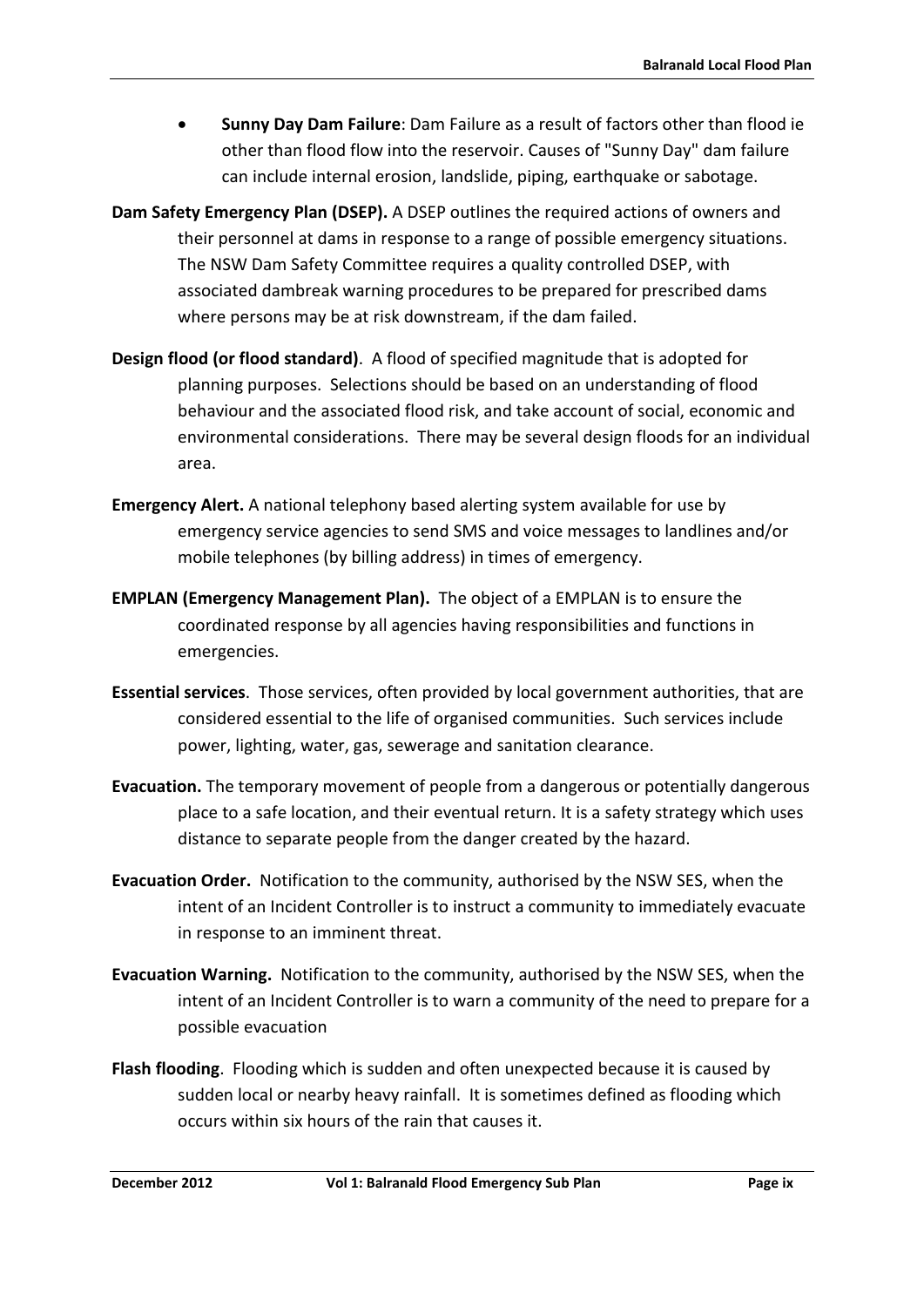- **Flood**. Relatively high water level which overtops the natural or artificial banks in any part of a stream, river, estuary, lake or dam, and/or local overland flooding associated with drainage before entering a watercourse, and/or coastal inundation resulting from super-elevated sea levels and/or waves overtopping coastline defences, including Tsunami.
- **Flood classifications**. Locally defined flood levels used in flood warnings to give an indication of the severity of flooding (minor, moderate or major) expected. These levels are used by the State Emergency Service and the Australian Government Bureau of Meteorology in flood bulletins and flood warnings.
- **Flood intelligence**. The product of collecting, collating, analysing and interpreting floodrelated data to produce meaningful information (intelligence) to allow for the timely preparation, planning and warning for and response to a flood.
- **Flood fringe.** The remaining area of flood prone land after floodway and flood storage have been defined
- **Flood liable land (also referred to as flood prone land)**. Land susceptible to flooding by the Probable Maximum Flood. (PMF) event. This term also describes the maximum extent of a **floodplain** which is an area of a river valley, adjacent to the river channel, which is subject to inundation in floods up to this event.
- **Flood of record**. Maximum observed historical flood.
- **Floodplain Management Plan**. A plan developed in accordance with the principles and guidelines in the New South Wales Floodplain Development Manual. Such a plan usually includes both written and diagrammatic information describing how particular areas of flood prone land can be used and managed to achieve defined objectives.
- **Flood Plan**. A response strategy plan that deals specifically with flooding and is a sub-plan of a Emergency Management Plan. Flood plans describe agreed roles, responsibilities, functions, strategies and management arrangements for the conduct of flood operations and for preparing for them. A flood plan contains information and arrangements for all floods whereas an IAP is for a specific flood/event.
- **Flood Rescue.** The rescue or retrieval of persons trapped by floodwaters.
- **Flood storage areas.** Those parts of the floodplain that are important for the temporary storage of floodwaters during the passage of a flood. The extent and behaviour of flood storage areas may change with flood severity, and loss of flood storage can increase the severity of flood impacts by reducing natural flood attenuation.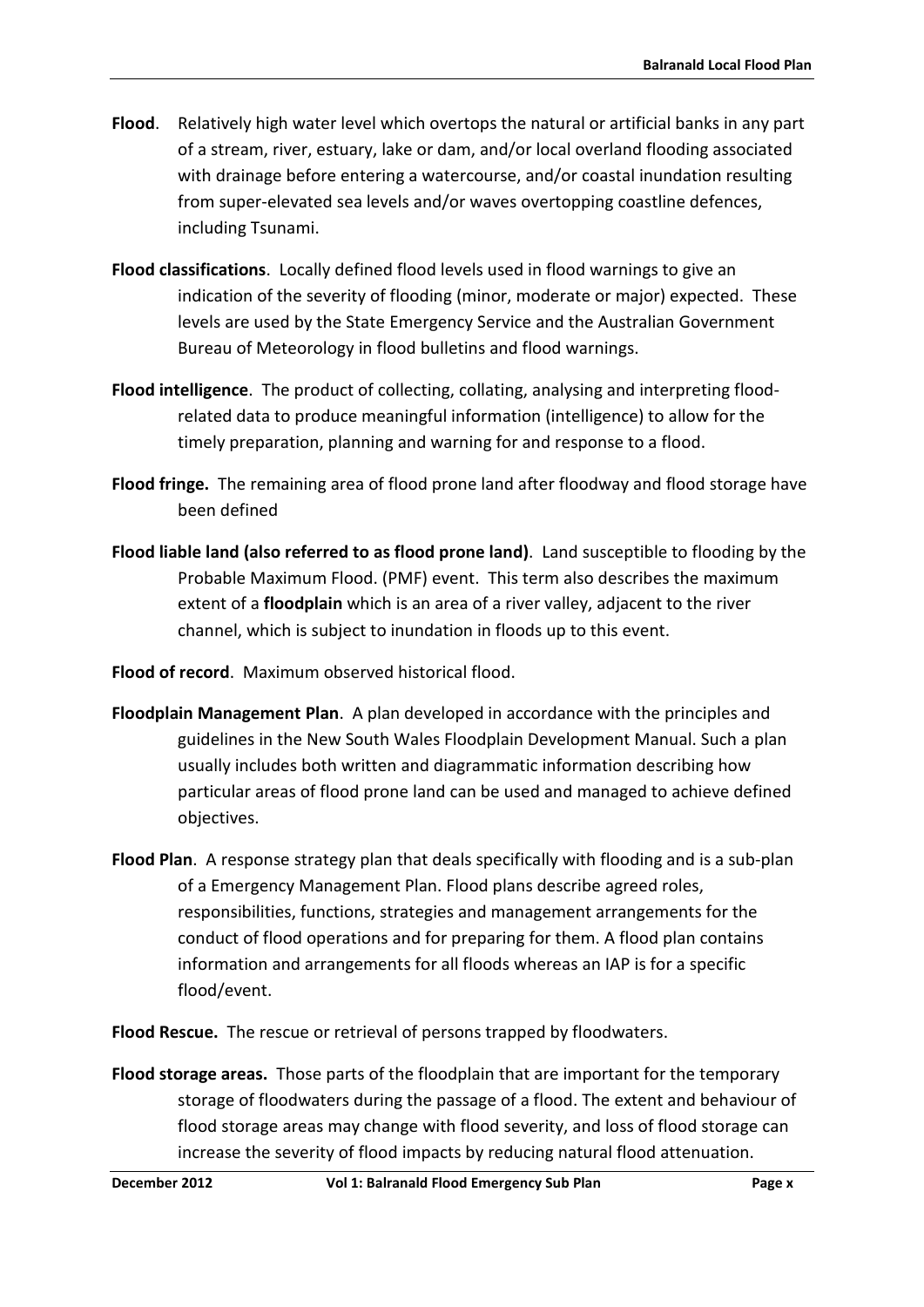- **Floodway**. An area where a significant volume of water flows during floods. Such areas are often aligned with obvious naturally-defined channels and are areas that, if partially blocked, would cause a significant redistribution of flood flow which may in turn adversely affect other areas. They are often, but not necessarily, the areas of deeper flow or the areas where higher velocities occur.
- **Flood Watch**. A Flood Watch is a notification of the potential for a flood to occur as a result of a developing weather situation and consists of short generalised statements about the developing weather including forecast rainfall totals, description of catchment conditions and indicates streams at risk. The Bureau will also attempt to estimate the magnitude of likely flooding in terms of the adopted flood classifications. Flood Watches are normally issued 24 to 36 hours in advance of likely flooding. Flood watches are issued on a catchment wide basis.
- **Flood Warning.** A Flood Warning is a gauge specific forecast of actual or imminent flooding. Flood Warnings specify the river valley, the locations expected to be flooded, the likely severity of flooding and when it will occur.

**Functional Area.** A category of services involved in the preparations for an emergency, including the following:

- Agriculture and Animal Services;
- Energy and Utility Services;
- Engineering Services;
- Environmental Services;
- Health Services;
- Public Information Services;
- Telecommunication Services;
- Transport Services; and
- Welfare Services.
- **Geographic Information System (GIS)**. A geographic information system (GIS) integrates hardware, software, and data for capturing, managing, analysing, and displaying all forms of geographically referenced information.
- **Incident Action Plan (IAP).** An action plan for managing a specific event. Information from the Local Flood Plan is used to develop the flood IAP.
- **Indirect Effect.** Indirect effects are generally a consequence of infrastructure damage or interruption of services and can affect communities distant from the actual flood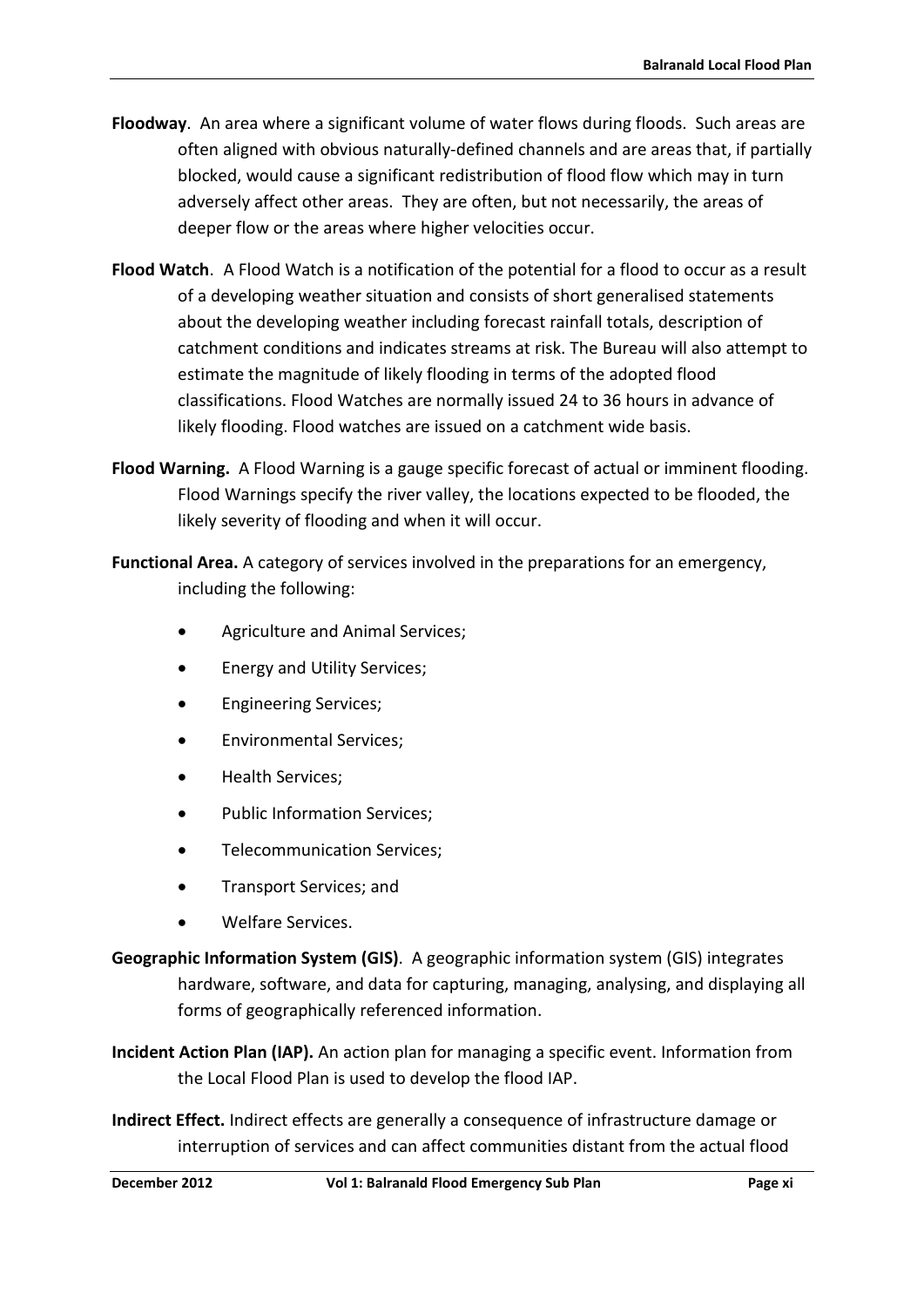footprint i.e. floodplain. Indirect effects can also refer to indirect losses due to disruption of economic activity, both in areas which are inundated or isolated. Indirect effects are one of the three primary sources of risk in the context of flooding (the other two are inundation and isolation).

**Inundation**. See definition for Flood.

- **Isolation.** Properties and/or communities where flooding cuts access to essential services or means of supply. Isolation is one of the three primary sources of risk in the context of flooding (the other two are inundation and indirect effects).
- **Local overland flooding.** Inundation by local runoff rather than overbank discharge from a stream, river, estuary, lake or dam.
- **Major flooding**. Flooding which causes inundation of extensive rural areas, with properties, villages and towns isolated and/or appreciable urban areas flooded.
- **Minor flooding**. Flooding which causes inconvenience such as closing of minor roads and the submergence of low-level bridges. The lower limit of this class of flooding, on the reference gauge, is the initial flood level at which landholders and/or townspeople begin to be affected in a significant manner that necessitates the issuing of a public flood warning by the Australian Government Bureau of Meteorology.
- **Moderate flooding**. Flooding which inundates low-lying areas, requiring removal of stock and/or evacuation of some houses. Main traffic routes may be covered.
- **Peak height**. The highest level reached, at a nominated gauging station, during a particular flood event.
- **Prescribed Dam.** "Prescribed" dams are those listed in Schedule 1 of the Dams Safety Act 1978. The NSW Dam Safety Committee will prescribe those dams with the potential for a failure which could have a significant adverse effect on community interests.
- **Probable Maximum Flood (PMF)**. The largest flood that could conceivably be expected to occur at a particular location, usually estimated from probable maximum precipitation. The PMF defines the maximum extent of flood prone land, that is, the floodplain. It is difficult to define a meaningful Annual Exceedance Probability for the PMF, but it is commonly assumed to be of the order of  $10^4$  to  $10^7$  (once in 10,000 to 10,000,000 years).
- **Runoff**. The amount of rainfall which ends up as stream flow, also known as 'rainfall excess' since it is the amount remaining after accounting for other processes such as evaporation and infiltration.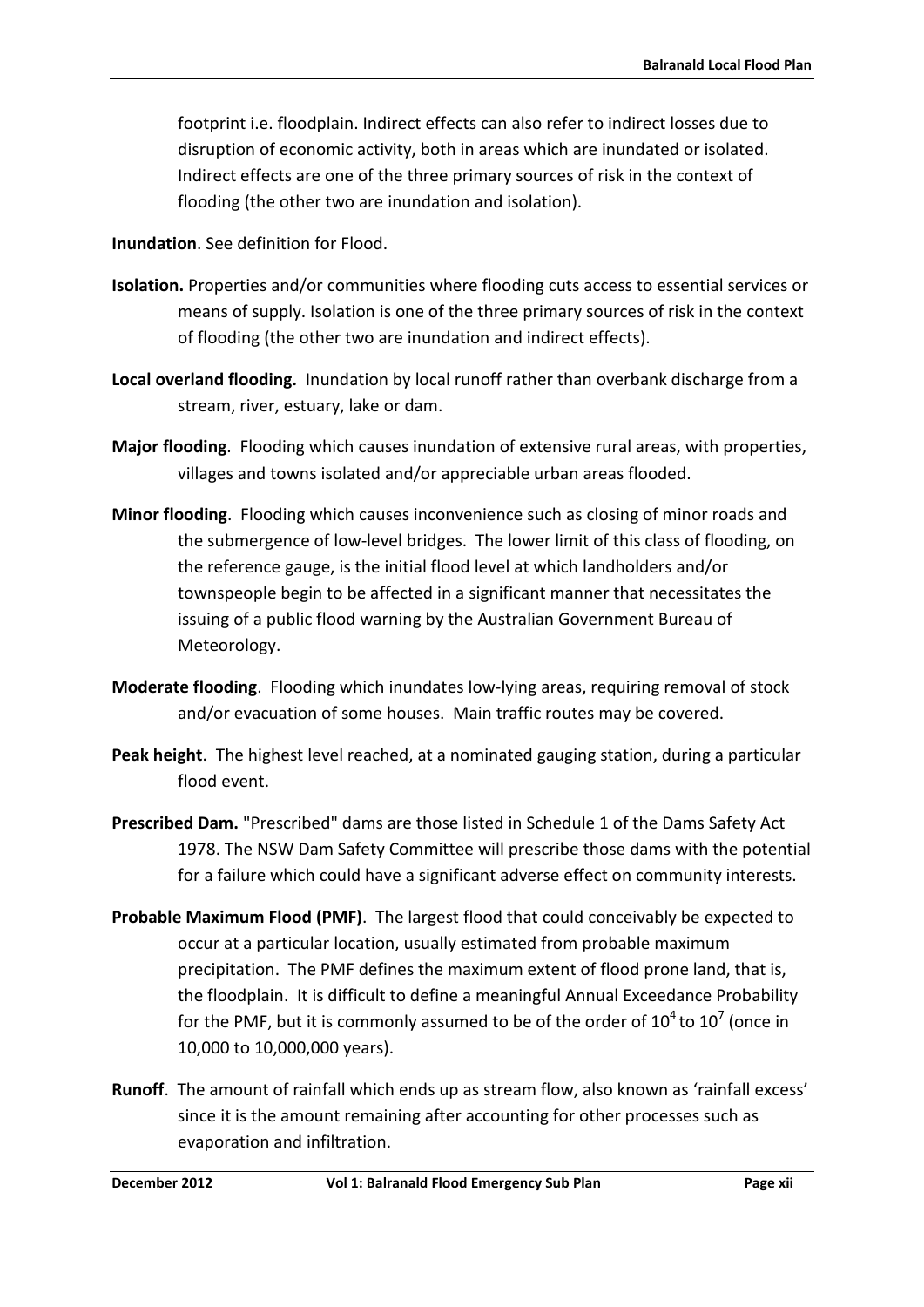- **Stage height**. A level reached, at a nominated gauging station, during the development of a particular flood event.
- **Stream gauging station**. A place on a river or stream at which the stage height is routinely measured, either daily or continuously, and where the discharge is measured from time to time so as to develop a relationship between stage and discharge or rating curve.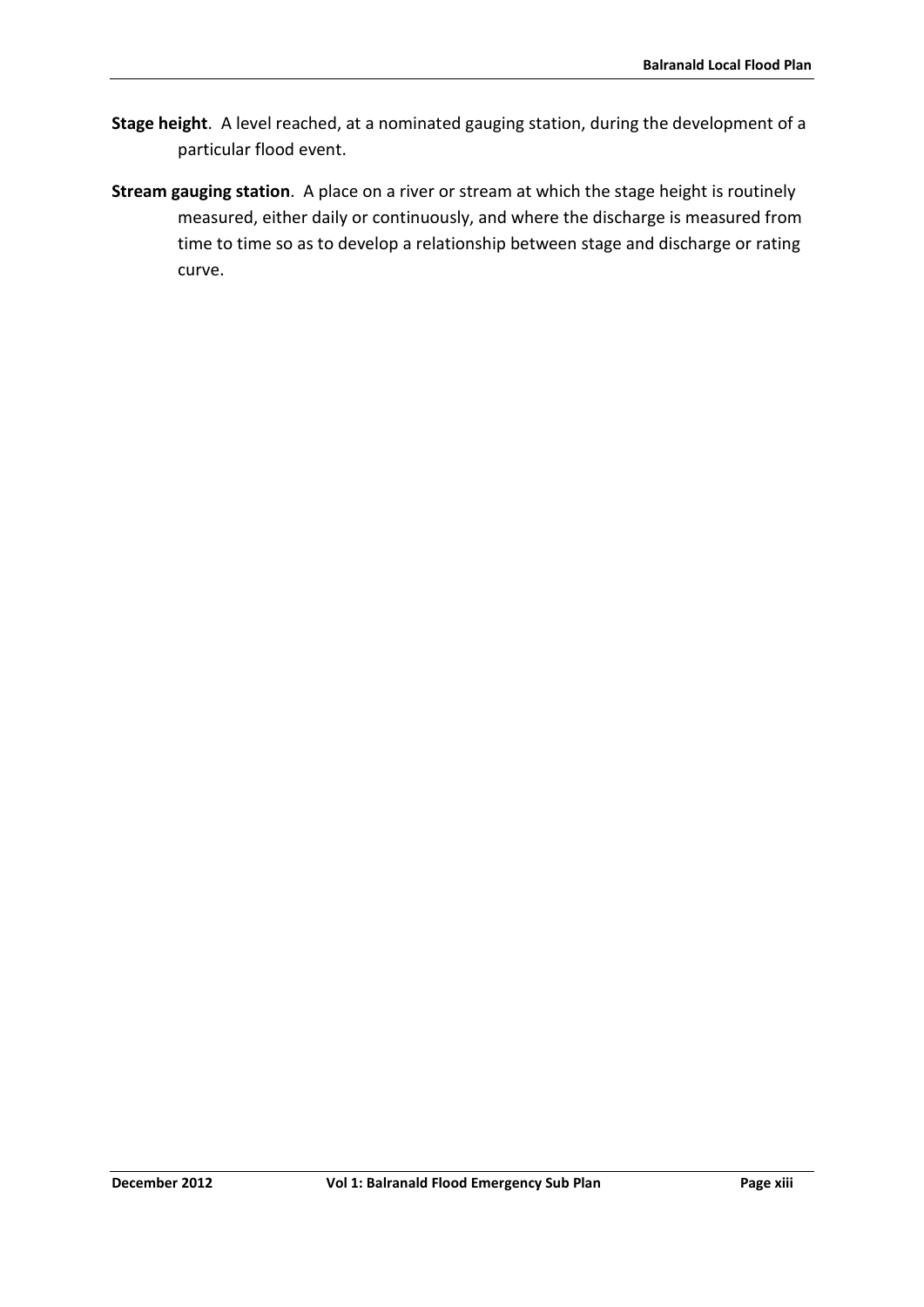# <span id="page-14-0"></span>**PART 1 - INTRODUCTION**

# <span id="page-14-1"></span>**1.1 PURPOSE**

1.1.1 This plan covers preparedness measures, the conduct of response operations and the coordination of immediate recovery measures from flooding within the Balranald Shire Council area. It covers operations for all levels of flooding within the council area.

# <span id="page-14-2"></span>**1.2 AUTHORITY**

1.2.1 This plan is issued under the authority of the State Emergency and Rescue Management Act 1989 and the State Emergency Service Act 1989. It has been approved by the NSW SES Balranald Local Controller and the NSW SES Murray Region Controller as a NSW SES plan and endorsed by the Balranald Shire Council Local Emergency Management Committee as a sub plan of the Local EMPLAN.

# <span id="page-14-3"></span>**1.3 AREA COVERED BY THE PLAN**

- 1.3.1 The area covered by the plan is the Balranald Shire Council area which includes: the townships of Balranald, Euston, Kyalite and Oxley plus a number of rural properties.
- 1.3.2 The council area and its principal rivers and creeks are shown in Attachment 3.
- 1.3.3 The council area is in the NSW SES Murray Region and for emergency management purposes is part of the South West Emergency Management Region

# <span id="page-14-4"></span>**1.4 DESCRIPTION OF FLOODING AND ITS EFFECTS**

1.4.1 The NSW SES maintains information on the nature of flooding and effects of flooding on the community in the Balranald Shire Council area.

# <span id="page-14-5"></span>**1.5 RESPONSIBILITIES**

- 1.5.1 The general responsibilities of emergency service organisations and supporting services (functional areas) are listed in the Local and State Emergency Management Plans (EMPLAN). Some specific responsibilities are expanded upon in the following paragraphs. The extent of their implementation will depend on the severity of the flooding.
- 1.5.2 **NSW SES Balranald Local Controller.** The NSW SES Balranald Local Controller is responsible for dealing with floods as detailed in the State Flood Plan, and will: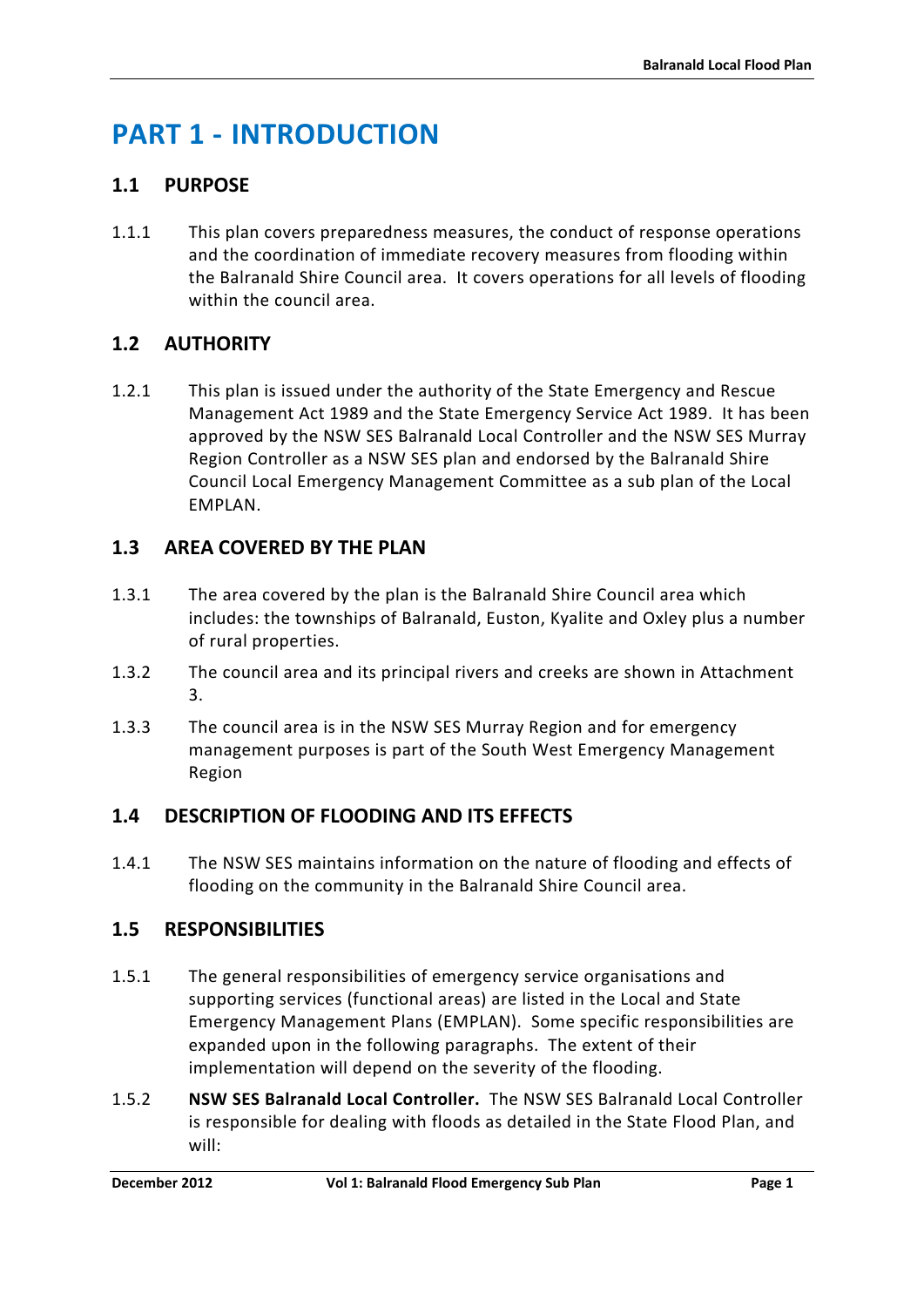#### **Preparedness**

- a. Maintain a Local Headquarters at Balranald Shire Depot, O'Connor Street, Balranald in accordance with the NSW SES Controllers' Guide and the NSW SES Operations Manual.
- b. Ensure that NSW SES members are trained to undertake operations in accordance with current policy as laid down in the NSW SES Controllers' Guide and the NSW SES Operations Manual.
- c. Coordinate the development and operation of a flood warning service for the community.
- d. Participate in floodplain risk management initiatives organised by the Balranald Shire Council.
- e. Coordinate a public education program.
- f. Identify and monitor people and/or communities at risk of flooding.
- g. Ensure that the currency of this plan is maintained.

#### **Response**

- h. Appoint an appropriate Local Incident Controller to undertake response roles. The Incident Controller will:
- i. Control flood and storm response operations. This includes:
	- Directing the activities of the NSW SES units operating within the council area.
	- Coordinating the activities of supporting agencies and organisations and ensuring that liaison is established with them.
	- Contribute to preparation of Region IAP.
- j. Provide an information service in relation to:
	- Flood heights and flood behaviour.
	- Road conditions and closures.
	- Advice on methods of limiting property damage.
	- Confirmation of evacuation warnings and evacuation orders.
- k. Direct the conduct of flood rescue operations.
- l. Direct the evacuation of people and/or communities.
- m. Provide immediate welfare support for evacuated people.
- n. Coordinate the provision of emergency food and medical supplies to isolated people and/or communities.
- o. Coordinate operations to protect property, for example by:
	- Arranging resources for sandbagging operations.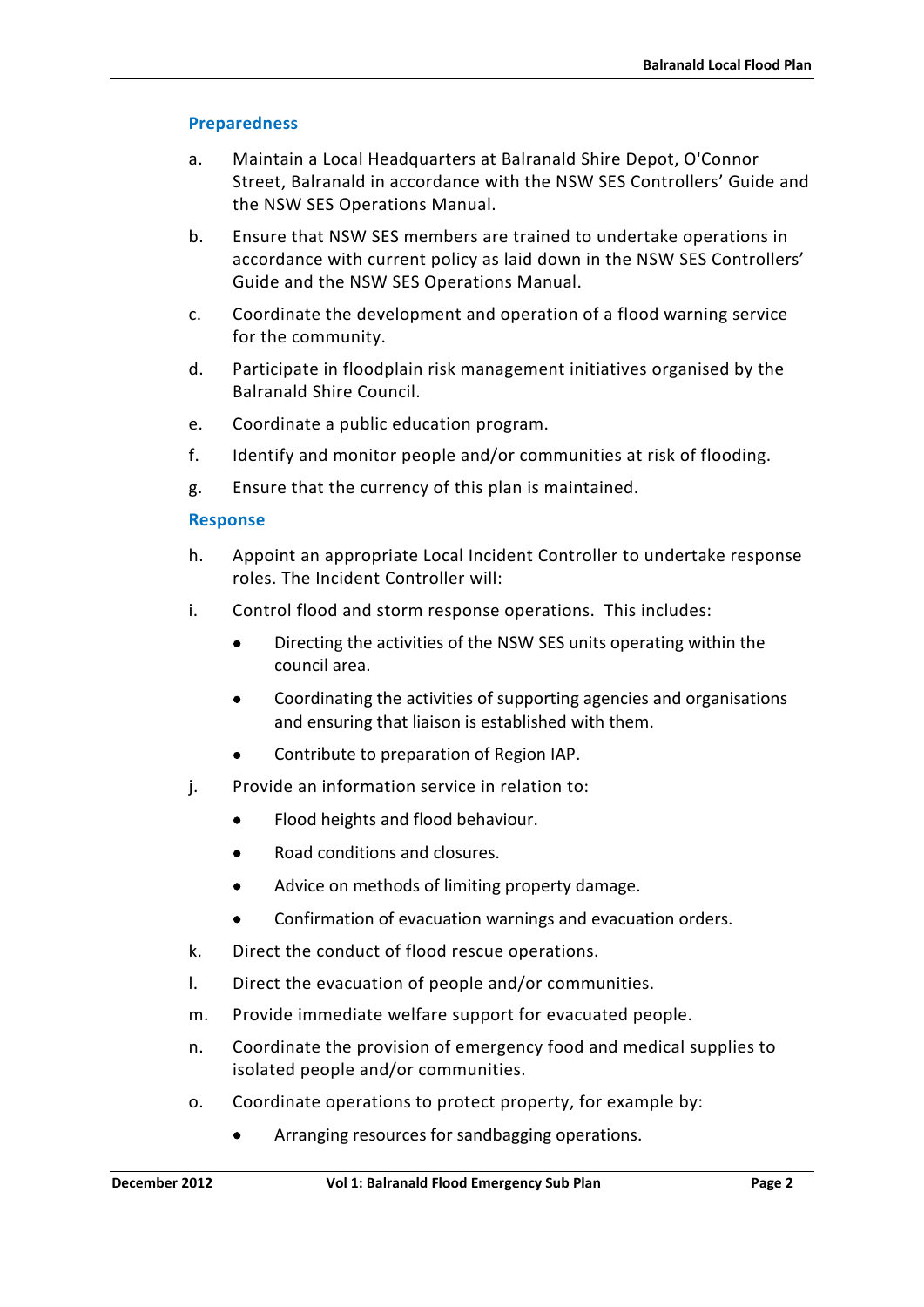- Lifting or moving household furniture.
- Lifting or moving commercial stock and equipment.
- p. Assist the Balranald Shire Council to organise temporary repairs or improvements to levees.
- q. Arrange for support (for example, accommodation and meals) for emergency service organisation members and volunteers assisting them.
- r. Ensure that the managers of caravan parks are advised of flood warnings and the details of any evacuation order.
- s. If NSW SES resources are available, assist with emergency fodder supply operations conducted by Agriculture and Animal Services.
- t. If NSW SES resources are available, assist the NSW Police Force, RMS and Council with road closure and traffic control operations.
- u. Exercise financial delegations relating to the use of emergency orders as laid down in the NSW SES Controllers' Guide.
- v. Coordinate the collection of flood information for development of intelligence.
- w. Submit Situation Reports to the NSW SES Murray Region Headquarters and agencies assisting within the council area. These will contain information on:
	- Road conditions and closures.
	- Current flood behaviour.
	- Current operational activities.
	- Likely future flood behaviour.
	- Likely future operational activities.
	- Probable resource needs.
- x. Keep the Local Emergency Operations Controller advised of the flood situation and the operational response.
- y. Issue the 'All Clear' when flood operations have been completed.

#### **Recovery**

- z. Ensure that appropriate After Action Reviews are held after floods.
- aa. Provide appropriate representation to the recovery committee for the duration of the response phase of an event and as agreed during the recovery phase.

#### 1.5.3 **NSW SES Balranald Unit Members:**

a. Carry out flood response tasks. These may include: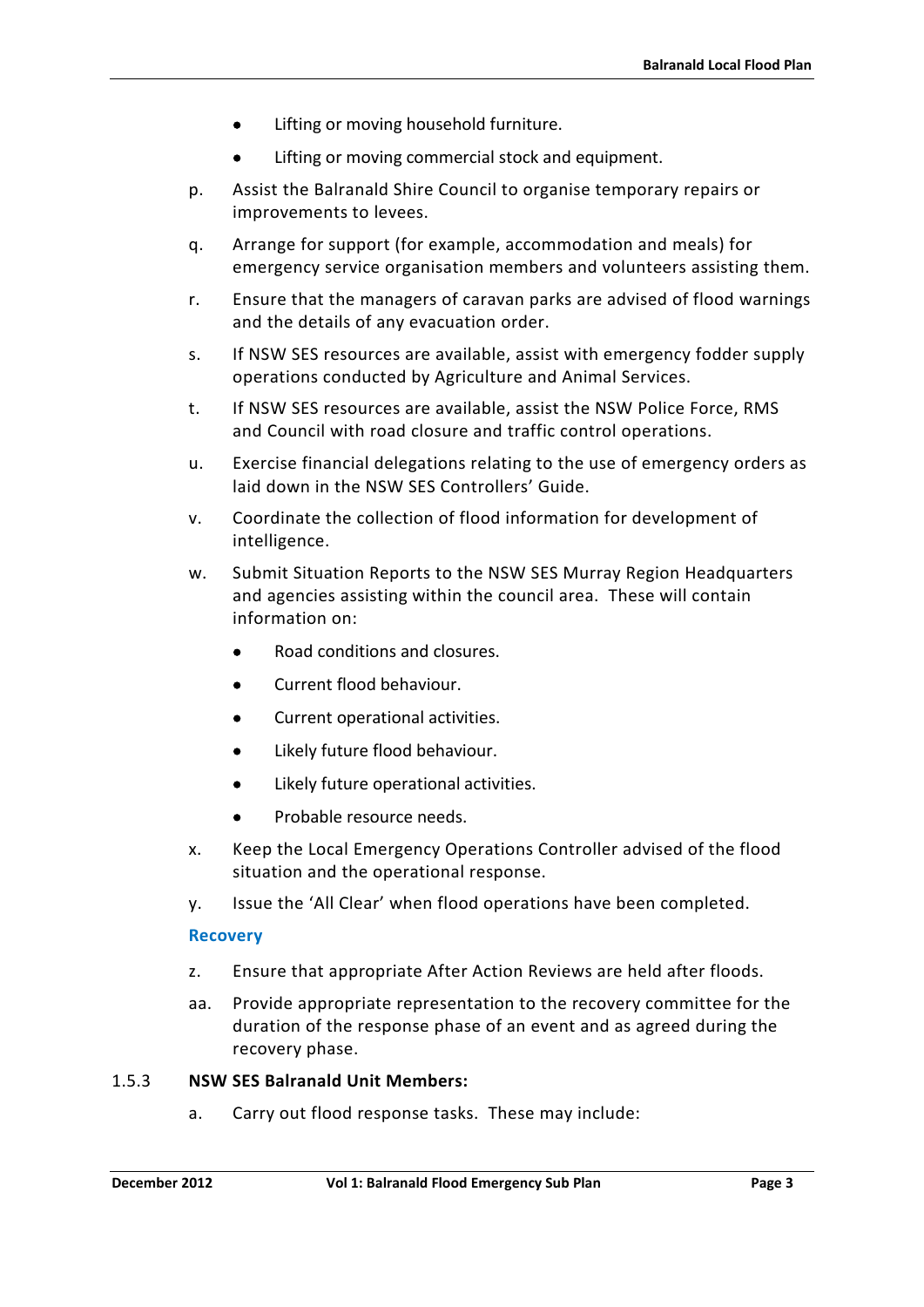- The management of the NSW SES Balranald Local and Unit Headquarters Operations Centres.
- Assist in the collection of flood information for the development of intelligence.
- Flood rescue.
- Evacuation.
- Providing immediate welfare for evacuated people.
- Delivery of warnings and information.
- Resupply.
- Levee monitoring.
- Sandbagging.
- Lifting and/or moving household furniture and commercial stock.
- Animal rescue.
- Assisting in repairing or improving levees.
- Assisting with road closure and traffic control operations.
- Assisting with emergency fodder supply operations.
- b. Assist with preparedness activities.
- c. Undertake training in flood and storm response operations.

# 1.5.4 **Agriculture and Animal Services Functional Area**

- a. When requested by NSW SES:
	- Activate the Agriculture and Animal Services Supporting Plan as required and coordinate the provision of required services which may include:
		- Supply and delivery of emergency fodder.
		- Coordinate the management of livestock and farm animals.
		- Advice on dealing with dead and injured farm animals.
		- Financial, welfare and damage assessment assistance to flood affected farmers.
		- Operation of animal shelter compound facilities for the domestic pets and companion animals of evacuees.
- b. Forests NSW
	- Close and evacuate at risk camping grounds in Forests NSW managed areas.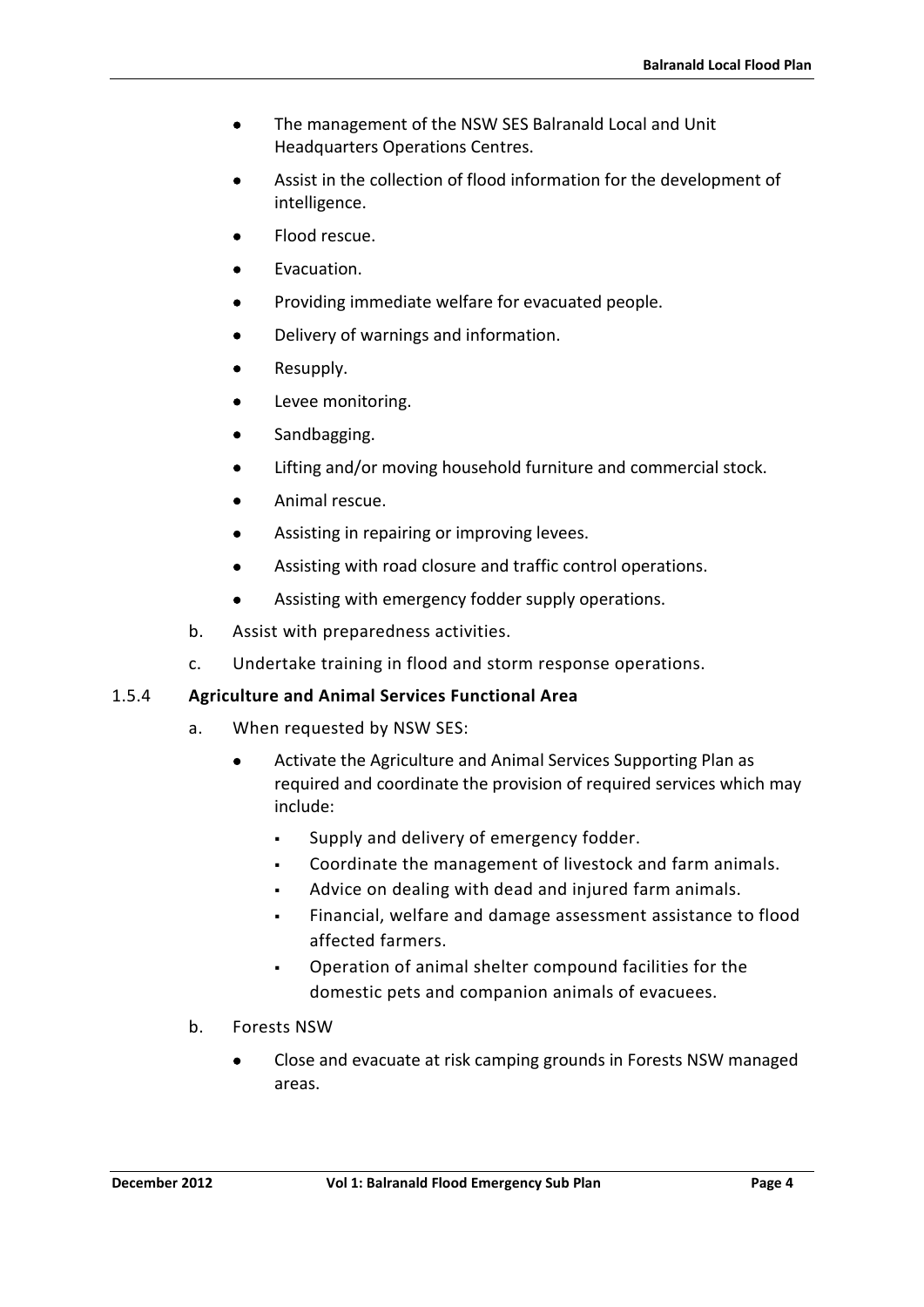#### 1.5.5 The **Ambulance Service of NSW**:

- a. Assist with the evacuation of at risk communities (in particular elderly and/or infirm people).
- b. Deploy ambulance resources to appropriate locations if access is expected to be lost.
- c. Assist the NSW SES with flood rescue operations.

#### 1.5.6 **Australian Government Bureau of Meteorology (The Bureau):**

- a. Provide Flood Watches for the Murray, Lachlan and Murrumbidgee River Basins.
- b. Provide Flood Warnings, incorporating height-time predictions, for Balranald (410003), Booligal Weir (412005), Carrathool (410078), Euabalong (412903), Euston Weir (414203), Hay (410002), Hillston Weir (412039), Wakool River at Coonamit Bridge (409061), Wakool at Stoney Crossing (409013) and Wakool Junction (414200) gauges.
- c. Provide severe weather warnings when flash flooding is likely to occur.

### 1.5.7 **Caravan Park Proprietor(s)**:

- a. Prepare a Flood Management Plan for the Caravan Park.
- b. Install flood depth indicators and road alignment markers within their caravan parks.
- c. Ensure that owners and occupiers of caravans are aware that the caravan park is flood liable by:
	- Handing a printed notice to occupiers taking up residence. The notice will indicate that the caravan park is liable to flooding and outline the evacuation and van relocation arrangements.
	- Displaying this notice prominently in each van.
- d. Ensure that owners and occupiers of caravans are aware that if they are expecting to be absent from their vans for extended periods, they must:
	- Provide the manager with a key; in a sealed envelope; to the van.
	- Provide a contact address and telephone number.
	- Inform the manager if a vehicle will be required to relocate the van during flood time.
	- Leave any mobile van in a condition allowing it to be towed in an emergency (ie: tyres inflated, jacks wound up, personal effects secured and annexes and lines for water, sewer, electricity and gas readily detachable).
- e. Ensure that occupiers are informed of Flood Warnings and Flood Watches. At this time, occupiers should be advised to:
	- Ensure that they have spare batteries for their radios.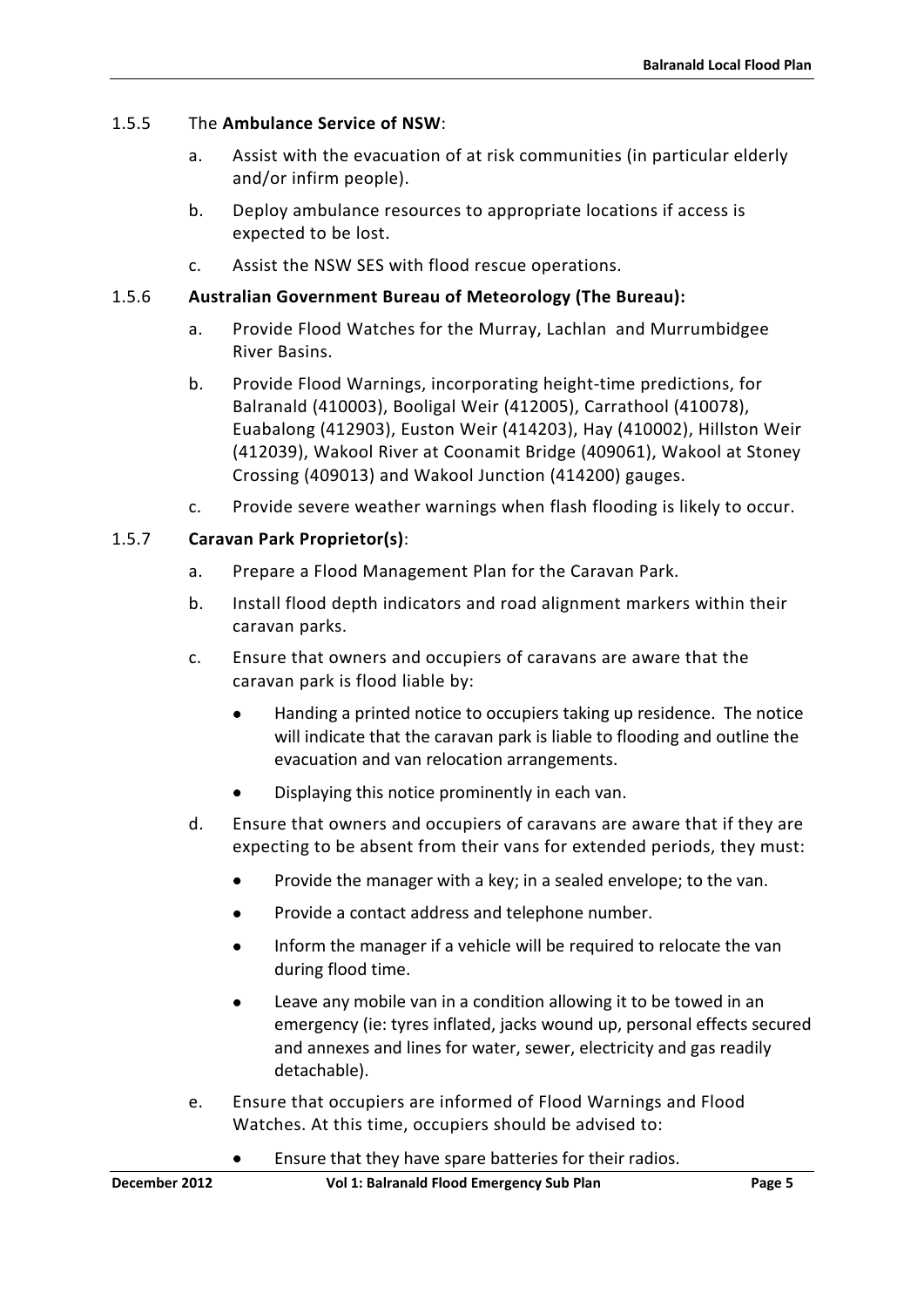- Listen to a local radio station for updated flood information.
- Prepare for evacuation and van relocation.
- f. Ensure that owners and occupiers of caravans are aware of what they must do to facilitate evacuation and van relocation when flooding occurs. Owners of vans which are incapable of being relocated, should ensure they are securely anchored to their site to avoid being swept away.
- g. Coordinate the evacuation of people and the relocation of moveable vans when floods are rising and their return when flood waters have subsided. Vans will be towed back to the caravan park(s) by van owners or by vehicles and drivers arranged by the park managers.
- h. Inform the NSW SES of the progress of evacuation and/or van relocation operations and of any need for assistance in the conduct of these tasks.

### 1.5.8 **Child Care Centres and Preschools**:

- a. Childcare Centres are to be contacted by the NSW SES in the event of possible flooding or isolation.
- b. When notified the child care centres and preschools should:
	- Liaise with the NSW SES and arrange for the early release of children whose travel arrangements are likely to be disrupted by flooding and/or road closures.
	- Assist with coordinating the evacuation of preschools and child care centres.

### 1.5.9 **Office of Environment and Heritage**:

- a. Provide specialist policy, engineering and scientific advice to councils and the NSW SES on flood related matters including assistance with:
	- The identification of flood problems.
	- The preparation of Floodplain Risk Management Plans and associated studies.
	- The implementation of Floodplain Risk Management Plans. This involves floodplain management projects which include flood mitigation works, flood warning, strategic land use planning and upgrade of evacuation routes.
	- The exercising of Local Flood Plans.
- b. Provide specialist advice flood related matters as follows:
	- Provide the NSW SES with access to relevant studies regarding flooding, including Flood Studies and Floodplain Risk Management Studies.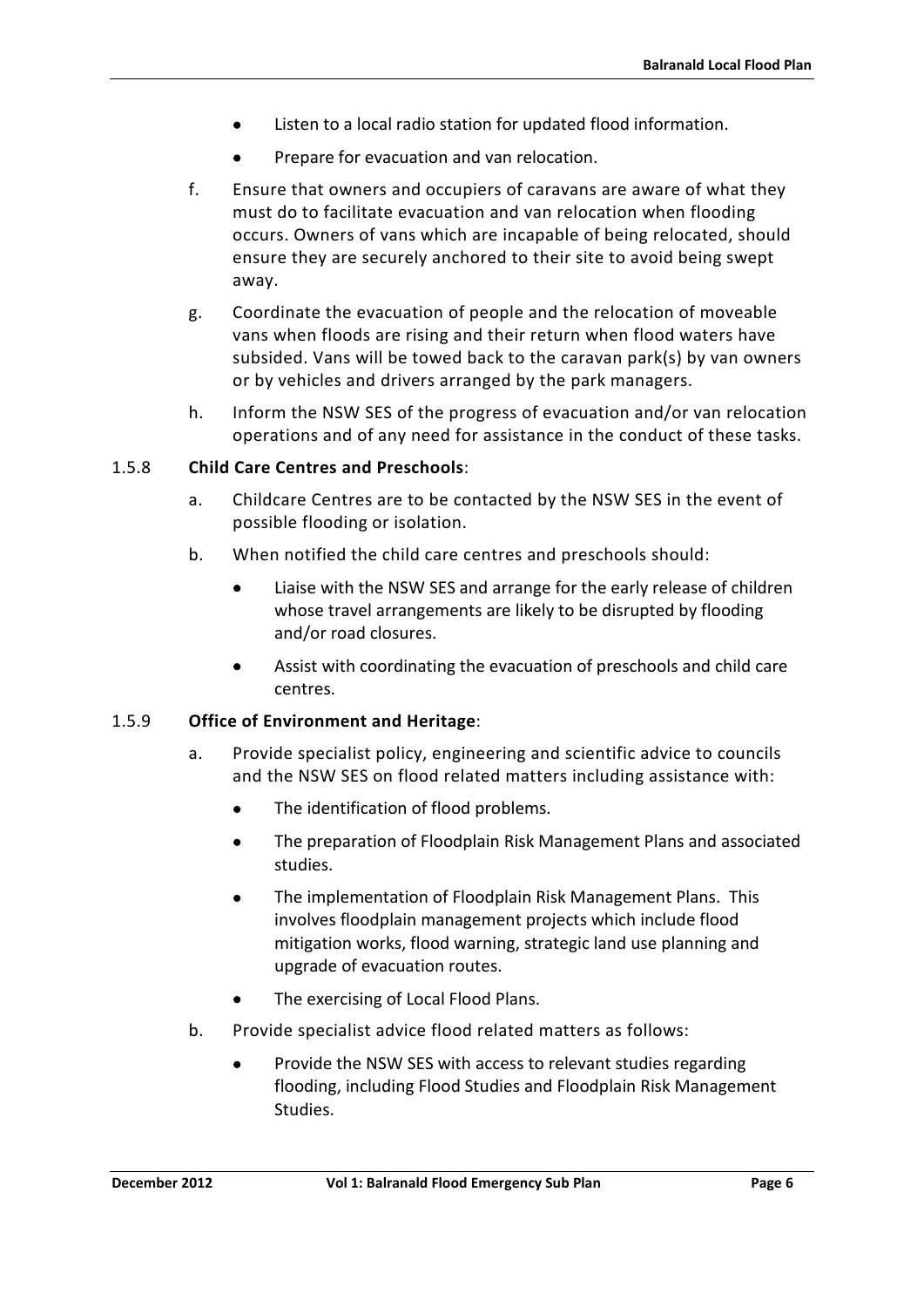- Coordinate the collection of post event flood data, in consultation with the NSW SES.
- Provide data to the Bureau of Meteorology and NSW SES real-time or near real-time access to river height gauges and height data for the development of official flood warnings (through a contract with MHL as described in the Response section of this plan).

#### c. **National Parks and Wildlife Service**

• Close and evacuate at risk camping grounds in National Parks managed areas.

#### 1.5.10 **Energy and Utility Services Functional Area:**

- a. When requested by NSW SES:
	- Implement the Energy and Utilities Services Functional Area Supporting Plan.
	- Where required, coordinate energy and utility services emergency management planning, preparation, response and recovery, including the restoration of services following a flood event.
	- Coordinate advice to the NSW SES of any need to disconnect electricity, gas, water or wastewater services.
	- Assist the NSW SES to identify infrastructure at risk of flooding for incorporation into planning and intelligence.
	- Identify interdependencies between flooding and utility services due to secondary impacts of flooding and advise the NSW SES.
	- Assist the NSW SES with advisory notices relating to hazards from utility services during flooding.
	- Coordinate with utilities on restoration of services, including advisory notices relating to estimated time for restoration and mandatory safety checks prior to reconnection. Advise the NSW SES and the relevant recovery committee and coordinator of the timetable for restoration.
- b. Local Providers (electricity, gas, water, waste water) Essential Energy (electricity). Balranald Shire (water and waste water). Balranald has no natural gas. Supply is bottled gas only, various suppliers:
	- Provide advice to the NSW SES Balranald Local Controller of any need to disconnect power/gas/water/waste water supplies or of any timetable for reconnection.
	- Advise the NSW SES of any hazards from utility services during flooding.
	- Advise the public with regard to electrical hazards during flooding and to the availability or otherwise of the electricity supply.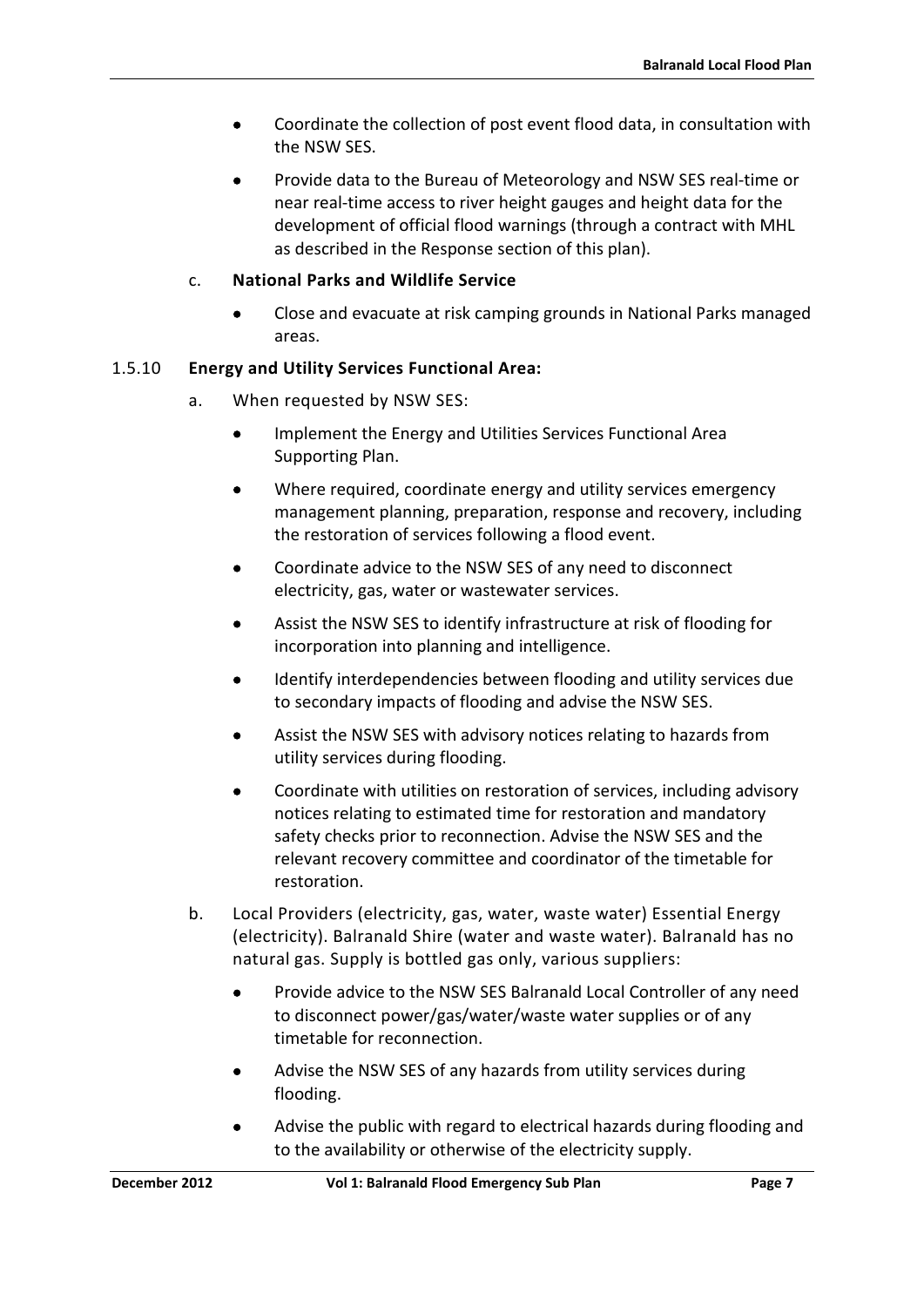- Clear or make safe any hazard caused by power lines or electrical reticulation equipment.
- Inspect, test and reconnect customers' electrical/ gas/ water/waste water installations as conditions allow.
- Assist the NSW SES to identify infrastructure at risk of flooding for incorporation into planning and intelligence.

### 1.5.11 **Engineering Services Functional Area**:

- a. When requested by NSW SES:
	- Provide engineering advice regarding the integrity of damaged structures.
	- Assist the NSW SES with damage assessment.
	- Acquire and/or provide specialist technical engineering expertise.
	- Assist the NSW SES and councils with the assessment and operation of flood protection levees when requested.
	- Assist with property protection, including the construction or repair of levees.
	- Coordinate the restoration of critical public facilities.
	- Establish recovery centre facilities.

### 1.5.12 **Environmental Services Functional Area**:

- a. When requested by NSW SES:
	- Implement the Environmental Services Functional Area (Enviroplan) Supporting Plan if required.
	- Activate the Hazmat/CBR Emergency Sub Plan if required.

### 1.5.13 **Health Services Functional Area**:

- a. When requested by NSW SES:
	- Activate Healthplan if required.
	- Ensure that appropriate business continuity plans are developed for essential health infrastructure and are activated during floods.
	- Provide medical support to the NSW SES.
	- Establish health surveillance in affected areas.
	- Assess potential public health risks that either acutely endanger the health of human populations or are thought to have longer term consequences.
	- Provide environmental health advice.
	- Provide public health warnings and advice to affected communities.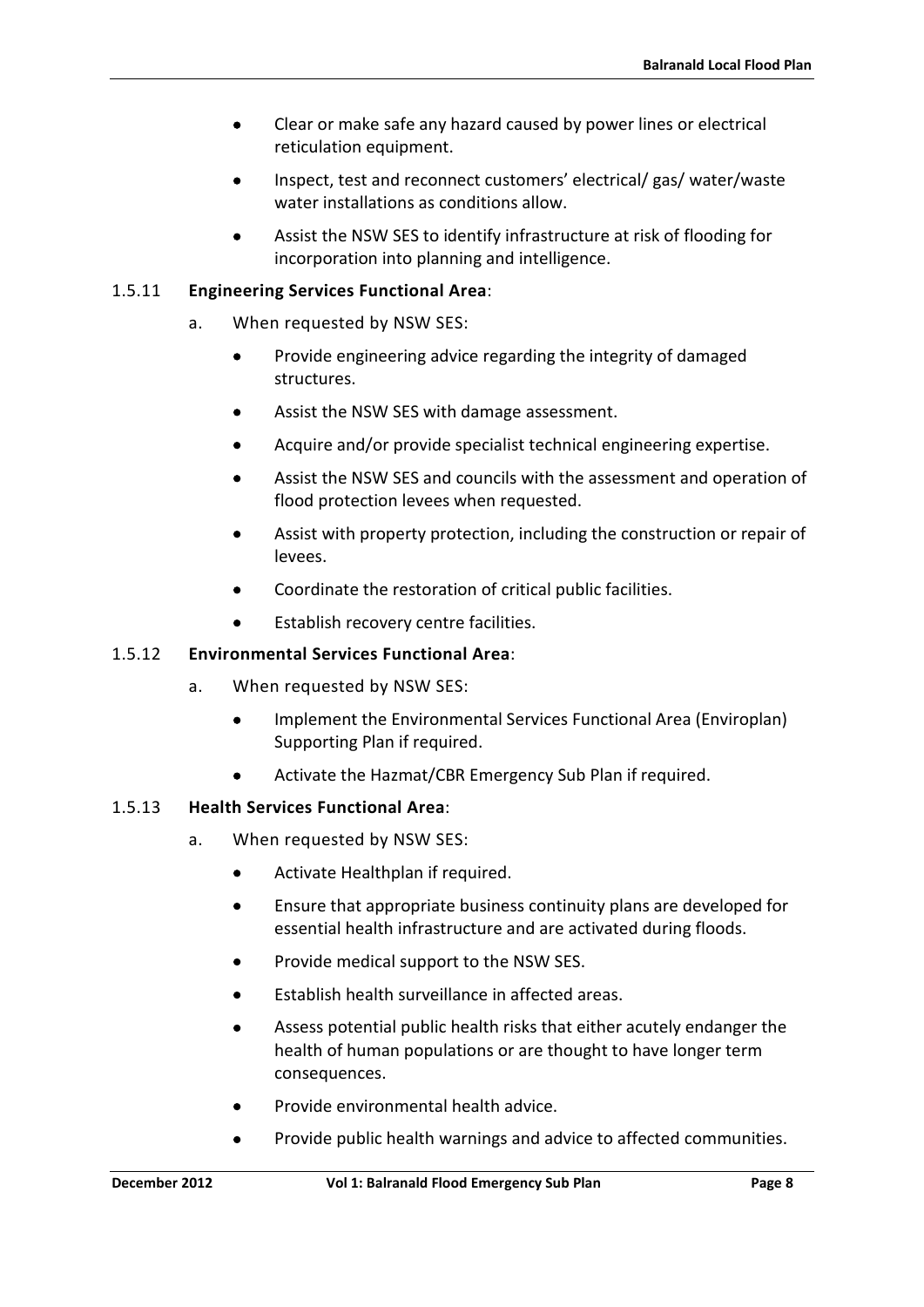Assist the NSW SES with the warning and evacuation of hospitals.

#### 1.5.14 **Fire and Rescue NSW, Balranald**

- a. Assist the NSW SES with the delivery of evacuation warnings and evacuation orders.
- b. Assist the NSW SES with the conduct of evacuations.
- c. Provide equipment for pumping flood water out of buildings and from low-lying areas.
- d. Assist with clean-up operations, including the hosing out of flood affected properties.
- e. Deploy fire resources to appropriate locations if access is expected to be lost.

#### 1.5.15 **NSW Office of Water**

- a. Collect and maintain flood data including data relating to flood heights, velocities and discharges.
- b. Provide the Bureau of Meteorology and NSW SES real-time or near realtime access to river height gauges and height data for the development of official flood warnings.
- c. Provide flow rating charts for river height gauges.
- d. Manage (with technical support from OEH) the approval process under the Water Act 1912 and Water Management Act 2000 for flood control works (earthworks, embankments and levees which can affect the distribution of floodwaters) including:
	- Assessment and approval of flood control works (including flood mitigation works) in rural areas designated under the Acts.
	- Use of floodplain management plans prepared by OEH in rural areas designated under the Acts to assess flood control work approvals.
	- Giving the NSW SES access to relevant studies regarding flooding and studies supporting floodplain management plans prepared by OEH including flood studies, floodplain risk management studies and flood behaviour investigations.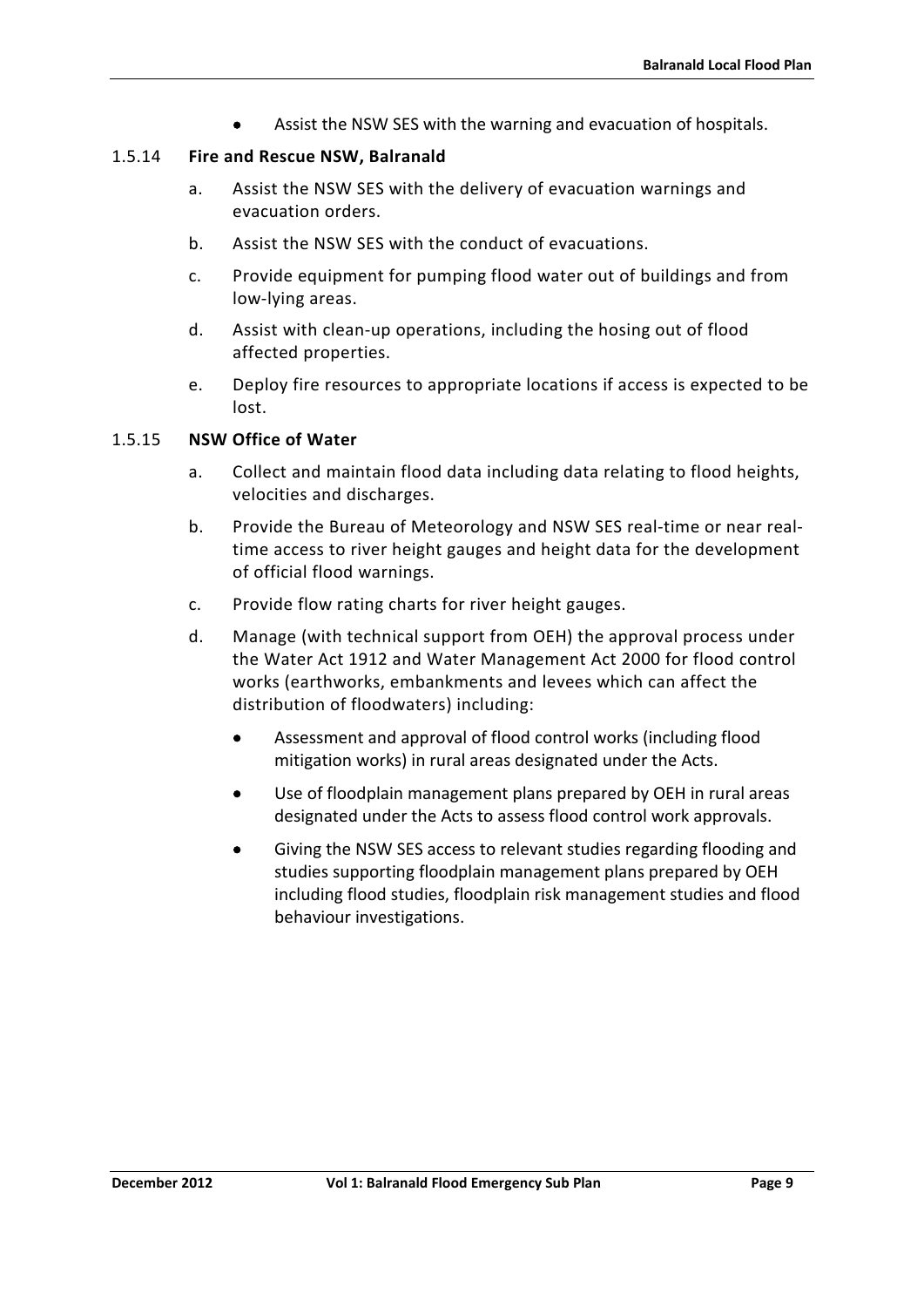### 1.5.16 **NSW Police Force, Deniliquin Local Area Command (LAC):**

- a. Assist the NSW SES with the delivery of evacuation warnings and evacuation orders.
- b. Assist the NSW SES with the conduct of evacuation operations.
- c. Conduct road and traffic control operations in conjunction with council and/or RMS.
- d. Coordinate the registration of evacuees.
- e. Secure evacuated areas.

#### 1.5.17 **NSW Rural Fire Service (RFS Balranald):**

- a. Provide personnel in rural areas and villages to:
	- inform the NSW SES Balranald Local Controller about flood conditions and response needs in their own communities, and
	- disseminate flood information.
- b. Provide personnel and high-clearance vehicles for flood related activities.
- c. Assist the NSW SES with the delivery of evacuation warnings and evacuation orders.
- d. Assist the NSW SES with the conduct of evacuations.
- e. Provide equipment for pumping flood water out of buildings and from low-lying areas.
- f. Assist with the removal of caravans.
- g. Provide back-up radio communications.
- h. Assist with clean-up operations, including the hosing of flood affected properties.
- i. Deploy fire resources to appropriate locations if access is expected to be lost.

#### 1.5.18 **Moores Buslines**:

- a. Assist with the provision of:
	- Bus transport and drivers for evacuation, resupply or commuting purposes.

#### 1.5.19 **Public Information Services Functional Area:**

- a. When requested by NSW SES:
	- Assist the NSW SES in the establishment and operation of a Joint Media Information Centre.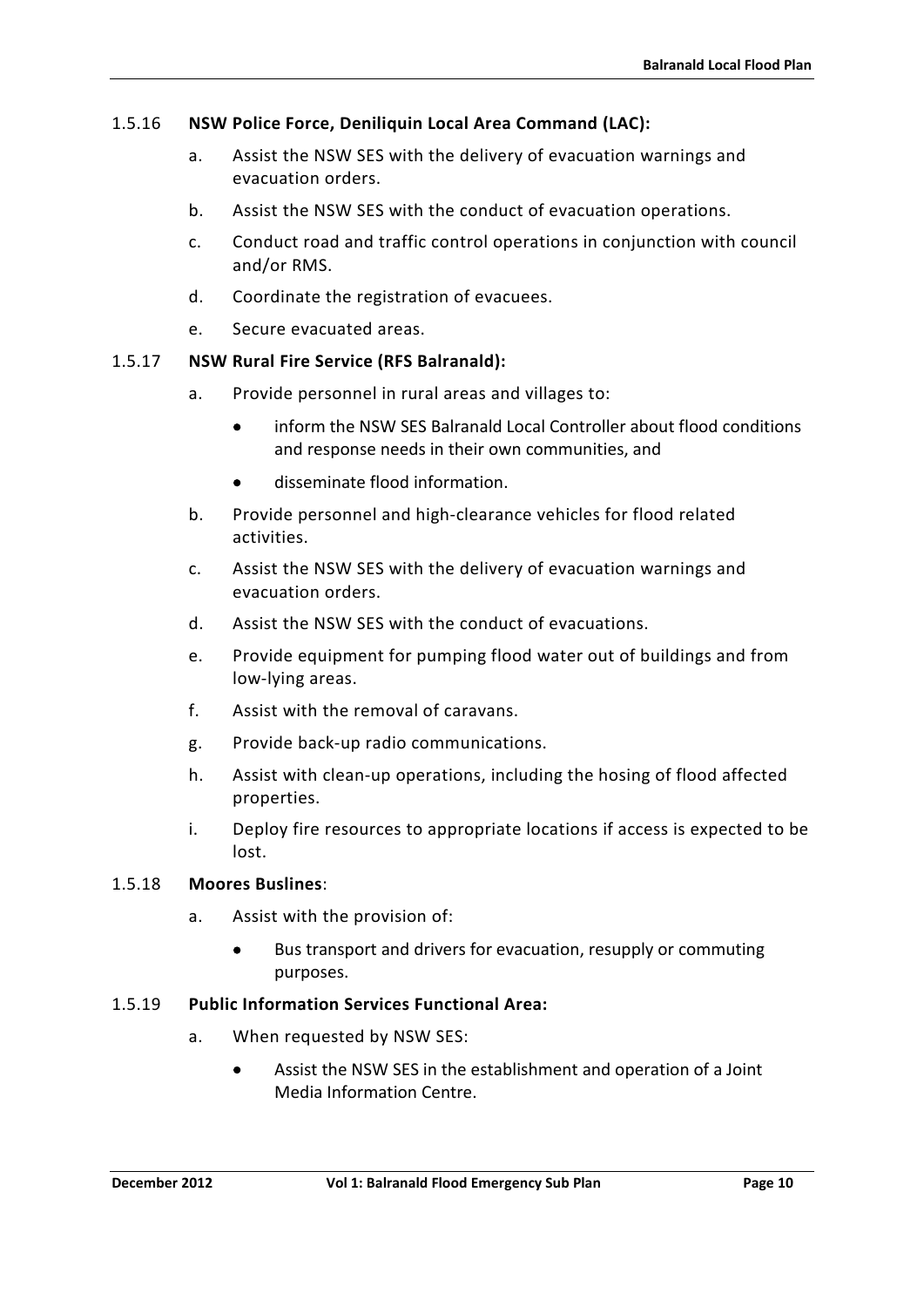### 1.5.20 **School Administration Offices (including Catholic Education Office Diocese of Wilcannia-Forbes, Department of Education & Communities Riverina and Private Schools):**

- a. Liaise with the NSW SES and arrange for the early release of students whose travel arrangements are likely to be disrupted by flooding and/or road closures (or where required, for students to be moved to a suitable location until normal school closing time).
- b. Pass information to school bus drivers/companies and/or other schools on expected or actual impacts of flooding.
- c. Assist with coordinating the evacuation of schools when flooding or isolation is expected to occur
- d. Provide space in schools for evacuation centres where necessary.

### 1.5.21 **Service and Sporting Clubs, Balranald Lions Club:**

- a. Assist with:
	- Conduct of evacuations.
	- Sandbagging.
	- Monitoring of levees.

### 1.5.22 **Telecommunication Services Functional Area**:

- a. When requested by NSW SES:
	- Coordinate the restoration of telephone facilities damaged by flooding.
	- Coordinate additional telecommunications support for the NSW SES Headquarters as required.
	- Assist the NSW SES to identify infrastructure at risk of flooding for incorporation into planning and intelligence.

### 1.5.23 **Transport Services Functional Area:**

- a. When requested by NSW SES:
	- Assist with the coordination of transport for evacuation purposes.
	- Assist with the resupply of isolated communities and/or properties

#### 1.5.24 **Roads and Maritime Services** will:

- Close and reopen RMS managed roads affected by flood waters and advise the NSW SES of their status.
- Facilitate the safe reliable access of emergency resources on RMS managed roads.
- Assist the NSW SES with identification of road infrastructure at risk of flooding.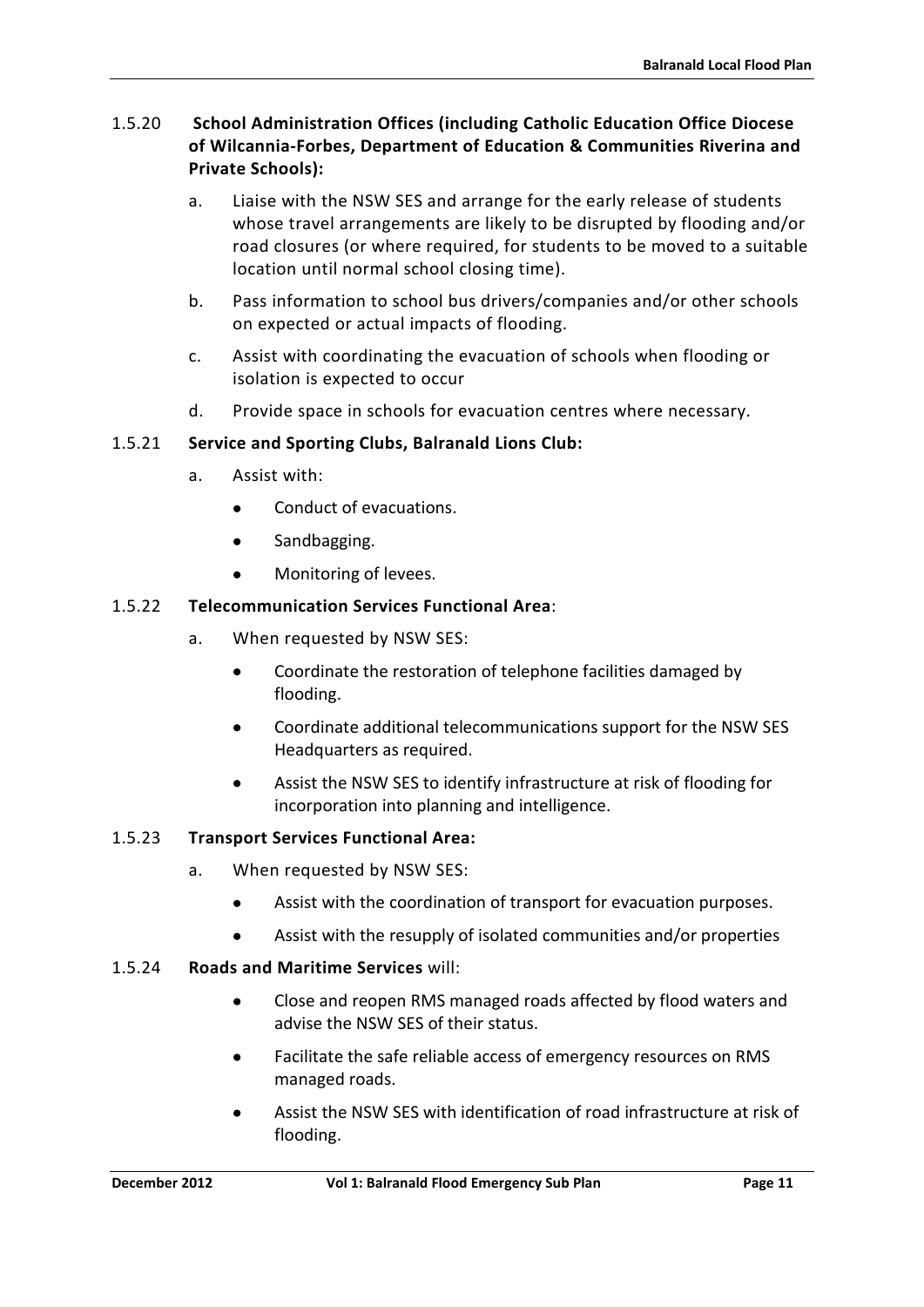- Manage traffic.
- Assist the NSW SES with the communication of warnings and information provision to the public through variable message signs.
- 1.5.25 **Rail Corporation New South Wales and the Australian Rail Track Corporation**  will close and reopen railway lines affected by flood waters and advise the NSW SES.

#### 1.5.26 **Welfare Services Functional Area:**

- a. When requested by NSW SES:
	- Establish and manage evacuation centres, and provide disaster welfare services from recovery centres.
	- Administer the Personal Hardship and Distress component of the NSW Disaster Relief Scheme established to provide financial assistance to people affected by emergencies.

#### 1.5.27 **Volunteer Rescue Association (VRA), Balranald:**

a. Assist the NSW SES Balranald Local Controller with flood operations, where equipment and training are suitable.

#### 1.5.28 **Balranald Shire Council Local Emergency Operations Controller (LEOCON):**

- a. Monitor flood operations.
- b. Coordinate support to the NSW SES Balranald Local Controller if requested to do so.

#### 1.5.29 **Balranald Shire Council Local Emergency Management Officer:**

- a. Provide executive support to the LEMC and LEOCON in accordance with the Balranald Shire Council Local Emergency Management Plan.
- b. At the request of the NSW SES Balranald Local Controller, advise appropriate agencies and officers of the start of response operations.

#### 1.5.30 **Balranald Shire Council:**

#### **Preparedness**

- a. Establish and maintain floodplain risk management committees and ensure that key agencies are represented on such committees.
- b. Provide levee studies, flood studies, and floodplain management studies to the NSW SES.
- c. Maintain a plant and equipment resource list for the council area.
- d. Contribute to the development and implementation of a public education program.

#### **Response**

e. At the request of the NSW SES Local Controller, deploy personnel and resources for flood related activities.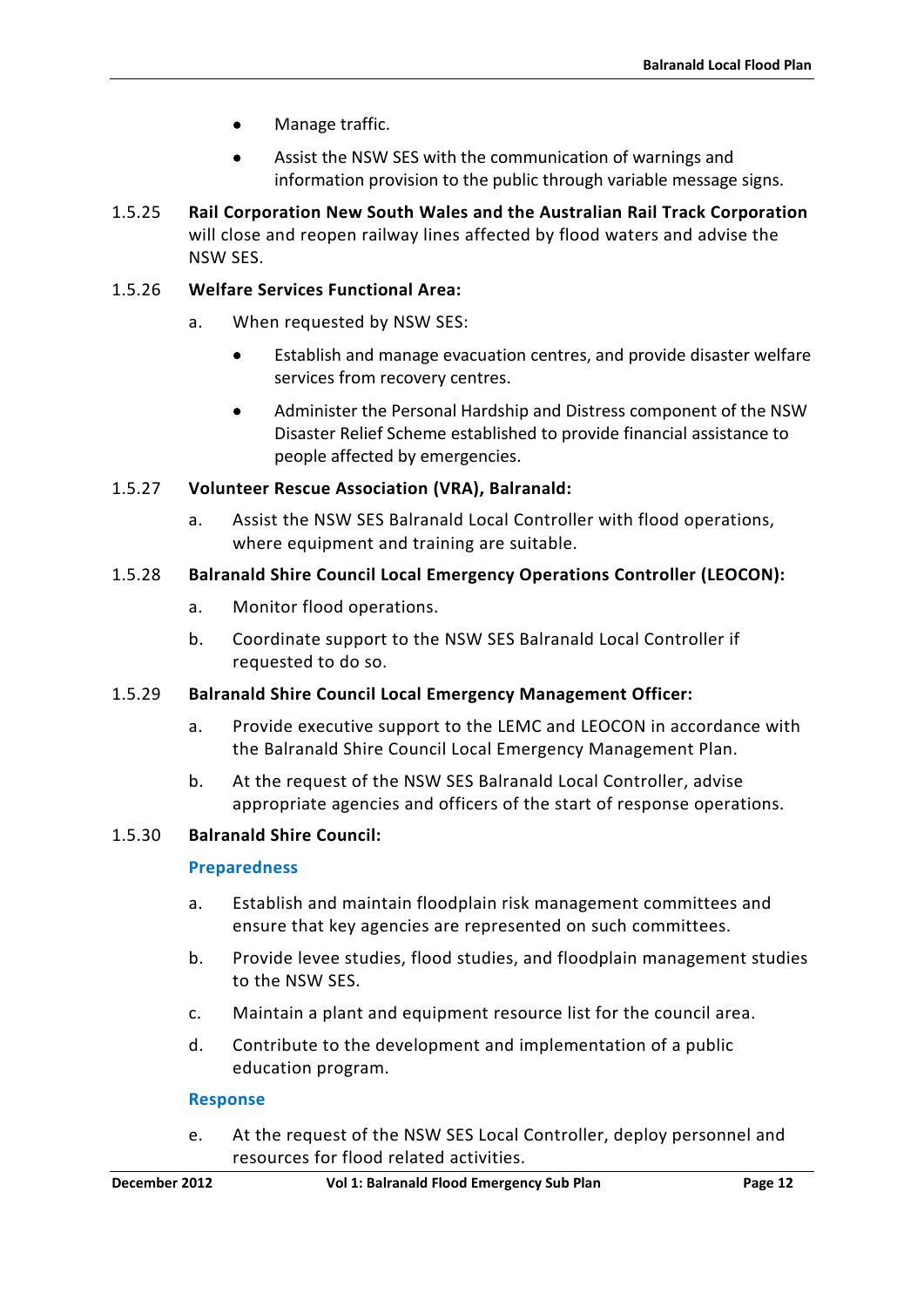- f. Close and reopen council roads (and other roads nominated by agreement with the RMS) and advise the NSW SES Balranald Local Controller and the NSW Police Force.
- g. Provide information on the status of roads.
- h. Provide filled sandbags to urban and village areas in which flooding is expected.
- i. Assist with the removal of caravans from caravan parks.
- j. Provide back-up radio communications.
- k. In the event of evacuations, assist with making facilities available for the domestic pets and companion animals of evacuees.

#### **Recovery**

- l. Provide for the management of health hazards associated with flooding. This includes removing debris and waste.
- m. Ensure premises are fit and safe for reoccupation and assess any need for demolition.
- n. Arrange for storage of evacuees' furniture as required.

#### 1.5.31 **Hume Dam (State Water Corporation):**

- a. Maintain and operate the Dam Failure Warning System for Hume Dam.
- b. Contribute to the development and implementation of a public education program on flooding within the council area.
- c. Consult with SES on the determination of dam failure alert levels and notification arrangements when developing Dam Safety Emergency Plans.
- d. Maintain a Dam Safety Emergency Plan and provide copies to the NSW SES.
- e. Provide information on the consequences of dam failure to the SES for incorporation into planning and flood intelligence.
- f. Close and evacuate at risk camping grounds/recreational areas in Hume Dam managed areas.

#### 1.5.32 **Wyangala Dam (State Water Corporation):**

- a. Maintain and operate the Dam Failure Warning System for Wyangala Dam.
- b. Contribute to the development and implementation of a public education program on flooding within the council area.
- c. Consult with SES on the determination of dam failure alert levels and notification arrangements when developing Dam Safety Emergency Plans.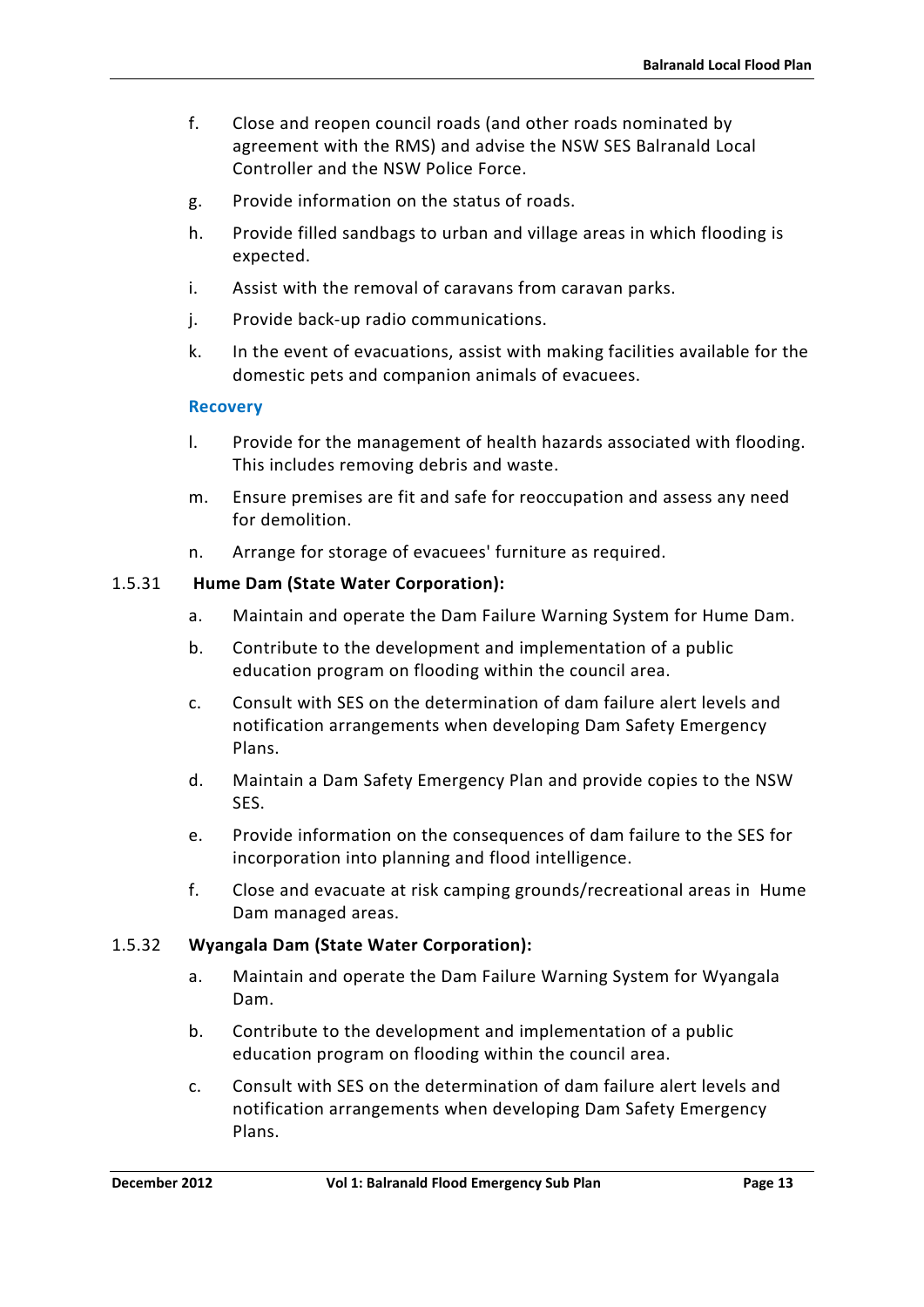- d. Maintain a Dam Safety Emergency Plan and provide copies to the NSW SES.
- e. Provide information on the consequences of dam failure to the SES for incorporation into planning and flood intelligence.
- f. Close and evacuate at risk camping grounds/recreational areas in Wyangala Dam managed areas.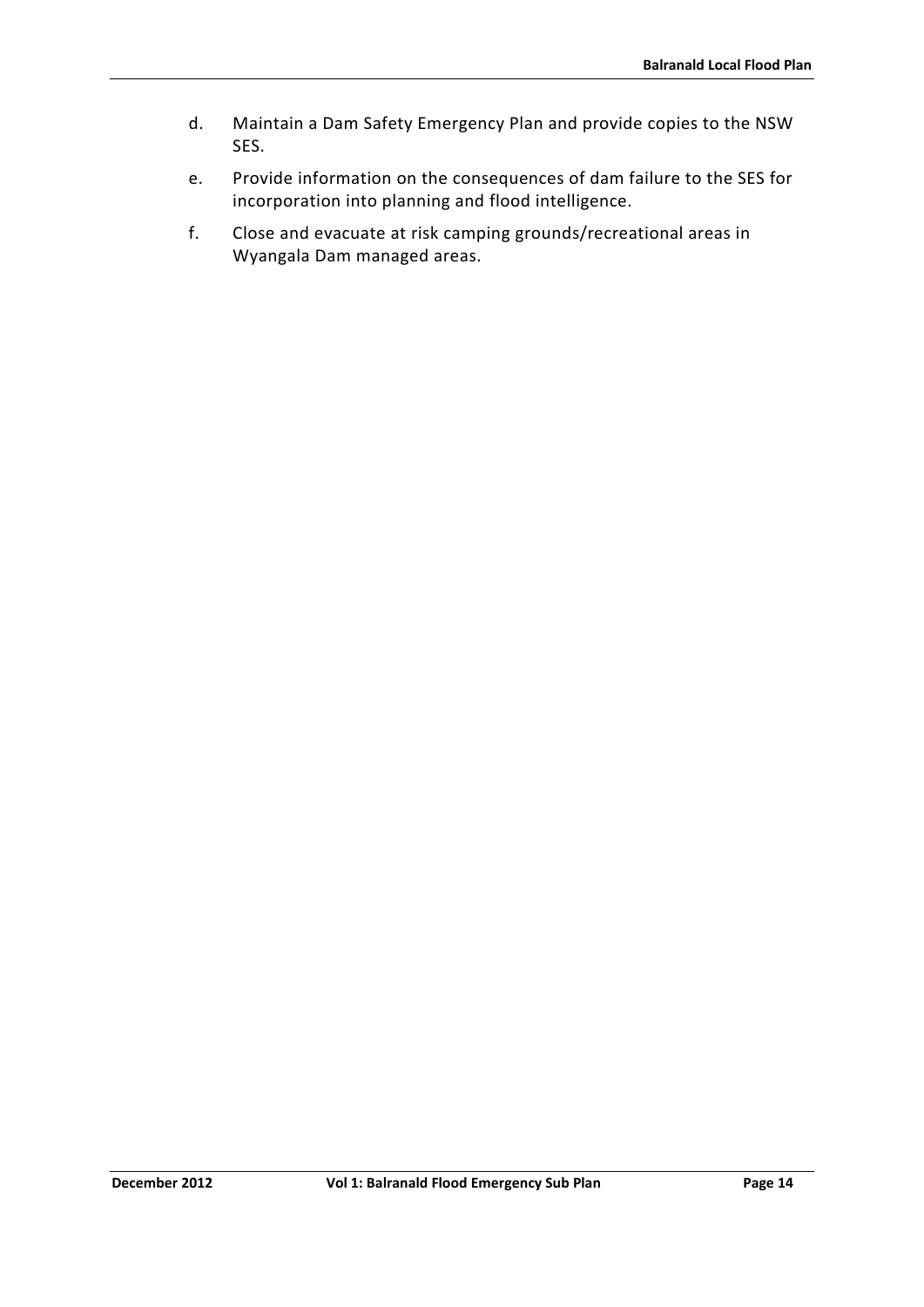# <span id="page-28-0"></span>**1.6 CROSS-BORDER ASSISTANCE ARRANGEMENTS**

- 1.6.1 A local cross-border mutual assistance arrangement exists in which the NSW SES Balranald and the Robinvale (VIC) SES will deploy resources to support each other with operations in the Euston area. This includes assistance with patrolling and sandbagging of levees.
- 1.6.2 Euston (NSW) is covered operationally by the Victorian Ambulance based at Robinvale (Vic) due to proximity and flood free access.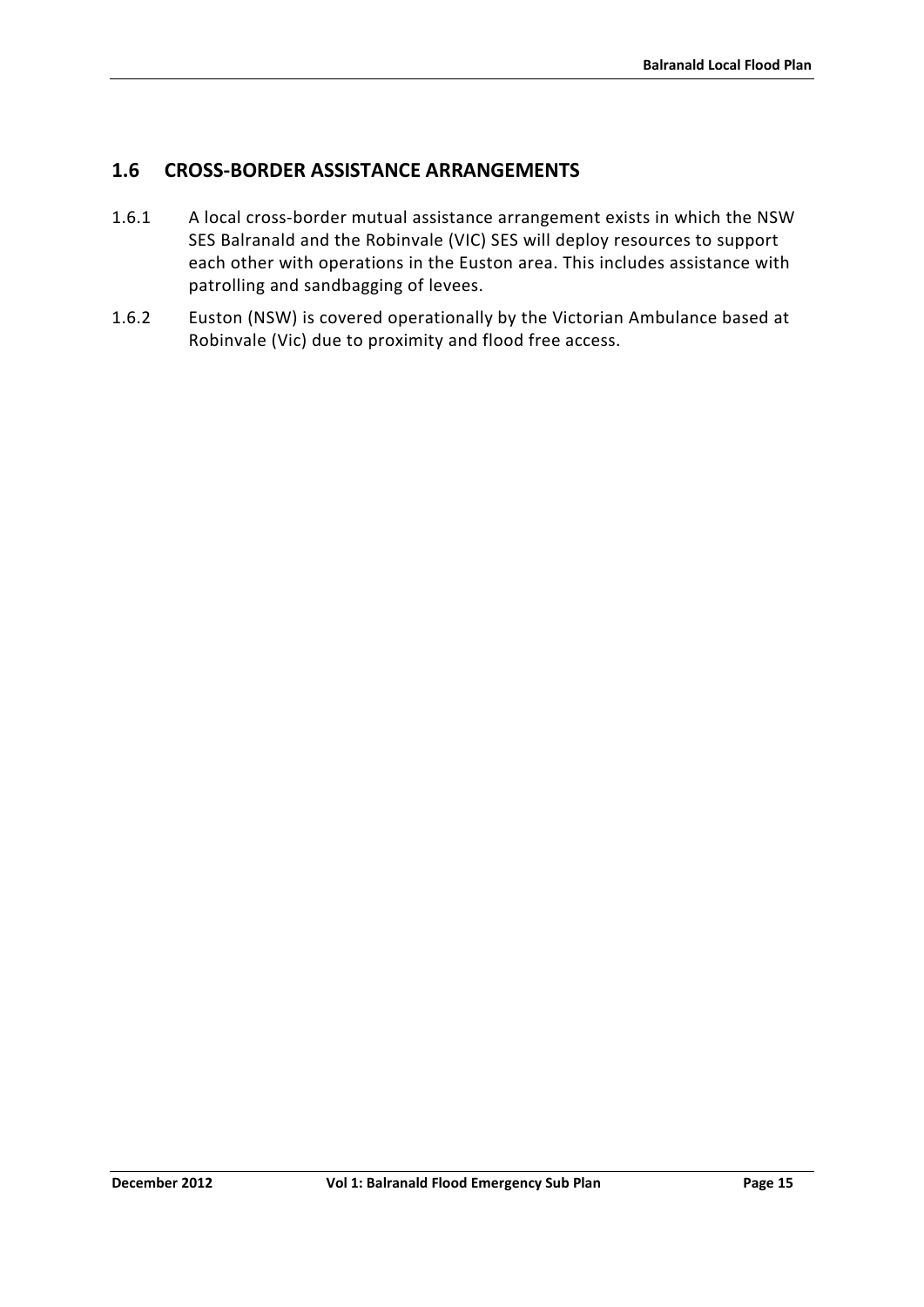# <span id="page-29-0"></span>**PART 2 - PREPAREDNESS**

# <span id="page-29-1"></span>**2.1 MAINTENANCE OF THIS PLAN**

- 2.1.1 The NSW SES Balranald Local Controller will maintain the currency of this plan by:
	- a. Ensuring that all agencies, organisations and officers mentioned in it are aware of their roles and responsibilities.
	- b. Conducting exercises to test arrangements.
	- c. Reviewing the contents of the plan:
		- After each flood operation.
		- When significant changes in land-use or community characteristics occur.
		- When new information from flood studies become available.
		- When flood control or mitigation works are implemented or altered.
		- When there are changes that alter agreed plan arrangements.
- 2.1.2 The plan is to be reviewed no less frequently than every five years.

### <span id="page-29-2"></span>**2.2 FLOODPLAIN RISK MANAGEMENT**

- 2.2.1 The NSW SES Balranald Local Controller will ensure that:
	- a. NSW SES participates in local floodplain risk management committee activities when those committees are formed, in accordance with the protocols outlined in the NSW SES Controllers' Guide.
	- b. The NSW SES Murray Region Headquarters is informed of involvement in floodplain risk management activities.

# <span id="page-29-3"></span>**2.3 DEVELOPMENT OF FLOOD INTELLIGENCE**

- 2.3.1 Flood intelligence describes flood behaviour and its effects on the community.
- 2.3.2 The NSW SES maintains a centralised flood intelligence system.

# <span id="page-29-4"></span>**2.4 DEVELOPMENT OF WARNING SYSTEMS**

- 2.4.1 The NSW SES may establish a total flood warning system for areas affected by flooding. This requires:
	- a. An identification of the potential clients of flood warning information at different levels of flooding (ie. who would be affected in floods of differing severities).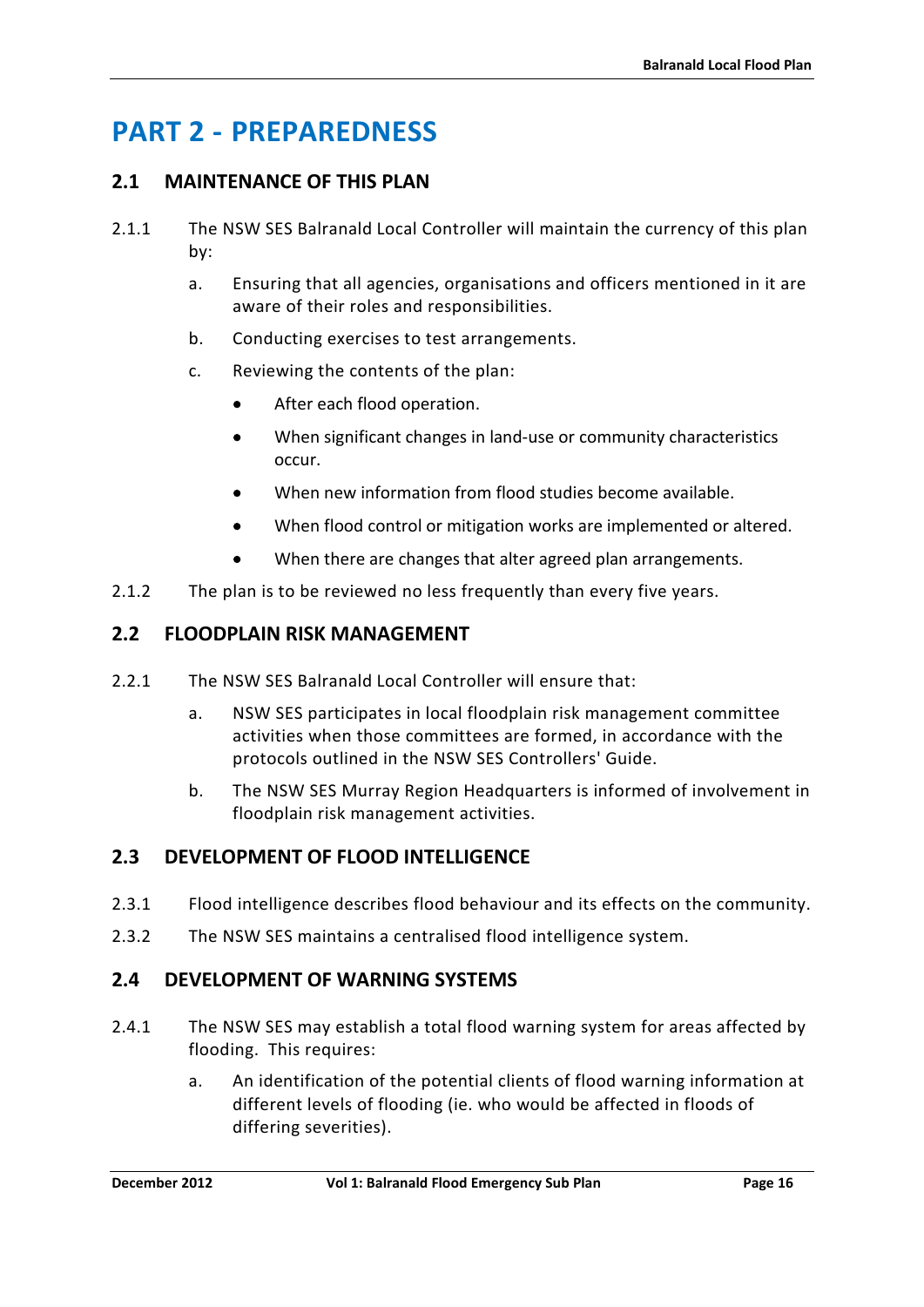- b. Available information about the estimated impacts of flooding at different heights.
- c. Identification of required actions and the amounts of time needed to carry them out.
- d. Appropriate means of disseminating warnings to different clients and at different flood levels .

# <span id="page-30-0"></span>**2.5 PUBLIC EDUCATION**

- a. The NSW SES Balranald Local Controller, with the assistance of the Balranald Shire Council, the NSW SES Murray Region Headquarters and NSW SES State Headquarters, is responsible for ensuring that the residents of the council area are aware of the flood threat in their vicinity and how to protect themselves from it.
- 2.5.2 Specific strategies to be employed include:
	- a. Dissemination of flood-related brochures and booklets in flood liable areas.
	- b. Talks and displays orientated to community organisations, businesses and schools.
	- c. Publicity given to this plan and to flood-orientated NSW SES activities through local media outlets, including articles in local newspapers about the flood threat and appropriate responses.

# <span id="page-30-1"></span>**2.6 TRAINING**

- 2.6.1 Throughout this document there are references to functions that must be carried out by the members of the NSW SES Balranald Unit. The NSW SES Balranald Local Controller is responsible for ensuring that the members are:
	- a. Familiar with the contents of this plan.
	- b. Trained in the skills necessary to carry out the tasks allocated to the NSW SES.

# <span id="page-30-2"></span>**2.7 RESOURCES**

2.7.1 The NSW SES Balranald Local Controller is responsible for maintaining the condition and state of readiness of NSW SES equipment and the NSW SES Balranald Local Headquarters.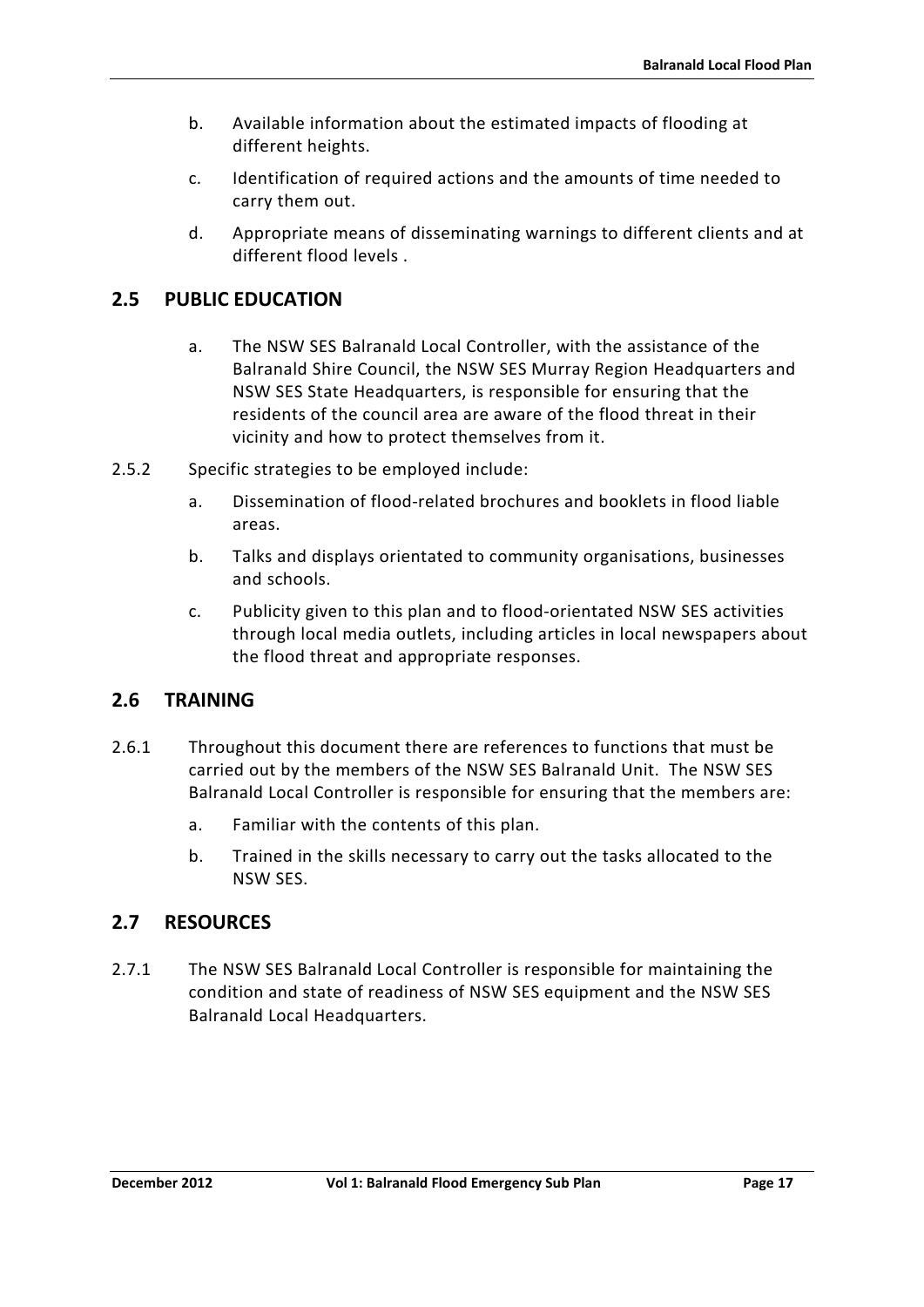# <span id="page-31-0"></span>**PART 3 - RESPONSE**

# **CONTROL**

# <span id="page-31-1"></span>**3.1 CONTROL ARRANGEMENTS**

- 3.1.1 The NSW SES is the legislated Combat Agency for floods and is responsible for the control of flood operations. This includes the coordination of other agencies and organisations for flood management tasks.
- 3.1.2 The Local EMPLAN will operate to provide support as requested by the NSW SES Local Incident Controller.

# <span id="page-31-2"></span>**3.2 OPERATIONAL MANAGEMENT**

- 3.2.1 NSW SES utilises the Australasian Inter-service Incident Management System (AIIMS), which is based on three principles:
	- a. functional management;
	- b. management by objectives; and
	- c. span of control.
- 3.2.2 AIIMS provides for different incident levels based on the complexity of management.
- 3.2.3 The Local Government Area may be divided into sectors and divisions to manage the flood event (divisions are usually a group of sectors).
- 3.2.4 Sectors and divisions may be based on floodplain classifications, geographical, physical or functional boundaries. A town, city or suburb may be one sector or split into several sectors and divisions.

# <span id="page-31-3"></span>**3.3 START OF RESPONSE OPERATIONS**

- 3.3.1 This plan is always active to ensure that preparedness actions detailed in this plan are completed.
- 3.3.2 Response operations will begin:
	- a. On receipt of a Bureau of Meteorology Preliminary Flood Warning, Flood Warning, Flood Watch, Severe Thunderstorm Warning or a Severe Weather Warning for flash flooding.
	- b. On receipt of a dam failure alert.
	- c. When other evidence leads to an expectation of flooding within the council area.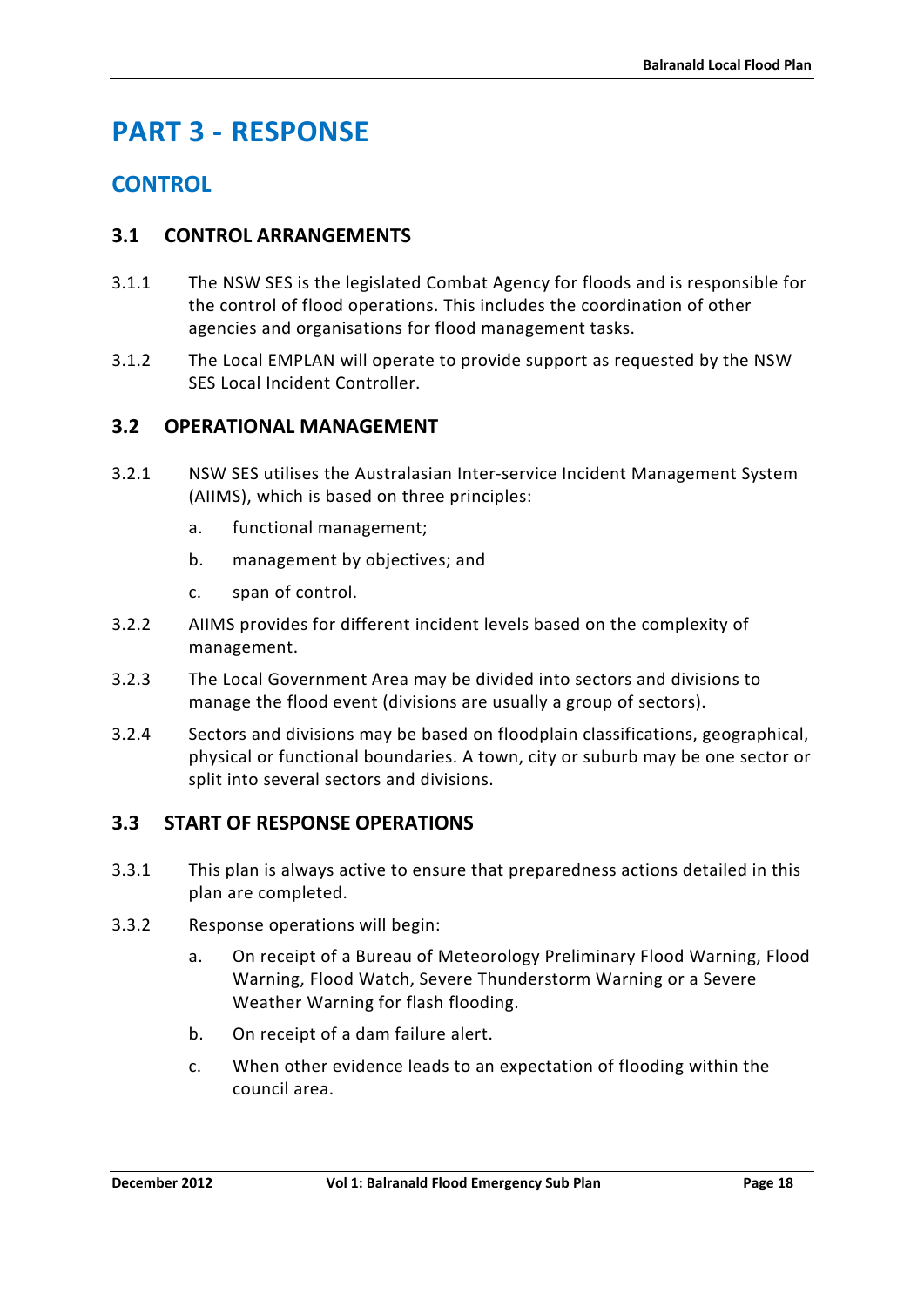- 3.3.3 Contact with the Bureau of Meteorology to discuss the development of flood warnings will normally be through the NSW SES Murray Region Headquarters and/or State Headquarters.
- 3.3.4 The following persons and organisations will be advised of the start of response operations regardless of the location and severity of the flooding anticipated:
	- a. NSW SES Murray Region Headquarters.
	- b. NSW SES Balranald Unit Controller.
	- c. NSW SES Balranald Unit.
	- d. Balranald Shire Council Local Emergency Operations Controller (for transmission to the NSW Police Force Local Area Command Headquarters).
	- e. Balranald Shire Council Local Emergency Management Officer (for transmission to appropriate council officers and departments).
	- f. Balranald Shire Council Mayor.
	- g. Other agencies listed in this plan will be advised by the Local Emergency Management officer on the request of the NSW SES Balranald Local Incident Controller and as appropriate to the location and nature of the threat.

# <span id="page-32-0"></span>**3.4 RESPONSE STRATEGIES**

- 3.4.1 The main response strategies for NSW SES flood operations include:
	- a. Information Provision and Warning
		- Provision of warnings, information and advice to communities.
		- Inform the community regarding the potential impacts of a flood and what actions to undertake in preparation for flooding.
		- Provide timely and accurate information to the community.
	- b. Property protection
		- Protect the property of residents and businesses at risk of flood damage.
		- Assistance with property protection by way of sandbagging and the lifting or transporting of furniture, personal effects, commercial stock and caravans.
		- Assistance with the protection of essential infrastructure.
	- c. Evacuation
		- The temporary movement of people from a dangerous or potentially dangerous place to a safe location, and their eventual return. It is a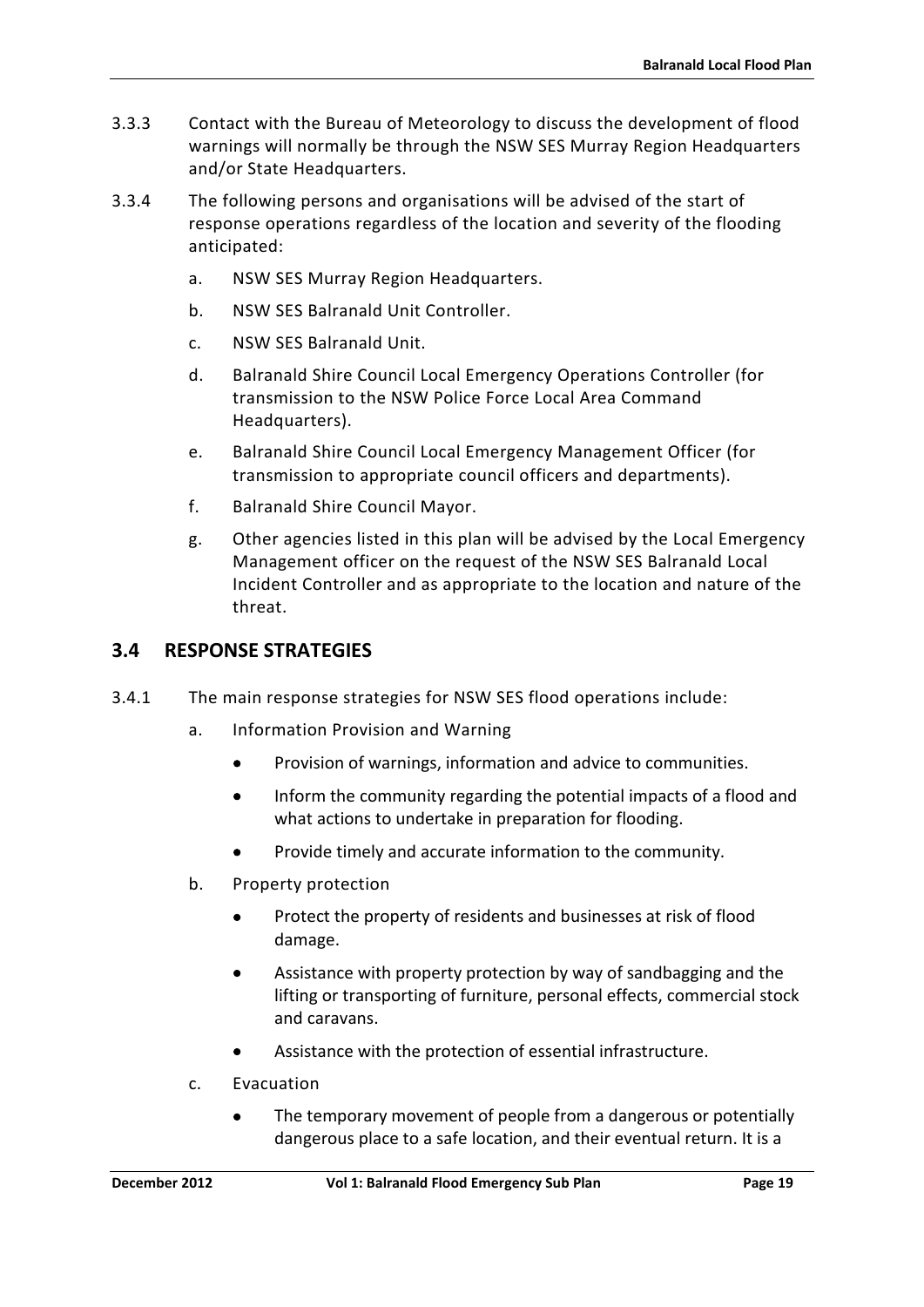safety strategy which uses distance to separate people from the danger created by the hazard.

- d. Rescue
	- The rescue or retrieval of persons trapped by floodwaters.
- e. Resupply
	- Minimise disruption upon the community by resupplying towns and villages which have become isolated as a consequence of flooding.
	- Ensure supplies are maintained to property owners by coordinating the resupply of properties which have become isolated as a consequence of flooding.
- 3.4.2 The NSW SES Local Incident Controller will select the appropriate response strategy to deal with the expected impact of the flood in each sector and/or community. The impact may vary so a number of different strategies may need to be selected and implemented across the whole operational area. The available strategies for each sector and/or community are maintained by the NSW SES.
- 3.4.3 Supporting strategies may include:
	- a. Protect the community from incidents involving fire and hazardous materials
	- b. Maintain the welfare of communities and individuals affected by the impact of a flood.
	- c. Minimise disruption to the community by ensuring supply of essential energy and utility services.
	- d. Ensure coordinated health services are available to and accessible by the flood affected communities.
	- e. Maintain the welfare of animals affected by the impact of a flood.

### <span id="page-33-0"></span>**3.5 OPERATIONS CENTRES**

- 3.5.1 The NSW SES Balranald Operations Centre is located at Balranald Shire Depot, O'Connor Street, Balranald.
- 3.5.2 Supporting EOCs are located at:
	- a. The Balranald Shire Council Emergency Operations Centre is located at Balranald Shire Depot, O'Connor St, Balranald.
	- b. A second Balranald Emergency Operations Centre is located at Balranald Shire Council Chambers, Market Street, Balranald.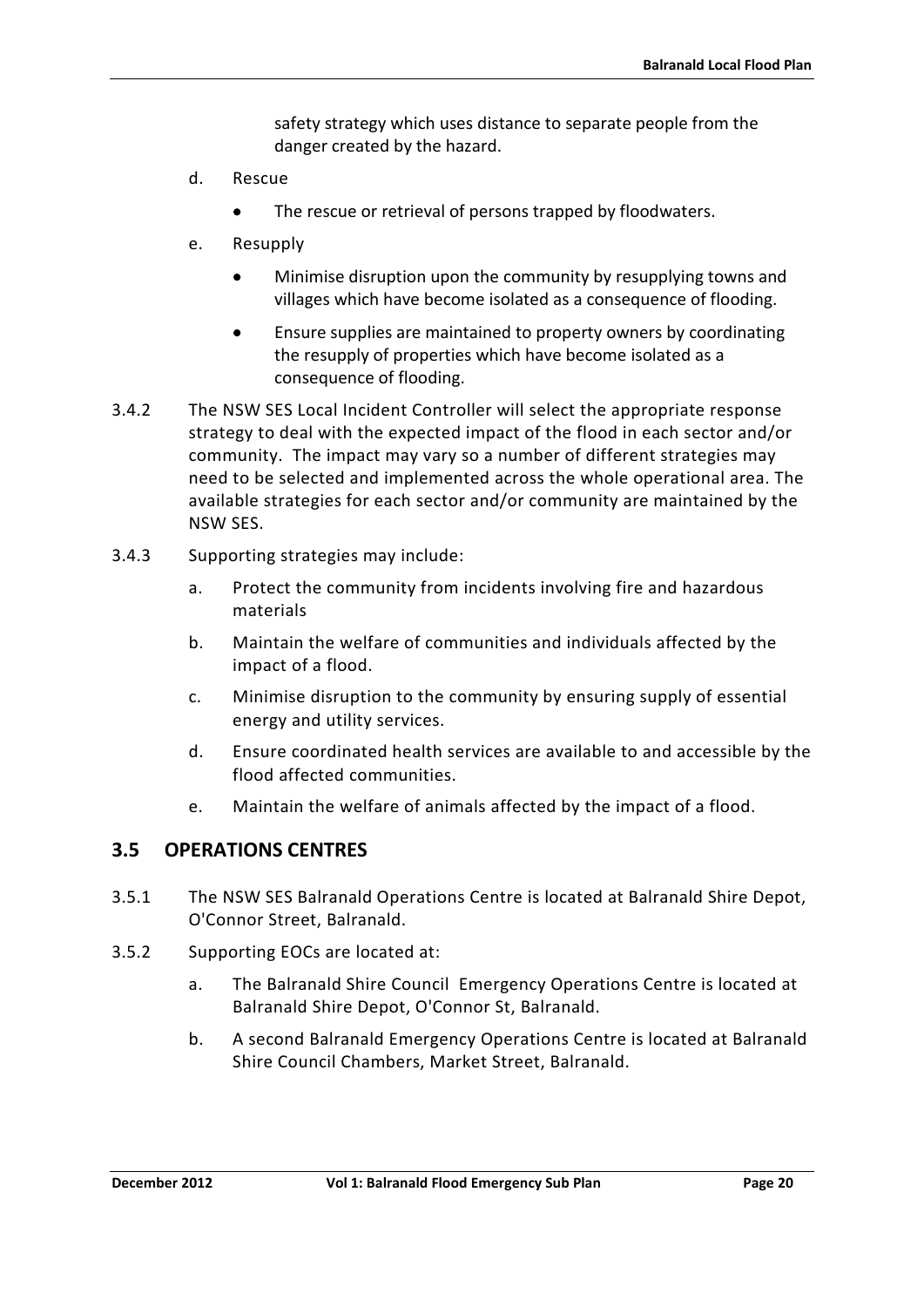# <span id="page-34-0"></span>**3.6 LIAISON**

- 3.6.1 Any agency with responsibilities identified in this plan may be requested by the NSW SES to provide liaison (including a liaison officer where necessary) to the NSW SES Balranald Operations Centre.
- 3.6.2 Liaison officers are to:
	- a. have the authority to deploy the resources of their parent organisations at the request of the NSW SES Balranald Local Incident Controller,
	- b. advise the NSW SES Balranald Local Incident Controller on resource availability for their service, and
	- c. be able to provide communications to their own organisations.

# <span id="page-34-1"></span>**3.7 END OF RESPONSE OPERATIONS**

3.7.1 When the immediate danger to life and property has passed the NSW SES Region Incident Controller or the NSW SES Local Incident Controller will issue an 'All Clear' message signifying that response operations have been completed. The message will be distributed through the same media outlets as earlier evacuation messages. The relevant Controller will also advise details of recovery coordination arrangements, arrangements made for clean-up operations prior to evacuees being allowed to return to their homes, and stand-down instructions for agencies not required for recovery operations.

# **PLANNING**

# <span id="page-34-2"></span>**3.8 COLLATING SITUATIONAL INFORMATION**

### **Strategy**

3.8.1 The NSW SES maintains and records situational awareness of current impacts and response activities.

#### **Actions**

- 3.8.2 The NSW SES Balranald Local Headquarters collates information on the current situation in the Balranald Shire Council LGA and incorporates in Situation Reports.
- 3.8.3 The NSW SES Murray Region Headquarters collates Region-wide information for inclusion in Region NSW SES Situation Reports.
- 3.8.4 Sources of situational information during times of flooding are:
	- a. **Agency Situation Reports**. Agencies and functional areas provide regular situation reports (SITREPs) to the NSW SES.
	- b. **Active Reconnaissance**. The NSW SES Balranald Local Incident Controller is responsible for coordinating the reconnaissance of impact areas,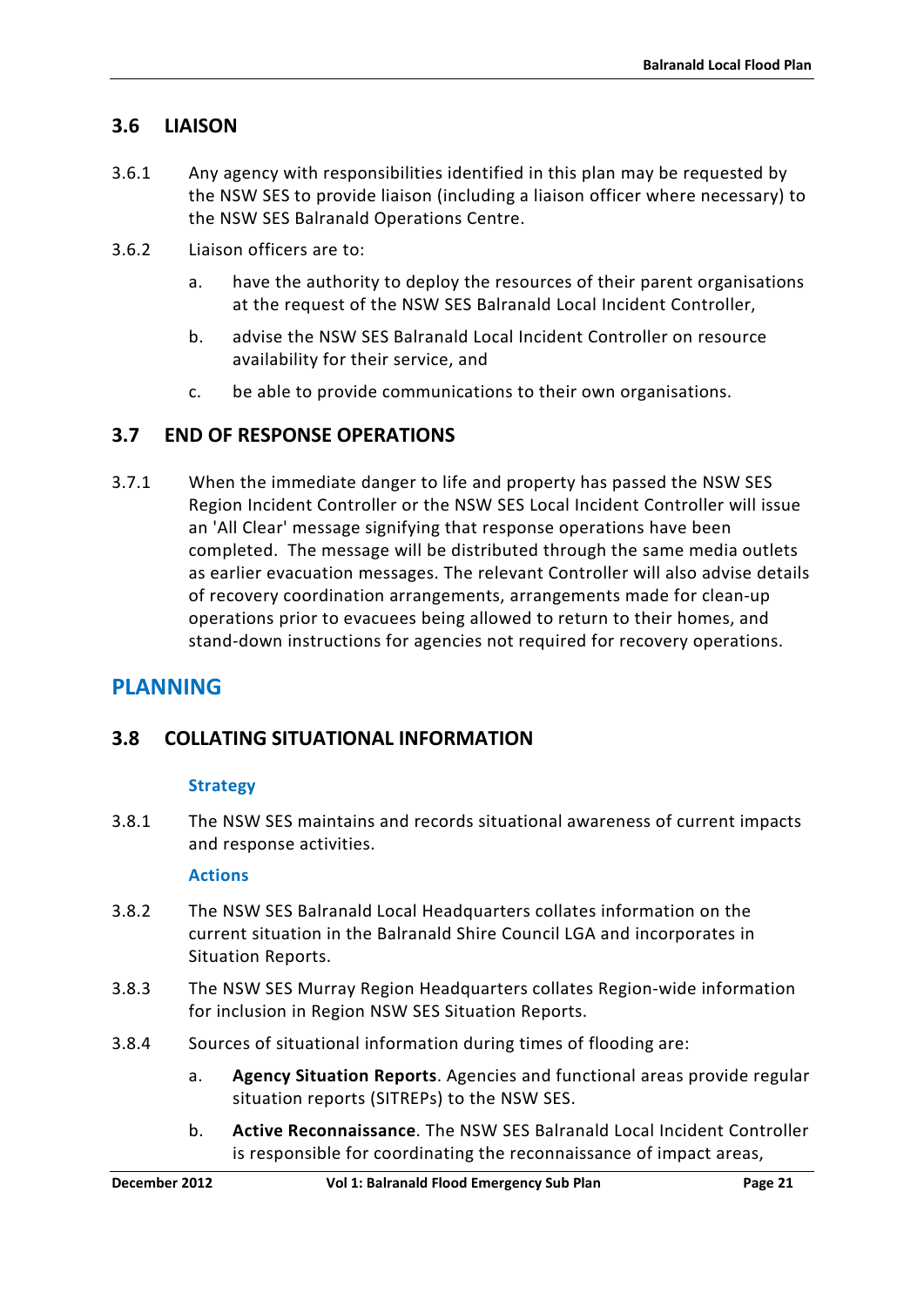recording and communicating observations. Reconnaissance can be performed on the ground and using remote sensing (more commonly aerial).

- c. The **Bureau of Meteorology's Flood Warning Centre** provides river height and rainfall information, data is available on the website <http://www.bom.gov.au/nsw/flood/>
- d. **NSW Office of Water Office**. This office advises flow rates and rates of rise for the Lachlan, Wakool, Murrumbidgee, Edward, and Murray Rivers. Daily river reports containing information on gauge heights and river flows are available from the website:<http://waterinfo.nsw.gov.au/>
- e. **NSW SES Murray Region Headquarters**. The Region Headquarters provides information on flooding and its consequences, including those in nearby council areas (this information is documented in Bulletins and Situation Reports).
- 3.8.5 During flood operations sources of information on roads closed by flooding include:
	- a. Balranald Shire Council (website and telephone service)
	- b. Deniliquin Police Local Area Command
	- c. Roads and Maritime Services (website and telephone service)
	- d. NSW SES Murray Region Headquarters
	- e. NSW SES Balranald Local Headquarters.
- 3.8.6 Situational information relating to consequences of flooding should be used to verify and validate NSW SES Flood Intelligence records.

# <span id="page-35-0"></span>**3.9 PROVISION OF FLOOD INFORMATION AND WARNINGS**

### **Strategy**

- 3.9.1 The NSW SES Balranald Local Headquarters provides advice to the NSW SES Murray Region Headquarters on current and expected impacts of flooding in the Balranald Shire Council LGA.
- 3.9.2 The NSW SES Murray Region Headquarters issues NSW SES Flood Bulletins, NSW SES Livestock and Equipment Warnings, Evacuation Warnings and Evacuation Orders to media outlets and agencies on behalf of all NSW SES units in the Region.

### **Actions**

3.9.3 The NSW SES Balranald Local Incident Controller will ensure that the NSW SES Murray Region Incident Controller is regularly briefed on the progress of operations.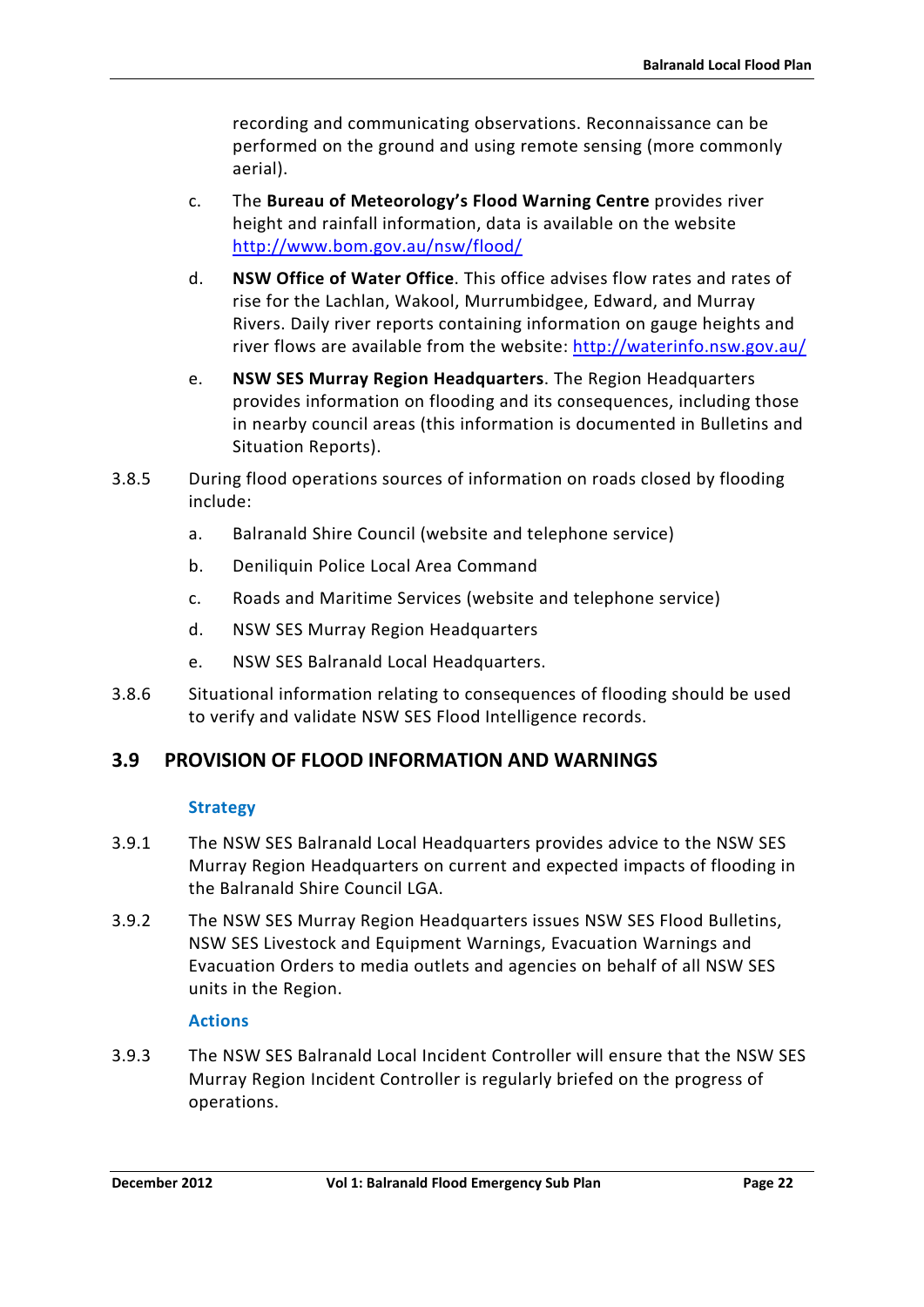- 3.9.4 NSW SES Balranald Local Headquarters operations staff will be briefed regularly so that they can provide information in response to inquiries received in person or by other means such as phone or fax.
- 3.9.5 **Bureau of Meteorology Severe Thunderstorm Warning**. These are issued direct to the media by the Bureau when severe thunderstorms are expected to produce dangerous or damaging conditions, including flash flooding. Severe thunderstorms are usually smaller in scale than events covered by Flood Watches and Severe Weather Warnings.
- 3.9.6 **Bureau of Meteorology Severe Weather Warnings for Flash Flooding**. These are issued direct to the media by the Bureau and provide a warning of the possibility for flash flooding as a result of intense rainfall. These warnings are issued when severe weather is expected to affect land based communities with 6 to 24 hours. Severe Weather Warnings may also include other conditions such as Damaging Winds.
- 3.9.7 **Bureau of Meteorology Flood Watches**. Flood Watches are issued by the Bureau to advise people of the potential for flooding in a catchment area based on predicted or actual rainfall. Flood Watches will be included in NSW SES Flood Bulletins issued by the NSW SES Murray Region Headquarters.
- 3.9.8 **Bureau of Meteorology Flood Warnings.** The NSW SES Murray Region Headquarters will send a copy of Bureau Flood Warnings to the NSW SES Balranald Unit. On receipt the NSW SES Local Incident Controller will provide the NSW SES Murray Region Headquarters with information on the estimated impacts of flooding at the predicted heights for inclusion in NSW SES Region Flood Bulletins.
- 3.9.9 **NSW SES Livestock and Equipment Warnings**. Following heavy rain or when there are indications of significant creek or river rises (even to levels below Minor Flood heights), the NSW SES Balranald Local Incident Controller will advise the NSW SES Murray Region Headquarters which will issue NSW SES Livestock and Equipment Warnings.
- 3.9.10 **NSW SES Local Flood Advices**. The NSW SES Local Incident Controller may issue Local Flood Advices for locations not covered by Bureau Flood Warnings. They may be provided verbally in response to phone inquiries but will normally be incorporated into NSW SES Region Flood Bulletins.
- 3.9.11 **NSW SES Flood Bulletins**. The NSW SES Murray Region Headquarters will regularly issue NSW SES Flood Bulletins which describe information on the estimated impacts of flooding at the predicted heights (using information from Bureau Flood Warnings and NSW SES Local Flood Advices) to NSW SES units, media outlets and agencies on behalf of all NSW SES units in the Region.
- 3.9.12 **NSW SES Evacuation Warnings and Evacuation Orders**. These are usually issued to the media by the NSW SES Region Incident Controller on behalf of the NSW SES Local Incident Controller.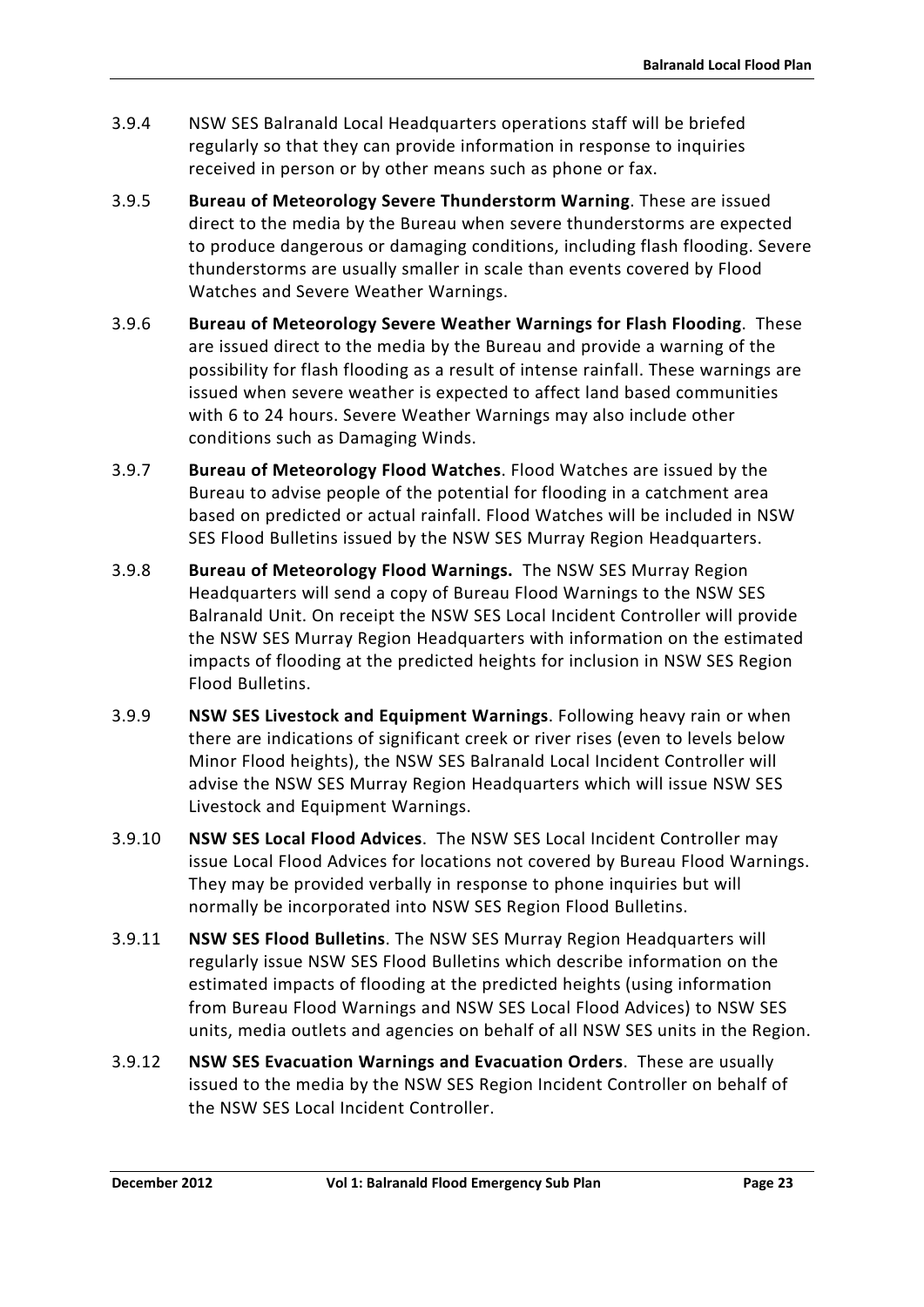- 3.9.13 **Dam Failure Alerts**. Dam failure alerts are issued to SES by the dam owner, in accordance with arrangements in the Dam Safety Emergency Plan (DSEP), the system involves the Dam Owner notifying SES State Headquarters Operations Communications Centre, who in turn distribute the warning to the SES Region Headquarters and SES Unit Headquarters.
- 3.9.14 A flow chart illustrating the notification arrangements for potential dam failure is shown in Attachment 2.
- 3.9.15 Dam failure alert levels are set in consultation with the SES and are used to trigger appropriate response actions. The conditions that define each of the alert levels are listed in the relevant DSEP. Responses escalate as the alert level migrates from white to amber to red. Table 1 briefly outlines example defining conditions and appropriate SES responses associated with each alert.

| <b>Alert</b> | <b>Example Defining</b>                                                 | <b>NSW SES Response</b>                                         | <b>NSW SES Warning</b>                                                                    |
|--------------|-------------------------------------------------------------------------|-----------------------------------------------------------------|-------------------------------------------------------------------------------------------|
| <b>Level</b> | <b>Condition</b>                                                        |                                                                 | <b>Product</b>                                                                            |
| White        | May be a structural<br>anomaly.                                         | <b>Implements notification</b><br>flowchart.                    | This is a preliminary alert<br>to assist the NSW SES in its<br>preparation. This is not a |
|              | May be increased<br>monitoring in response<br>to a heavy rainfall event | <b>Check operational</b><br>readiness.                          | public alert.                                                                             |
| Amber        | Failure possible if<br>storage level continues<br>to rise or structural | <b>Implements notification</b><br>flowchart.                    | <b>NSW SES Evacuation</b><br><b>Warning</b>                                               |
|              | anomaly not fixed                                                       | Warn downstream<br>population at risk to<br>prepare to evacuate |                                                                                           |
| Red          | <b>Failure imminent or</b><br>occurred                                  | <b>Implements notification</b><br>flowchart.                    | <b>NSW SES Evacuation Order</b>                                                           |
|              |                                                                         | <b>Evacuation of downstream</b><br>populations                  |                                                                                           |

#### <span id="page-37-0"></span>**Table 1: Dam Failure Alert Levels**

Note: Some DSEPs will have alert levels that proceed directly from White to Red. This is the case if adequate time does not exist between the three alert levels to evacuate the downstream population at risk. The decision to omit the Amber Alert level, and the general setting of Alert levels should be undertaken in consultation with the NSW SES.

- 3.9.16 The NSW SES / Dam Owner will disseminate warnings to the population at risk of dam failure (these arrangements are specific to each dam, are negotiated between the Dam Owner and NSW SES, and are documented in the DSEP).
- 3.9.17 Special arrangements apply in the case of severe flooding that may have the potential to cause the failure of Hume and Wyangala Dams. Details of these arrangements are maintained by the NSW SES.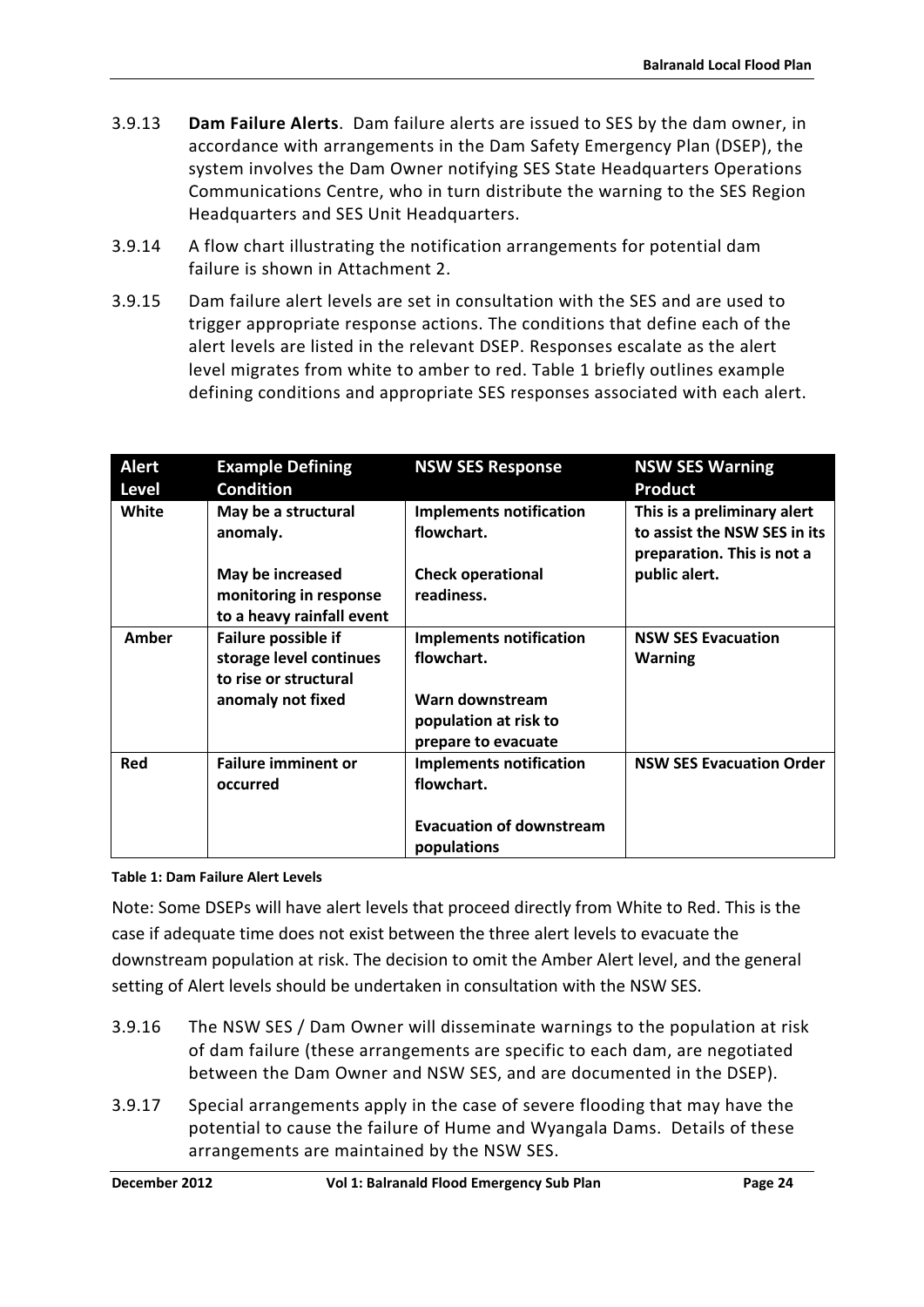- 3.9.18 **Standard Emergency Warning Signal (SEWS).** This signal may be played over radio and television stations to alert communities to Evacuation Warnings, Evacuation Orders, Special Warnings or Dam-Failure Warnings. Approval to use the signal is associated with who approves the warning/order message.
- 3.9.19 **The Public Information and Inquiry Centre (PIIC)** (operated by the NSW Police Force) will answer calls from the public regarding registered evacuees.
- 3.9.20 **The Disaster Welfare Assistance line** is a central support and contact point for disaster affected people inquiring about welfare services advice and assistance.
- 3.9.21 **The RMS Transport Information Line** will provide advice to callers on the status of roads. The RMS website also lists road closure information.
- 3.9.22 **Balranald Shire Council** will provide information on the status of roads.
- 3.9.23 Collation and dissemination of road information is actioned as follows:
	- a. As part of Situation Reports, the NSW SES Balranald Local Incident Controller provides road status reports for main roads in the council area to the NSW SES Murray Region Headquarters.
	- b. The NSW SES Murray Region Headquarters distributes information on main roads to NSW SES units, media outlets and agencies as part of NSW SES Flood Bulletins.

# **OPERATIONS**

# <span id="page-38-0"></span>**3.10 AIRCRAFT MANAGEMENT**

- 3.10.1 Aircraft can be used for a variety of purposes during flood operations including evacuation, rescue, resupply, reconnaissance and emergency travel.
- 3.10.2 Air support operations will be conducted under the control of the NSW SES Region Headquarters, which may allocate aircraft to units if applicable.
- 3.10.3 NSW SES maintains the following information for the Balranald Shire Council area:
	- a. Locations of suitable helicopter landing points.
	- b. Locations of suitable airports and records detailing aircraft size and type that can land at airports.
	- c. Intelligence on when access to these locations is expected to be lost.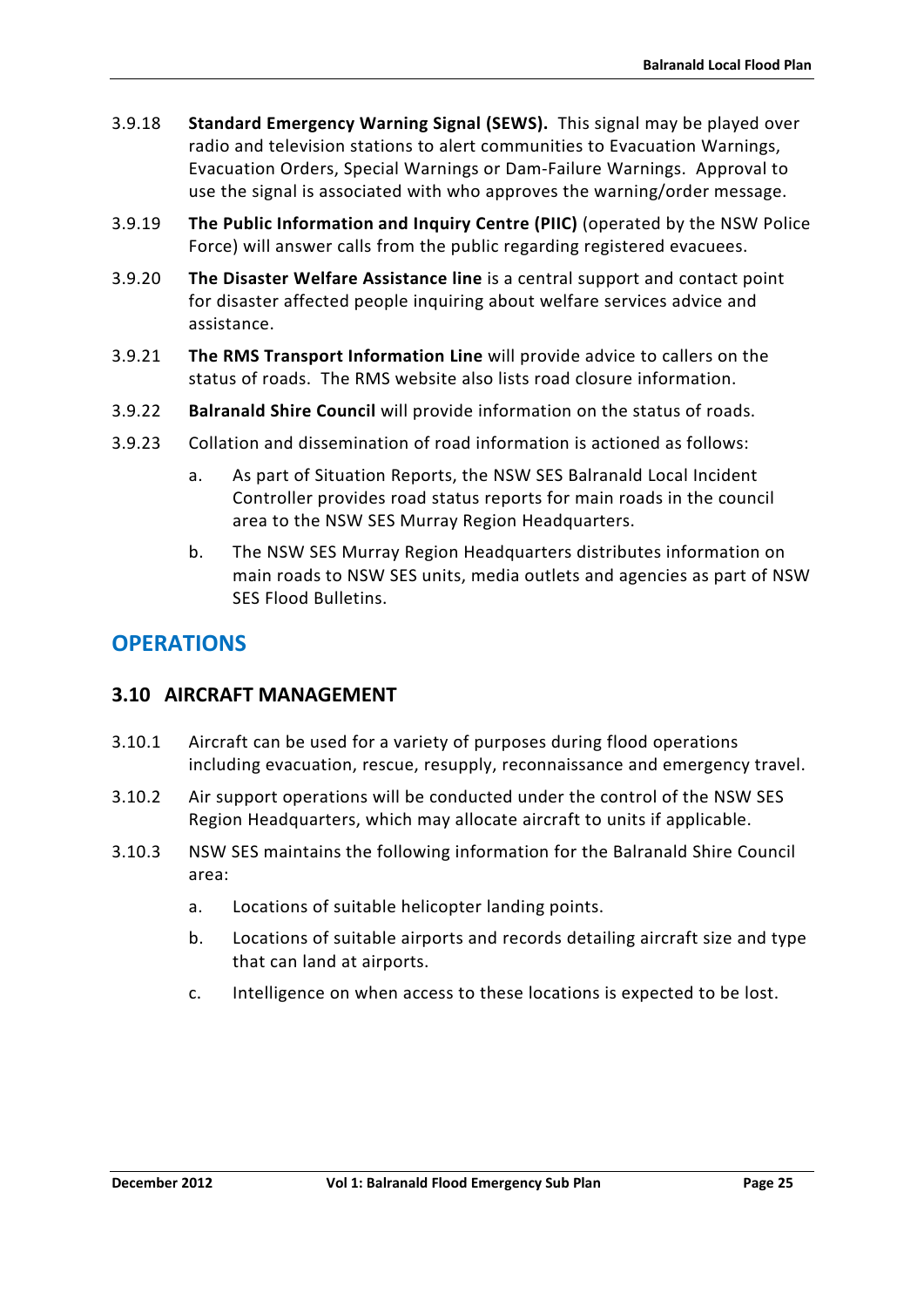# <span id="page-39-0"></span>**3.11 ASSISTANCE FOR ANIMALS**

- 3.11.1 Matters relating to the welfare of livestock, companion animals and wildlife are to be referred to Agriculture and Animal Services.
- 3.11.2 Requests for emergency supply and/or delivery of fodder to stranded livestock, or for livestock rescue, are to be referred to Agriculture and Animal Services.
- 3.11.3 Requests for animal rescue should be referred to the NSW SES.

# <span id="page-39-1"></span>**3.12 COMMUNICATION SYSTEMS**

- 3.12.1 The primary means of communications between fixed locations is by telephone, email and facsimile.
- 3.12.2 The primary means of communication to and between deployed NSW SES resources is by SES PMR.
- 3.12.3 All liaison officers will provide their own communication links back to their parent agencies.
- 3.12.4 All other organisations will provide communications as necessary to their deployed field teams.
- 3.12.5 Back-up communications are provided as follows:
	- a. The Balranald Shire Council operates a UHF radio network which provides communications to most local properties.
	- b. The NSW Rural Fire Service operate a PMR network which provides coverage for the Balranald Shire Area.

# <span id="page-39-2"></span>**3.13 PRELIMINARY DEPLOYMENTS**

- 3.13.1 When flooding is expected to be severe enough to cut road access to towns, within towns and/or rural communities, the NSW SES Balranald Local Incident Controller will ensure that resources are in place for the distribution of foodstuffs and medical supplies to the areas that could become isolated.
- 3.13.2 When access between locations is expected to be cut, the NSW SES Balranald Local Incident Controller will advise appropriate agencies so that resources (including sandbags, fire fighting appliances, ambulances, etc.) are deployed to ensure that operational capability is maintained.

# <span id="page-39-3"></span>**3.14 ROAD AND TRAFFIC CONTROL.**

3.14.1 A number of roads within the council area are affected by flooding. NSW SES maintains details of these roads.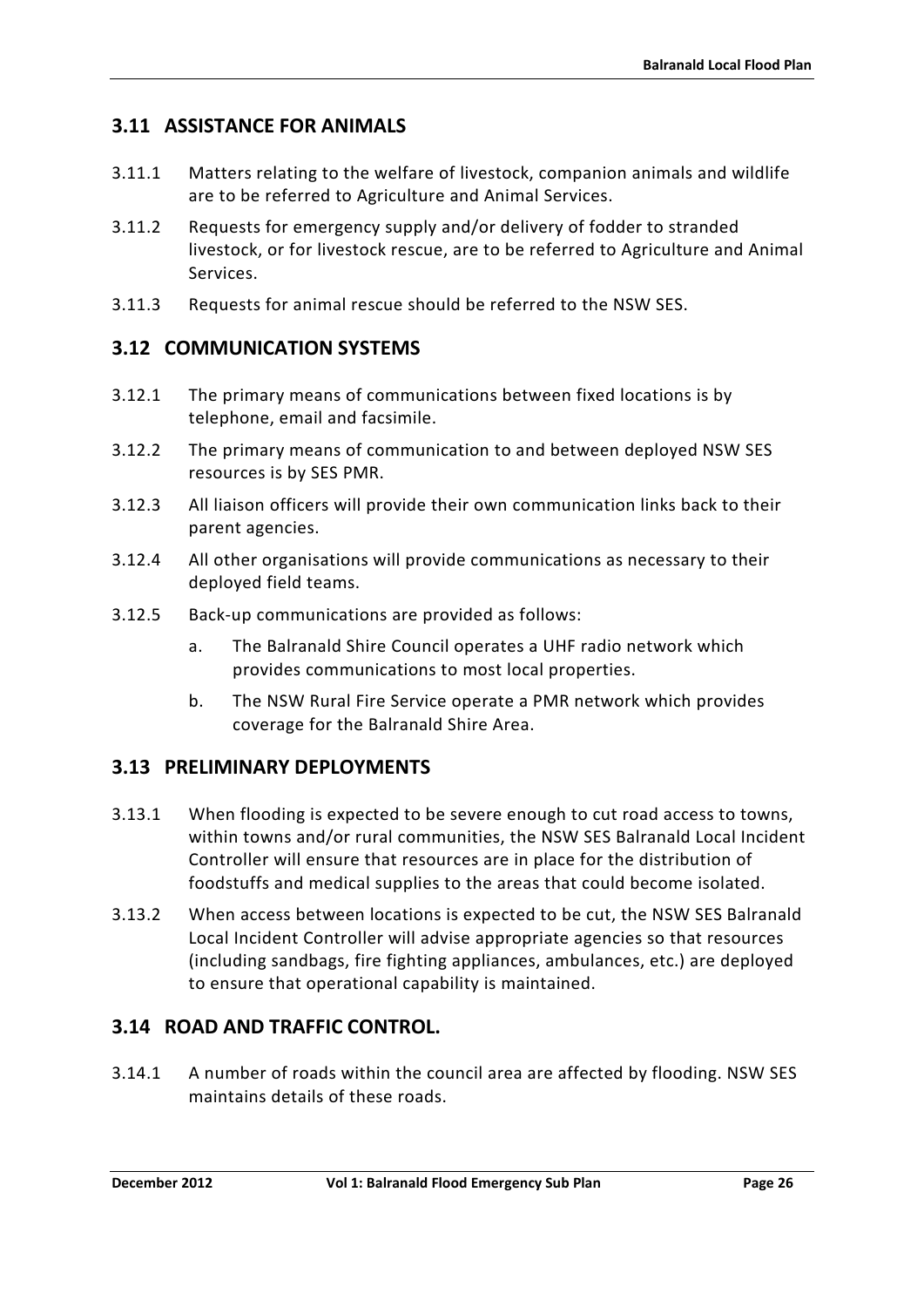- 3.14.2 The Council closes and re-opens its own roads and others in its capacity as an agent for the RMS when affected by flood waters. Roads which may be affected by flooding are as follows:
	- a. Closed by high rainfall and local flooding Main Road 67 to Ivanhoe.
	- b. Affected by the Lachlan River
		- Tarwong to Freshwater Road.
		- Clare to Freshwater Road.
		- Nandum to Coorong Road.
	- c. Affected by the Murrumbidgee River
		- Pecks Road.
		- Sturt Highway on western edge of Balranald.
	- d. Note that the Sturt Highway may also be flooded between Balranald and Hay at the following locations:
		- 30km west of Hay at 7.3 metres on the Hay gauge.
		- 11km, 16km, 19km and 29km west of Hay at 9.1 metres on the Hay gauge.
- 3.14.3 The NSW Police Force has the authority to close and re-open roads but will normally only do so (if the Council or the RMS have not already acted) if public safety requires such action.
- 3.14.4 When resources permit, the NSW SES assists Council, RMS or the NSW Police Force by erecting road closure signs and barriers.
- 3.14.5 In flood events, the NSW SES Balranald Local Incident Controller may direct the imposition of traffic control measures. The entry into flood affected areas will be controlled in accordance with the provisions of the State Emergency Service Act, 1989 (Part 5, Sections 19, 20, 21 and 22) and the State Emergency Rescue Management Act, 1989 (Part 4, Sections 60KA, 60L and 61).
- 3.14.6 NSW Police Force, RMS or Council officers closing or re-opening roads or bridges affected by flooding are to advise the NSW SES Balranald Local Headquarters, which will then provide a road information service to local emergency services, the public and the NSW SES Murray Region Headquarters. All such information will also be passed to the NSW Police Force, RMS and the Council.

# <span id="page-40-0"></span>**3.15 STRANDED TRAVELLERS**

3.15.1 Flood waters can strand travellers. Travellers seeking assistance will be referred to the Welfare Services Functional Area for the arrangement of emergency accommodation.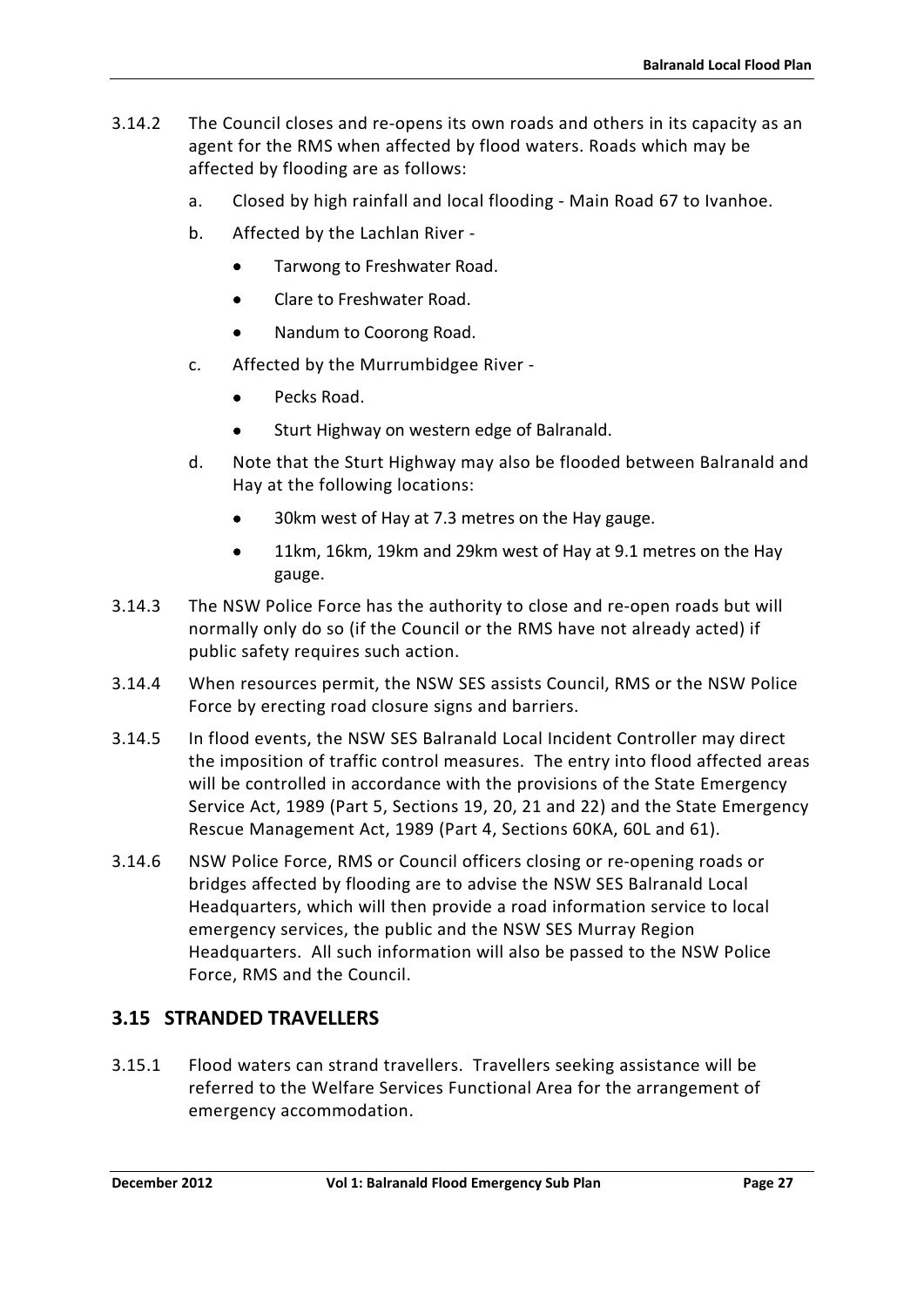# <span id="page-41-0"></span>**3.16 MANAGING PROPERTY PROTECTION OPERATIONS**

#### **Strategy**

3.16.1 Protect the property of residents and businesses at risk of flood damage.

#### **Actions**

- 3.16.2 The NSW SES is the responsible agency for the coordination of operations to protect property.
- 3.16.3 Property may be protected from floods by:
	- a. Lifting or moving of household furniture.
	- b. Lifting or moving commercial stock and equipment.
	- c. Sandbagging to minimise entry of water into buildings.
- 3.16.4 The NSW SES maintains stocks of sandbags at the Balranald Shire Depot, O'Connor Street, Balranald.

# <span id="page-41-1"></span>**3.17 MANAGING FLOOD RESCUE OPERATIONS**

### **Strategy**

3.17.1 Rescue of people from floods.

#### **Actions**

- 3.17.2 The NSW SES Balranald Local Incident Controller controls flood rescue in Balranald Shire Council local government area.
- 3.17.3 Flood rescues, may be carried out by accredited units in accordance with appropriate standards.
- 3.17.4 Additional flood boats and crews can be requested through the NSW SES Murray Region Headquarters or through the Victoria SES North West Regional Office, Swan Hill.
- 3.17.5 There may be some residual population which did not evacuate during the early stages of flooding and which require rescue.

# <span id="page-41-2"></span>**3.18 MANAGING EVACUATION OPERATIONS**

### **Strategy**

- 3.18.1 When there is a risk to public safety, evacuation is the primary strategy. Circumstances may include:
	- a. Evacuation of people when their homes or businesses are likely to flood.
	- b. Evacuation of people who are unsuited to living in isolated circumstances, due to flood water closing access.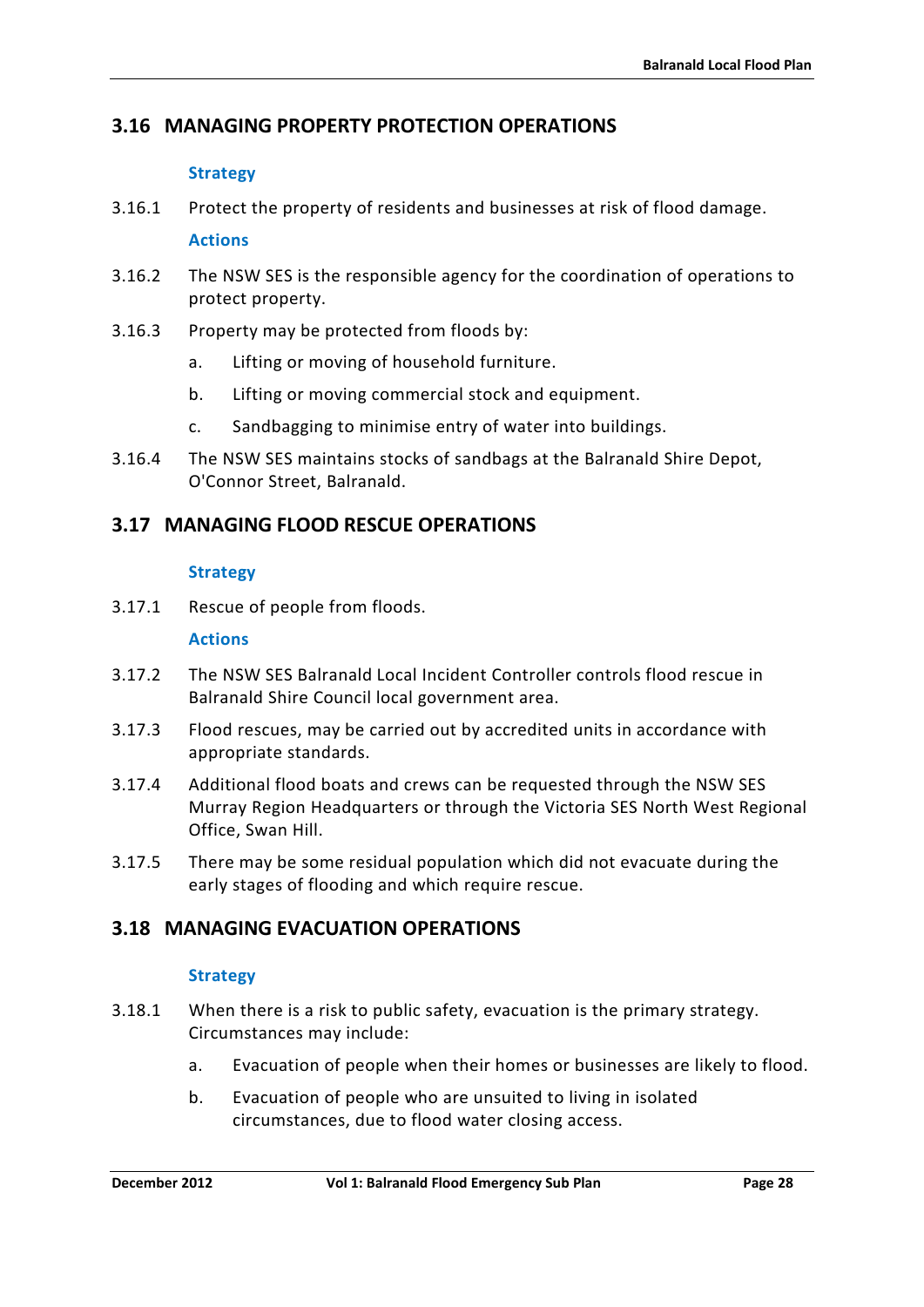c. Evacuation of people where essential energy and utility services are likely to fail, have failed or where buildings have been made uninhabitable.

#### **Actions**

- 3.18.2 The evacuation operation will have the following stages:
	- a. Decision to evacuate.
	- b. Mobilisation (mobilisation may begin prior to the decision to evacuate).
	- c. Evacuation Warning delivery.
	- d. Evacuation Order delivery.
	- e. Withdrawal.
	- f. Shelter.
	- g. Return.
- 3.18.3 During floods evacuations will be controlled by the NSW SES. Small-scale evacuations will be controlled by the NSW SES Balranald Local Incident Controller. Should the scale of evacuation operations be beyond the capabilities of local resources control may be escalated to the NSW SES Murray Region Incident Controller.

### **Decision to evacuate**

- 3.18.4 In most cases the decision to evacuate rests with the NSW SES Balranald Local Incident Controller who exercises his/her authority in accordance with Section 22(1) of The State Emergency Service Act 1989. However, the decision to evacuate will usually be made after consultation with the NSW SES Murray Region Incident Controller and the Local Emergency Operations Controller.
- 3.18.5 In events that require large scale evacuations, the decision to evacuate may be escalated to the Region or the State Incident Controller.
- 3.18.6 Some people will make their own decision to evacuate earlier and move to alternate accommodation, using their own transport. This is referred to as self-motivated evacuation.

### **Mobilisation**

- 3.18.7 The NSW SES Local Incident Controller will mobilise the following to provide personnel for doorknock teams for designated Sectors/locations:
	- a. NSW SES Balranald Unit members,
	- b. RFS Balranald Region members via the RFS Fire Control Officer,
	- c. Local NSW Police Force officers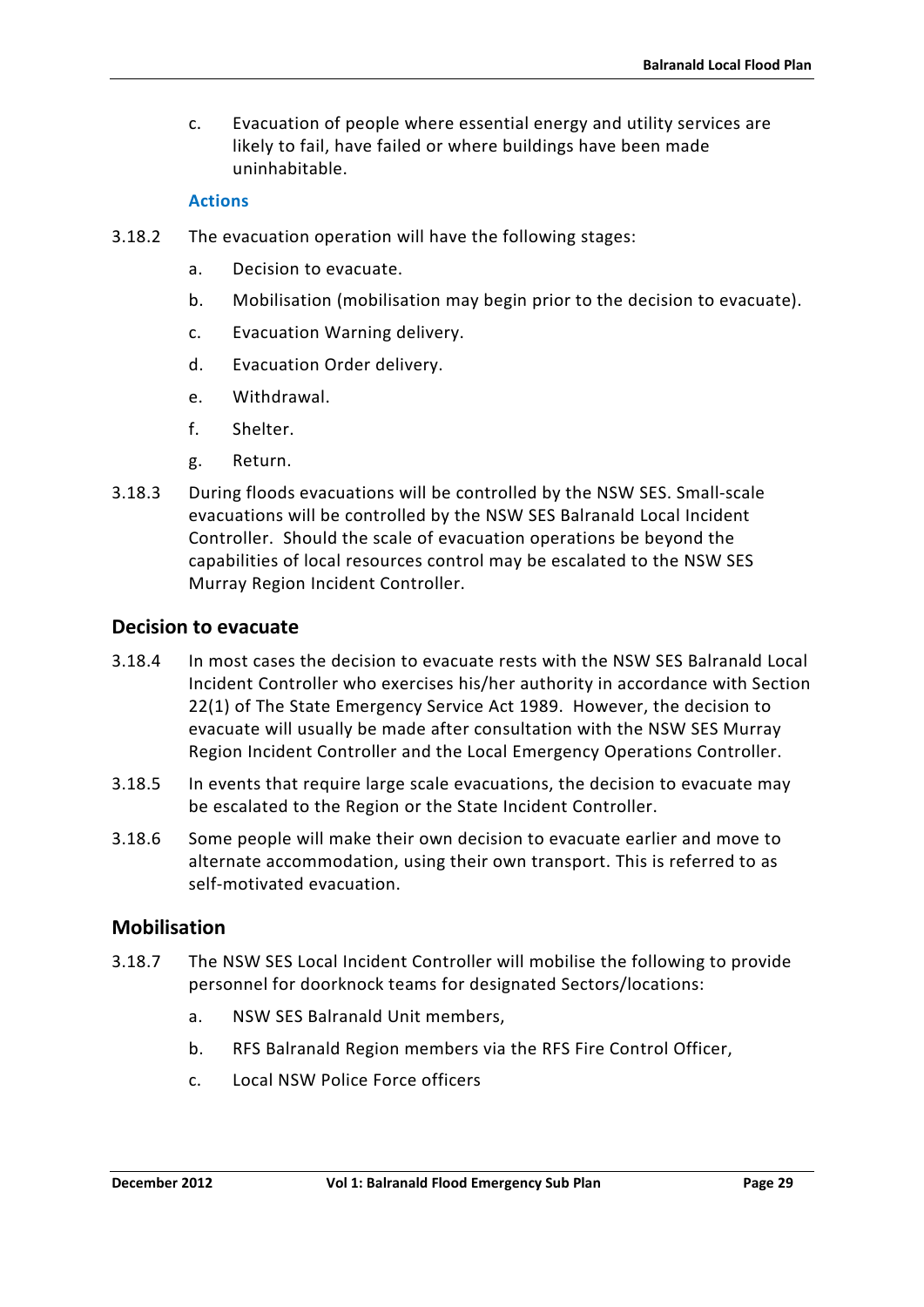- 3.18.8 The NSW SES Murray Region Incident Controller will mobilise any additional personnel required to assist with doorknock teams using:
	- a. NSW SES members from the NSW SES Murray Region and surrounding NSW SES Regions
	- b. FRNSW personnel arranged via the FRNSW Liaison Officer located at NSW SES Murray Region Headquarters
	- c. RFS personnel arranged via the RFS Liaison Officer located at NSW SES Murray Region Headquarters
- 3.18.9 The NSW SES Local Incident Controller will request Chairperon of the LEMC to provide Council personnel to assist with traffic coordination within Sector(s)/Community.
- 3.18.10 The NSW SES Local Incident Controller will arrange liaison officers for Sector Command Centres.
- 3.18.11 The NSW SES Murray Region Incident Controller will mobilise the required number of buses for Sectors via the Transport Services Functional Area Coordination Centre.

# **Delivery of Evacuation Warnings and Evacuation Orders**

- 3.18.12 The NSW SES will advise the community of the requirements to evacuate. The NSW SES will issue an **Evacuation Warning** when the intent of an NSW SES Incident Controller is to warn the community of the need to prepare for a possible evacuation.
- 3.18.13 The NSW SES will issue an **Evacuation Order** when the intent of the NSW SES Incident Controller is to instruct a community to immediately evacuate in response to an imminent threat.
- 3.18.14 The NSW SES Local Incident Controller will distribute Evacuation Warnings and Evacuation Orders to:
	- a. Sector Command Centres (where established).
	- b. Balranald Shire Council Local Emergency Operations Centre.
	- c. Balranald Shire Council.
	- d. Deniliquin Police Local Area Command.
	- e. Balranald Rural Fire Service Control Centre.
	- f. Radio Stations: 3SH (Swan Hill AM) and ABC National.
	- g. Other local agencies and specified individuals.
- 3.18.15 The NSW SES Murray Region Incident Controller will distribute Evacuation Warnings and Evacuation Orders to:
	- a. The NSW SES State Operations Centre.
	- b. The NSW SES Balranald Local Incident Controller.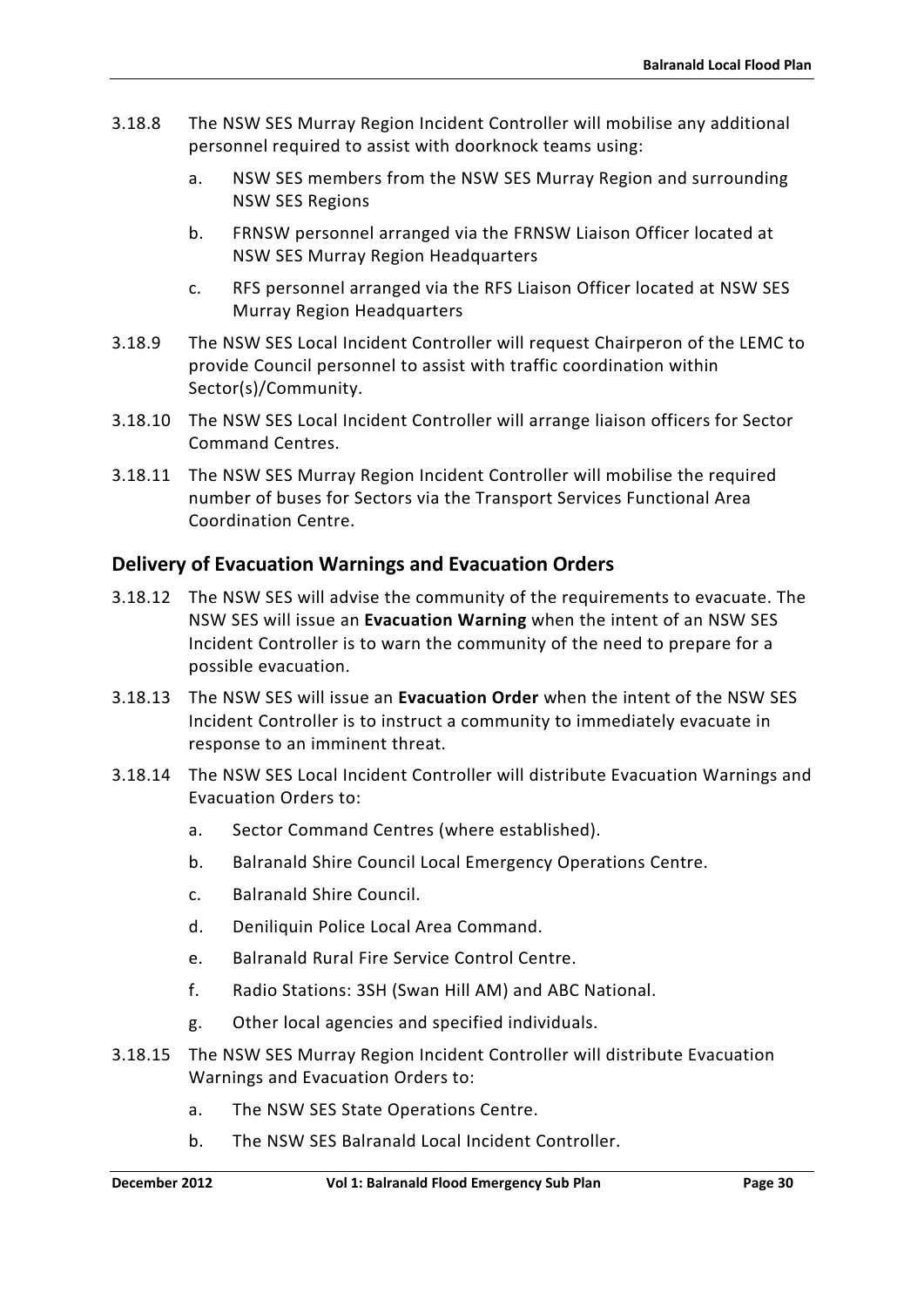- c. Metropolitan media outlets via the Joint Media Information Centre.
- d. Affected communities via dial-out warning systems where installed or applicable.
- e. Relevant media outlets and agencies.
- 3.18.16 Evacuation Warnings and Evacuation Orders may be delivered through:
	- a. Radio and television stations.
	- b. Doorknocking by emergency service personnel.
	- c. Public address systems (fixed or mobile).
	- d. Telephony-based systems (including Emergency Alert).
	- e. Two-way Radio.
	- f. Direct access to Radio Stations: 3SH (Swan Hill AM) and ABC National.
- 3.18.17 The Standard Emergency Warning Signal (SEWS) may be used to precede all Evacuation Orders broadcast on Radio Stations.
- 3.18.18 Sector Command Centres, where established, will distribute Evacuation Orders via Emergency Service personnel in doorknock teams to areas under threat of inundation.
- 3.18.19 Doorknock teams will work at the direction of:
	- a. The Sector Commander if a Sector Command Centre is established.
	- b. The Local Incident Controller.
- 3.18.20 Field teams conducting doorknocks will record and report back the following information to their Sector Commander or Local Incident Controller:
	- a. Addresses and locations of houses doorknocked and/or evacuated.
	- b. The number of occupants.
	- c. Details of support required (such as transport, medical evacuation, assistance to secure house and/or property and raise or move belongings).
	- d. Details of residents who refuse to comply with the Evacuation Order.
- 3.18.21 Refusal to evacuate. Field teams cannot afford to waste time dealing with people who are reluctant or refuse to comply with any Evacuation Order. These cases are to be referred to the NSW Police Force.

### **Withdrawal**

- 3.18.22 Evacuations will generally be carried out in stages starting from the lowest areas, low flood islands and low trapped perimeters; and progressively from higher areas.
- 3.18.23 The most desirable method of evacuation is via road using private transport. This may be supplemented by buses for car-less people. However, other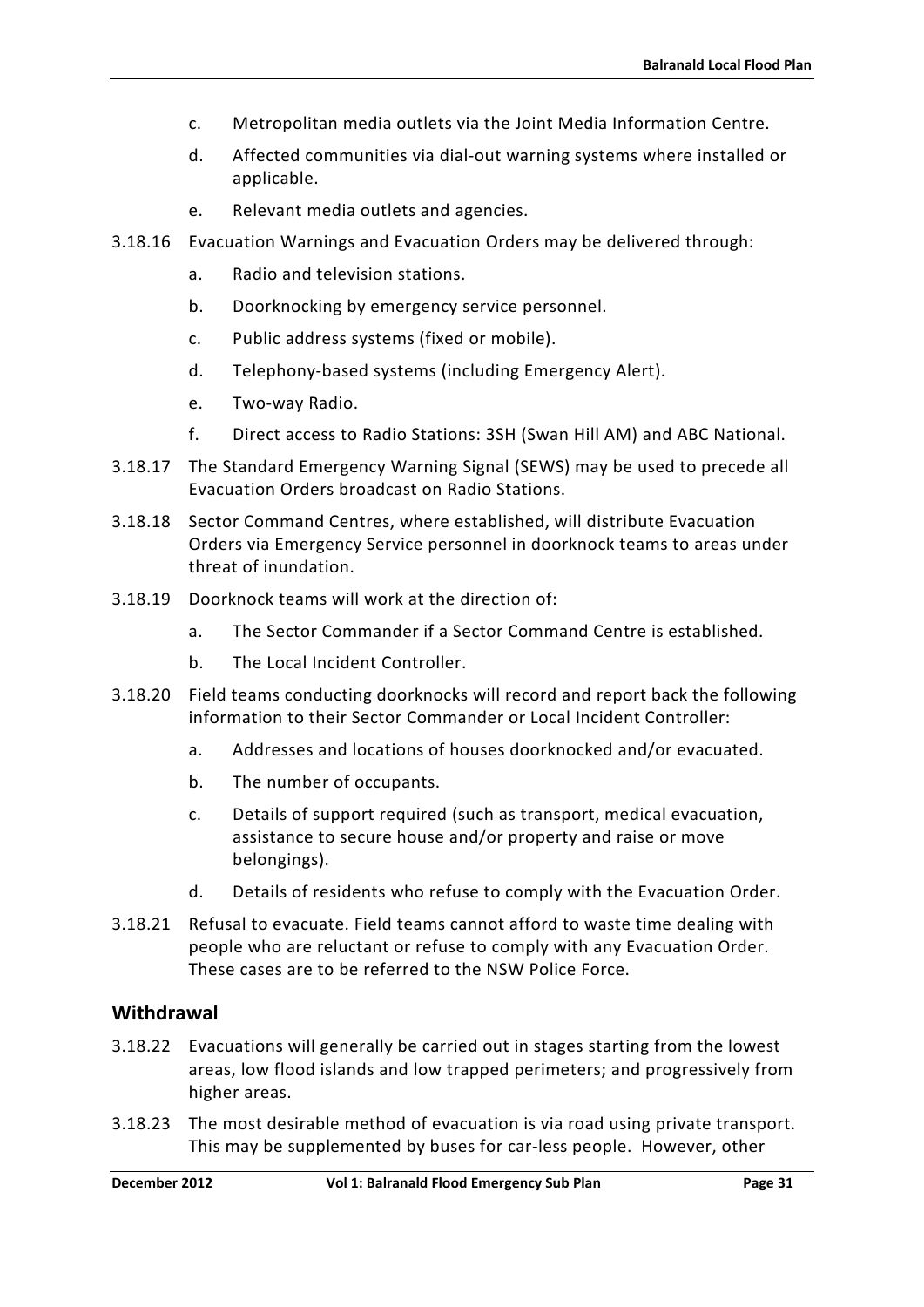means of evacuation may also be used if available and as necessary (eg by foot, rail, air).

- 3.18.24 Evacuees who require emergency accommodation or disaster welfare assistance will be directed to designated evacuation centres. Evacuees who have made their own accommodation arrangements will not be directed to evacuation centres. It is not possible to determine in advance how many will fall into this category.
- 3.18.25 Evacuees will:
	- a. Move under local traffic arrangements from the relevant Sectors/Community via managed evacuation routes;
	- b. Continue along the suburban/regional/rural road network to allocated Evacuation Centres.
- 3.18.26 **Health Services**. The Health Services Functional Area will coordinate the evacuation of hospitals, health centres, and aged care facilities (including nursing homes).
- 3.18.27 **Schools.** School administration offices (Department of Education and Communities, Catholic Education Office and Private Schools) will coordinate the evacuation of schools if not already closed.
- 3.18.28 If there is sufficient time between the start of response operations and the evacuation of communities, the NSW SES Murray Region Incident Controller will discuss the temporary closure of appropriate schools with the Regional Director, Riverina Region, Department of Education and Communities. This will enable pupils to stay at home or be returned home so they can be evacuated (if required) with their families.
- 3.18.29 Note that in the Balranald Shire Council LGA, school principals may close some schools affected by flooding in the early stages of flooding.
- 3.18.30 **Caravan parks**. When an evacuation order is given occupiers of non-movable vans should:
	- a. Secure their vans by tying them down to prevent flotation.
	- b. Isolate power to their vans.
	- c. Collect personal papers, medicines, a change of clothing, toiletries and bedclothes.
	- d. Lift the other contents of their vans as high as possible within the van.
	- e. Move to a designated evacuation centre if they have their own transport, or move to the caravan office to await transport.
- 3.18.31 Where possible, vans that can be moved will be relocated by their owners. Park managers will arrange for the relocation of mobile vans whose owners do not have a vehicle. Council and NSW SES personnel will assist if required and may be able to provide additional vehicles.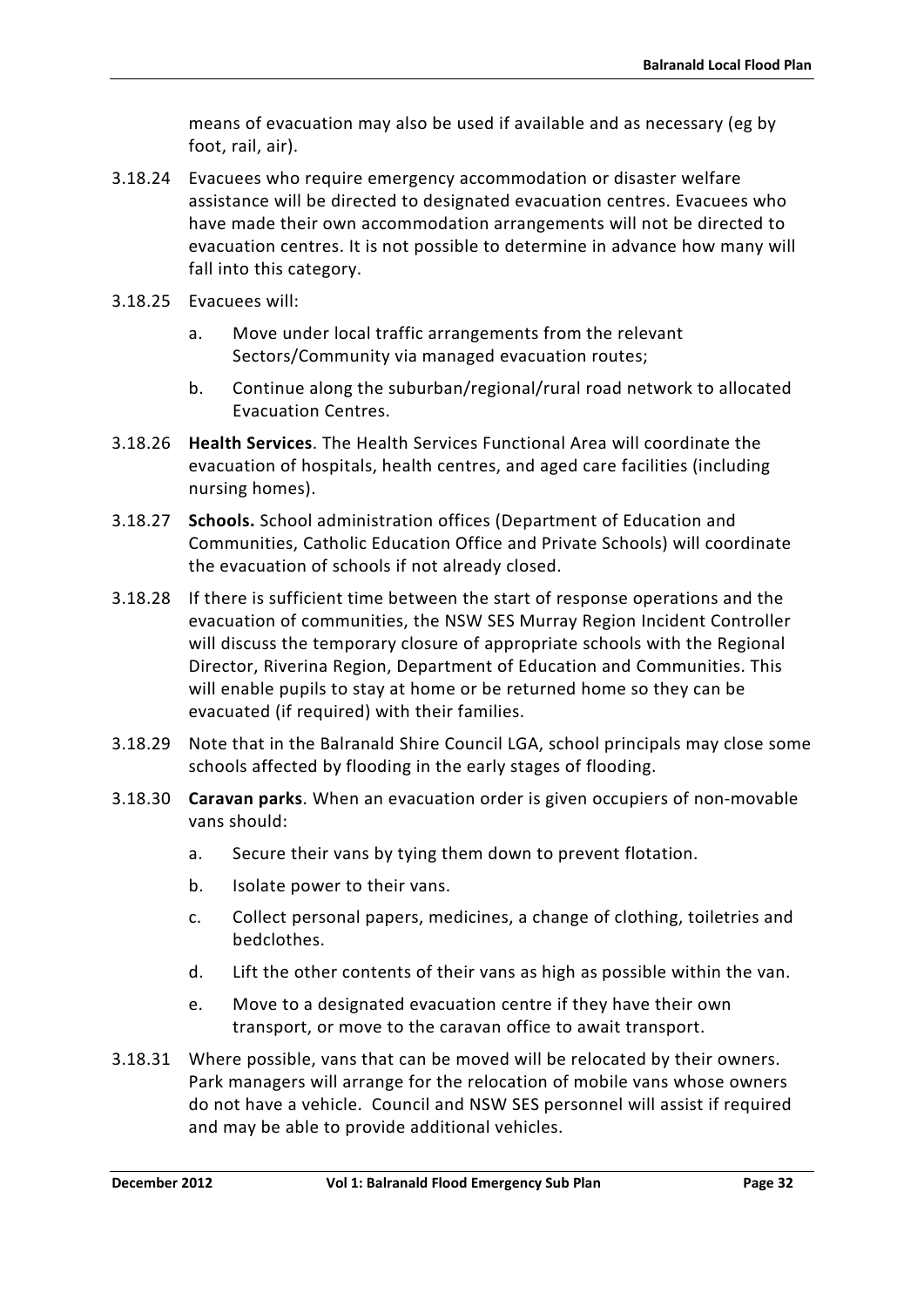- 3.18.32 Caravan park managers will ensure that their caravan park is capable of being evacuated within 24 hours.
- 3.18.33 Advise the NSW SES Balranald Local Controller of:
	- a. The number of people requiring transport.
	- b. Details of any medical evacuations required.
	- c. Whether additional assistance is required to effect the evacuation.
- 3.18.34 Check that no people remain in non-removable vans that are likely to be inundated.
- 3.18.35 Inform the NSW SES Balranald Local Controller when the evacuation of the caravan park has been completed.
- 3.18.36 Provide the NSW SES Balranald Local Controller with a register of people that have been evacuated.
- 3.18.37 **Assistance Animals, Pets and Companion Animals of Evacuees:** Assistance animals (guide dogs, hearing assistance animals, etc) will remain in the care of their owners throughout the evacuation. This includes transport and access into evacuation centres etc. Due to safety restrictions, it may not be possible to allow companion animals to accompany their owners when being transported via aircraft or flood rescue boats. Agriculture and Animal Services will make separate arrangements for the evacuation and care of companion animals.
- 3.18.38 **Transport and storage:** Transport and storage of furniture from flood threatened properties will be arranged as time and resources permit.
- 3.18.39 **Security:** The NSW Police Force will provide security for evacuated areas.
- 3.18.40 The NSW SES Local Incident Controller is to provide the following reports to the NSW SES Murray Region Headquarters:
	- a. Advice of commencement of the evacuation of each Sector;
	- b. Progress reports (by Sectors) during evacuations;
	- c. Advice of completion of the evacuation of each Sector.

# **Shelter**

3.18.41 **Evacuation centres / assembly areas.** The usual purpose of evacuation centres or assembly areas is to meet the immediate needs of disaster affected people following evacuation from an emergency situation, not to provide them with accommodation. Evacuees will be advised to go to or be taken to the nearest accessible evacuation centre, which may initially be established at the direction of the NSW SES Balranald Local Incident Controller, but managed as soon as possible by Welfare Services.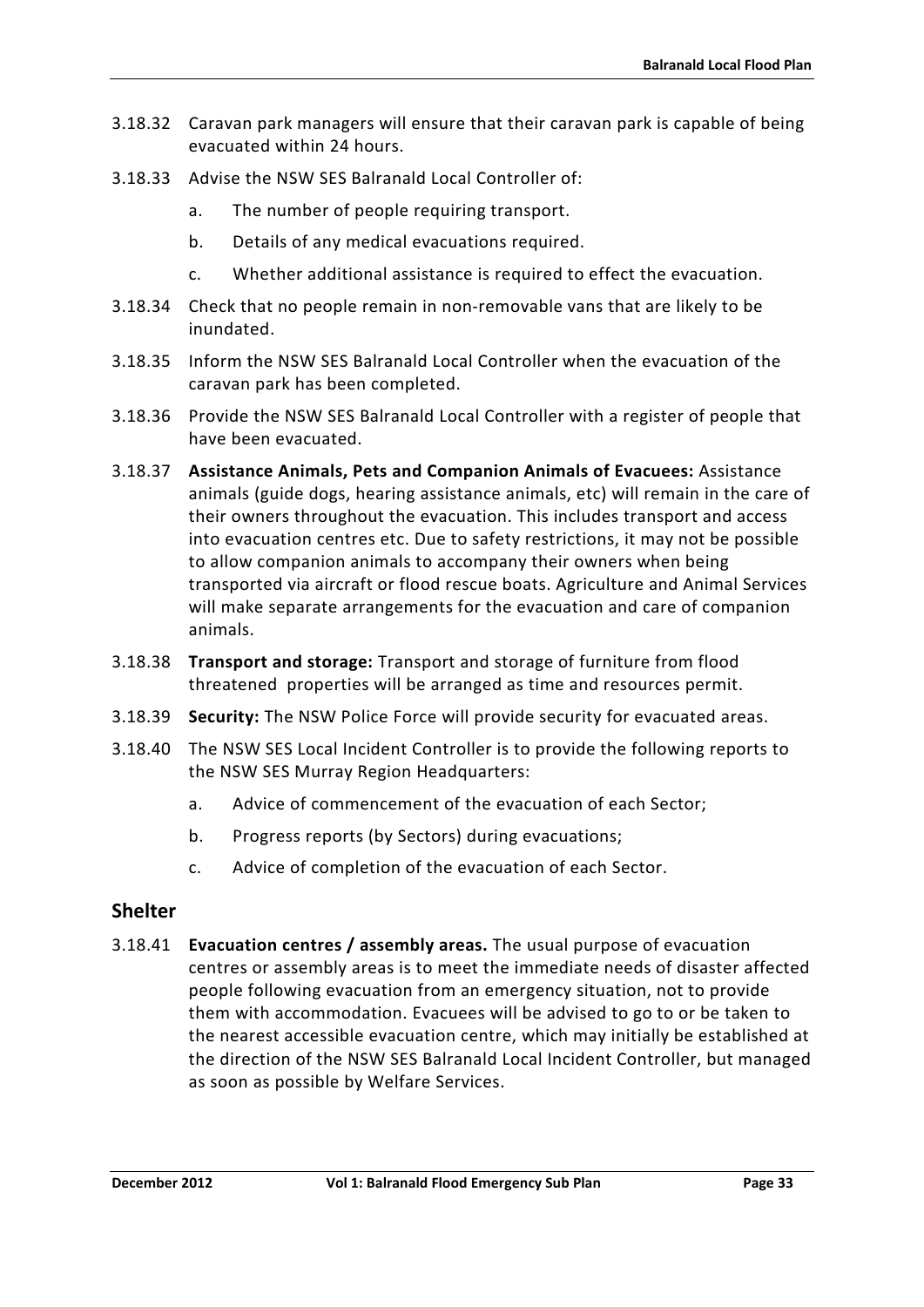- 3.18.42 The following locations are suitable for use as flood evacuation centres:
	- a. Balranald Greenham Park Amenities Centre (at the Racecourse) or the Balranald RSL Club.
	- b. Euston The Euston Club.
- 3.18.43 In the highly unlikely event that any township needs to be completely evacuated the following will apply:
	- a. Oxley to be evacuated to Balranald.
	- b. Balranald to be evacuated to Swan Hill.
	- c. Euston to be evacuated to Robinvale or Mildura .
- 3.18.44 **Registration:** The NSW Police Force will ensure that evacuees are registered on arrival at the designated evacuation centres.
- 3.18.45 **Animal shelter compounds:** Animal shelter compounds will be set up for the domestic pets and companion animals of evacuees if required. Facilities will be managed by Agriculture and Animal Services.

### **Return**

- 3.18.46 The NSW SES Local Incident Controller will advise when return to evacuated areas is safe after flood waters have receded and reliable access is available.
- 3.18.47 The NSW SES Local Incident Controller will determine when it is safe for evacuees to return to their homes in consultation with:
	- a. the Recovery Coordinating Committee (if established),
	- b. Welfare Services Functional Area Coordinator (welfare of evacuees),
	- c. Engineering Services Functional Area Co-coordinator (electrical safety of buildings, structural integrity of levees/dams),
	- d. Health Service Functional Area Coordinator (public health),
	- e. Transport Services Functional Areas Coordinator (arrangement of transport),
	- f. the Balranald Shire Council LEOCON,
	- g. the Balranald Shire Council,
	- h. NSW SES Region Incident Controller,
	- i. Other appropriate agencies/functional areas as required (mitigation and advice regarding identified risks resulting from the flood event).
- 3.18.48 Once it is considered safe to do so, the NSW SES Incident Controller will authorise the return of evacuees.
- 3.18.49 The return will be controlled by the NSW SES Local Incident Controller and may be conducted, at their request, by the Recovery Coordinator.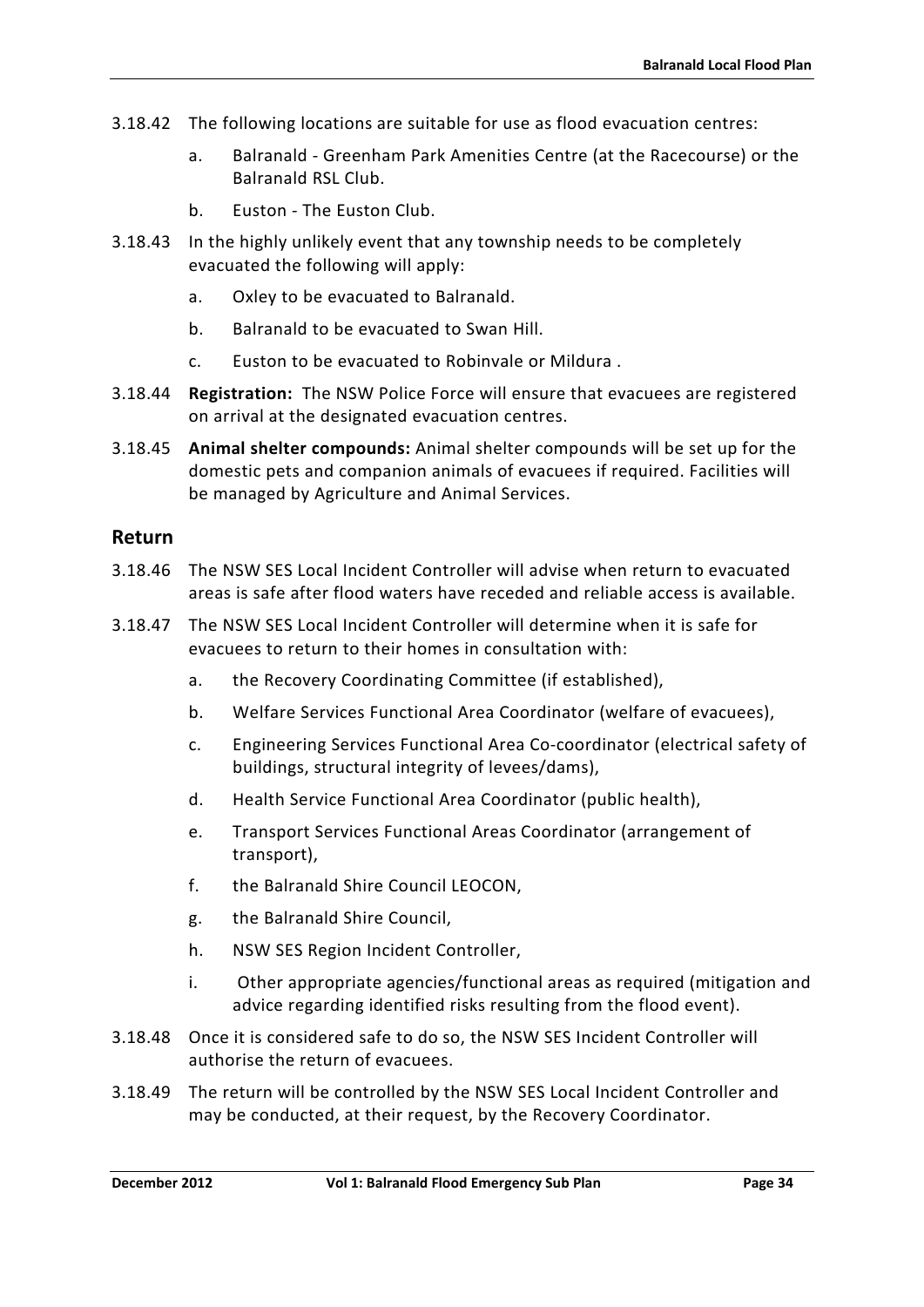# <span id="page-48-0"></span>**3.19 MANAGING RESUPPLY OPERATIONS**

- 3.19.1 The NSW SES is responsible for the coordination of the resupply of isolated communities and properties.
- 3.19.2 If isolation is expected to occur, residents should be encouraged to consider their needs and suitability for an unknown period of isolation.
- 3.19.3 If properties/communities are going to remain in locations expected to become isolated, households/retailers should be encouraged to stock up on essential supplies.
- 3.19.4 Where practicable, once supplies are delivered to the NSW SES designated loading point, the NSW SES Local Incident Controller will arrange for the delivery of essential foodstuffs, fuels or urgent medical supplies required by an isolated property or community.
- 3.19.5 All reasonable effects will be made to deliver supplies, however where necessary the NSW SES will prioritise the delivery of items.

# **Resupply of Isolated Towns and Villages**

#### **Strategy**

3.19.6 Minimise disruption upon the community by resupplying towns and villages which have become isolated as a consequence of flooding.

#### **Actions**

- 3.19.7 The NSW SES is responsible for the coordination of the resupply of isolated communities.
- 3.19.8 If flood predictions indicate that areas are likely to become isolated, the NSW SES Local Incident Controller should advise retailers that they should stock up.
- 3.19.9 When isolation occurs, retailers will be expected to place orders with suppliers where they have a line of credit and to instruct those suppliers to package their goods and deliver them to loading points designated by the NSW SES.
- 3.19.10 The NSW SES is prepared to deliver mail to isolated communities but may not be able to do so according to normal Australia Post timetables.
- 3.19.11 The NSW SES will assist hospitals with resupply of linen and other consumables where able.

# **Resupply of Isolated Properties**

### **Strategy**

3.19.12 Ensure supplies are maintained to properties by coordinating the resupply of properties which have become isolated as a consequence of flooding.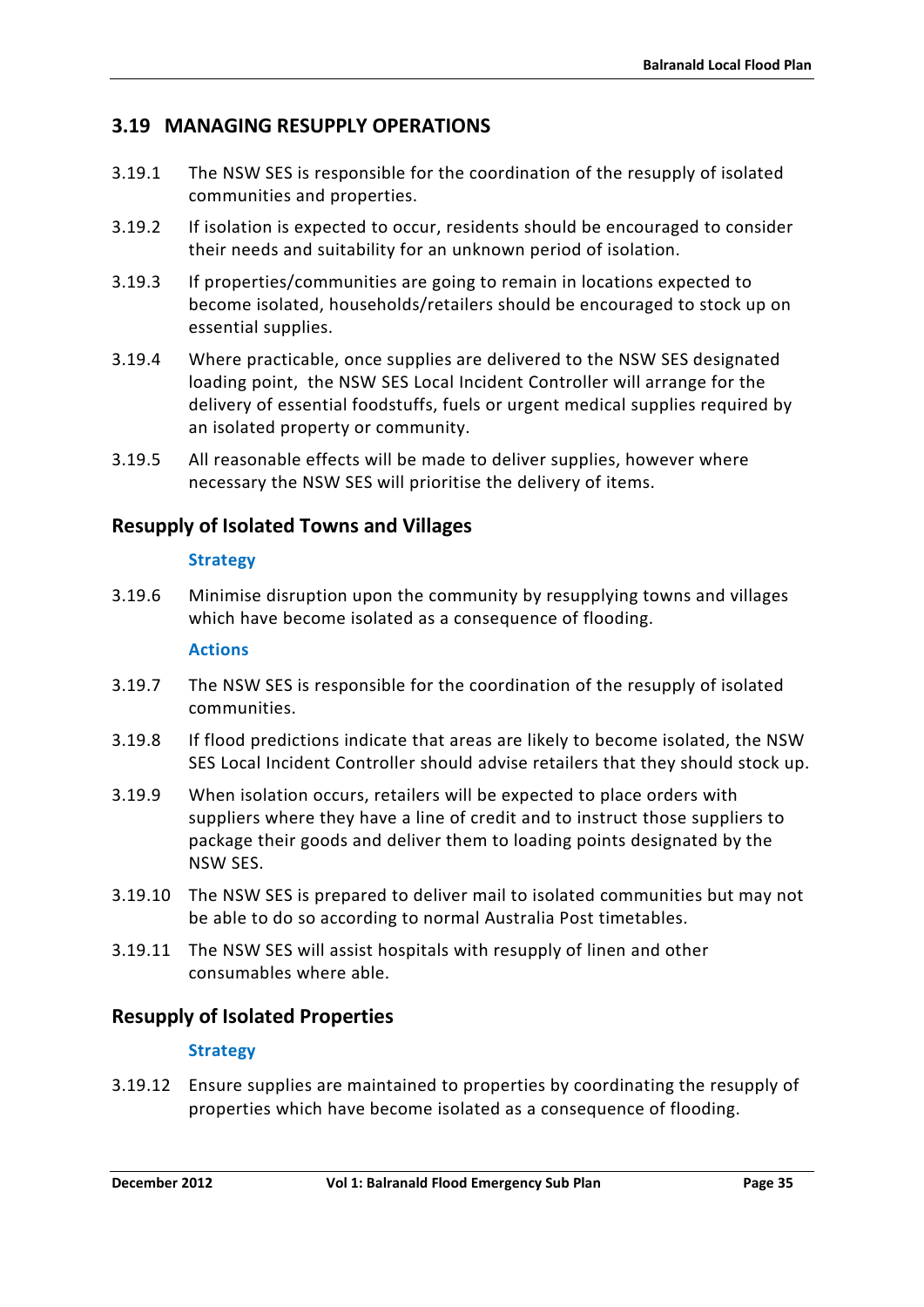### **Actions**

- 3.19.13 The resupply of isolated properties is a common requirement during floods and coordination can be difficult because requests can emanate from a variety of sources. Isolated properties may call their suppliers direct, place their orders through their own social networks or contact the NSW SES.
- 3.19.14 The principles to be applied when planning for the resupply of isolated properties are:
	- a. The NSW SES will coordinate resupply and establish a schedule.
	- b. Some isolated households will not have the ability to purchase essential grocery items due to financial hardship. If an isolated household seeks resupply from the NSW SES and claims to be, or is considered to be, in dire circumstances, he/she is to be referred to Welfare Services for assessment of eligibility. Where financial eligibility criteria are met, Welfare Services will assist with the purchase of essential grocery items. Welfare Services will deliver the essential grocery items to the NSW SES designated loading point for transport.
	- c. Local suppliers will liaise with the NSW SES regarding delivery of resupply items to the designated loading point.
	- d. Local suppliers are responsible for packaging resupply items for delivery.
- 3.19.15 A flowchart illustrating the Resupply process is shown in Attachment 1. Please note that the flowchart outlines the resupply process but does not encompass all potential situations and/or outcomes.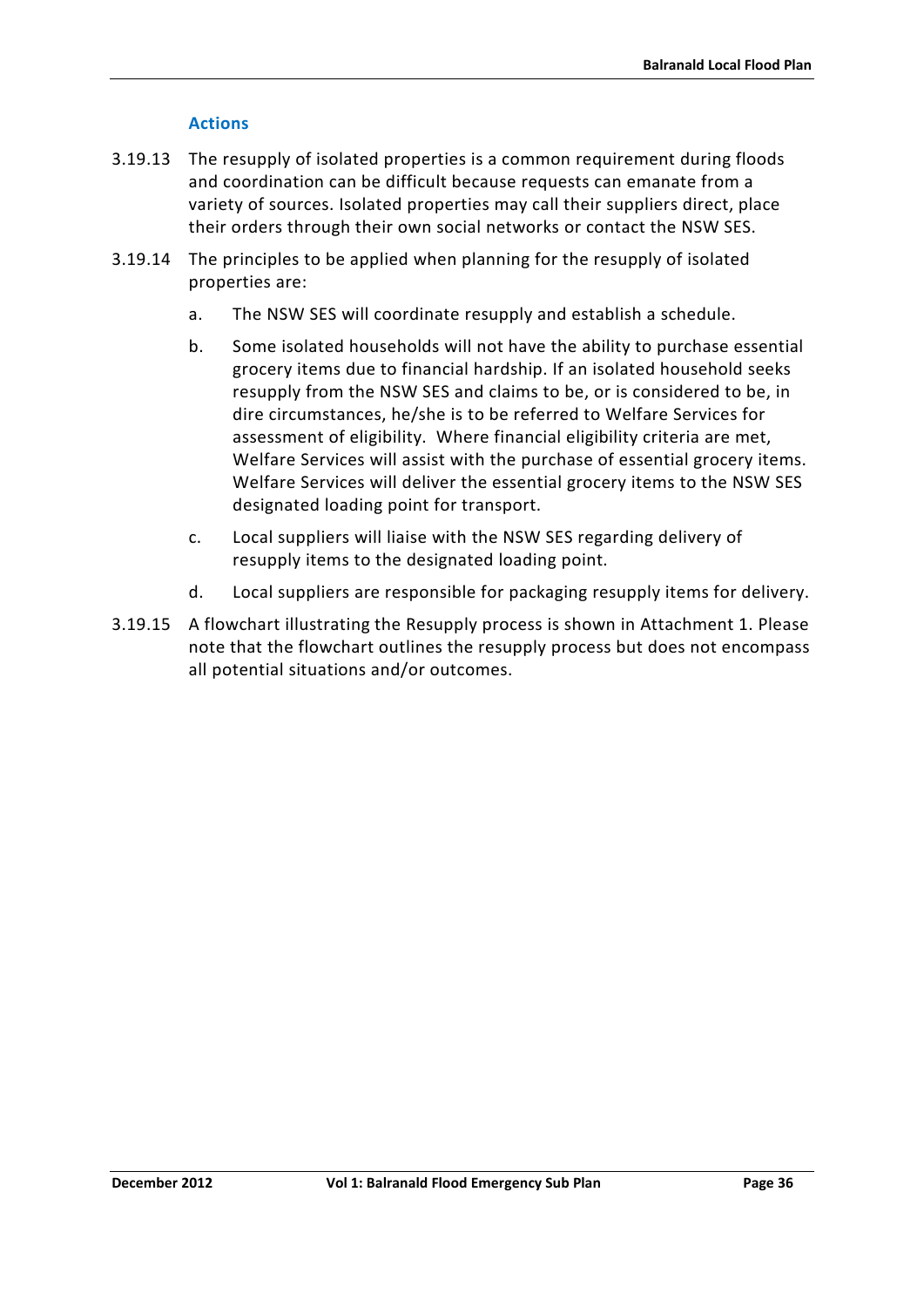# <span id="page-50-0"></span>**PART 4 - RECOVERY**

# <span id="page-50-1"></span>**4.1 RECOVERY COORDINATION AT THE LOCAL LEVEL**

- 4.1.1 The NSW SES Balranald Local Controller will ensure that planning for longterm recovery operations begins at the earliest opportunity, initially through briefing the Local Emergency Management Committee (LEMC). As soon as possible the LEMC will meet to discuss recovery implications including the need for a Local Recovery Committee. The LEMC will consider any impact assessment in determining the need for recovery arrangements. This is conveyed in the first instance to the State Emergency Operations Controller (SEOCON) for confirmation with the State Emergency Recovery Controller (SERCON).
- 4.1.2 Once the need for recovery has been identified, the SERCON, in consultation with the SEOCON, may recommend the appointment of a Local Recovery Coordinator and nominate an appropriate candidate to the Minister for Police and Emergency Services.
- 4.1.3 The SERCON may send a representative to the LEMC and subsequent recovery meetings to provide expert recovery advice and guidance.
- 4.1.4 The NSW SES Balranald Local Controller and Local Emergency Operations Controller (LEOCON) attend recovery meetings to provide an overview of the emergency response operation.
- 4.1.5 The NSW SES Region Incident Controller, the Regional Emergency Management Officer and appropriate Regional Functional Area Coordinators will be invited to the initial local meeting and to subsequent meetings as required.
- 4.1.6 The recovery committee will:
	- a. develop and maintain a Recovery Action Plan with an agreed exit strategy
	- b. monitor and coordinate the activities of agencies with responsibility for the delivery of services during recovery
	- c. ensure that relevant stakeholders, especially the communities affected, are involved in the development and implementation of recovery objectives and strategies and are informed of progress made
	- d. provide the SERCON with an end of recovery report
	- e. ensure the recovery is in line with the National Principles of Disaster Recovery and the NSW tenets

# <span id="page-50-2"></span>**4.2 RECOVERY COORDINATION AT THE REGION AND STATE LEVEL**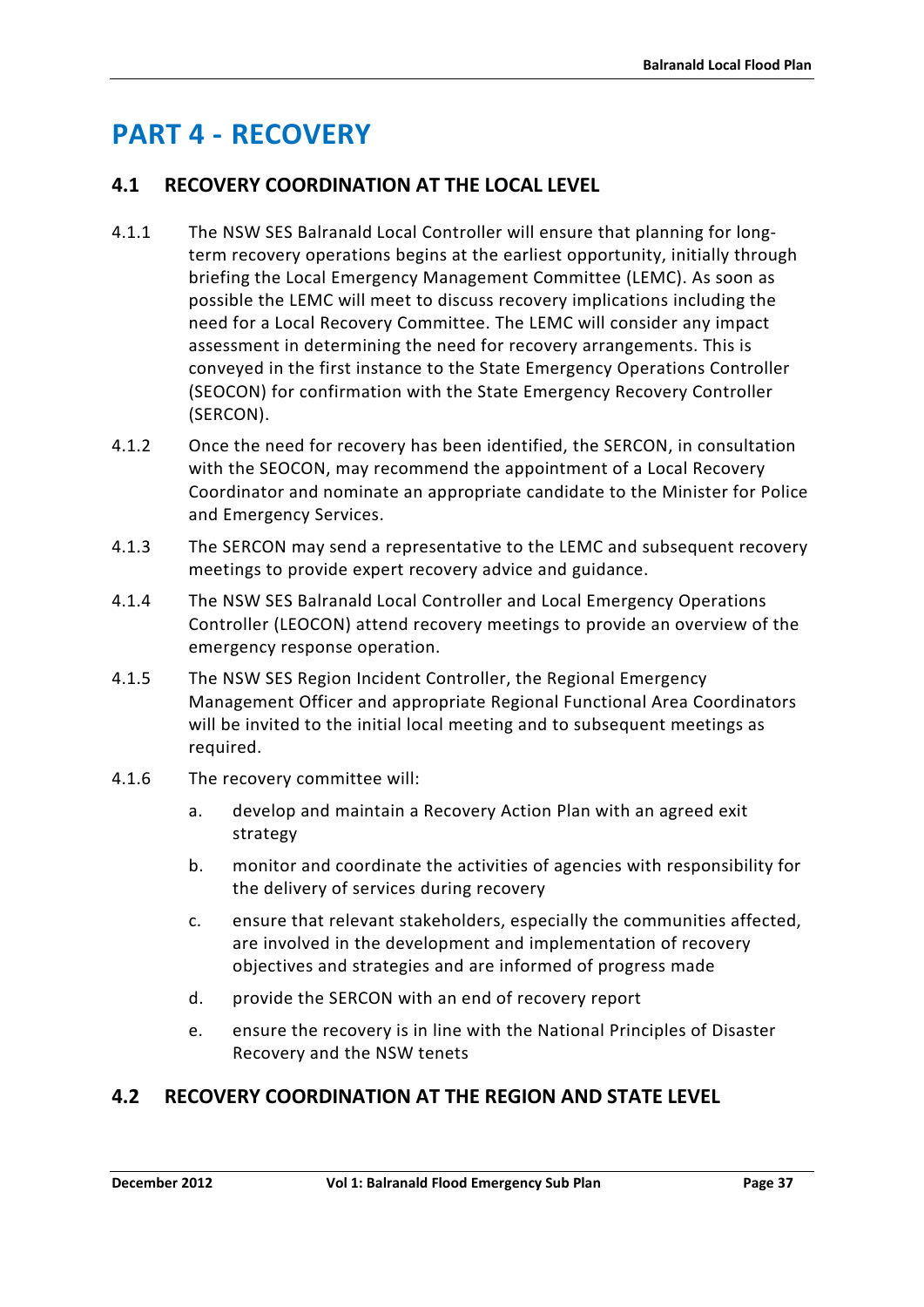- 4.2.1 In the event that an emergency affects several local areas, a Region Emergency Management Committee (REMC) will meet to discuss recovery implications including the need for a RegionRecovery Committee. This is conveyed in the first instance to the SEOCON for confirmation with the SERCON.
- 4.2.2 In the event of an emergency which affects multiple regions, or is of state or national consequence, or where complex, long term recovery and reconstruction is required, it may be necessary to establish a State Recovery Committee and the appointment of a State Recovery Coordinator.

# <span id="page-51-0"></span>**4.3 ARRANGEMENTS FOR DEBRIEFS / AFTER ACTION REVIEWS**

- 4.3.1 As soon as possible after flooding has abated, the NSW SES Balranald Local Controller will advise participating organisations of details of response operation after action review arrangements.
- 4.3.2 The NSW SES Balranald Local Controller will ensure that adequate arrangements are in place to record details of the after action review and each item requiring further action is delegated to an organisation or individual to implement.
- 4.3.3 Follow-up to ensure the satisfactory completion of these actions will be undertaken by the Balranald Shire Council Local Emergency Management Committee.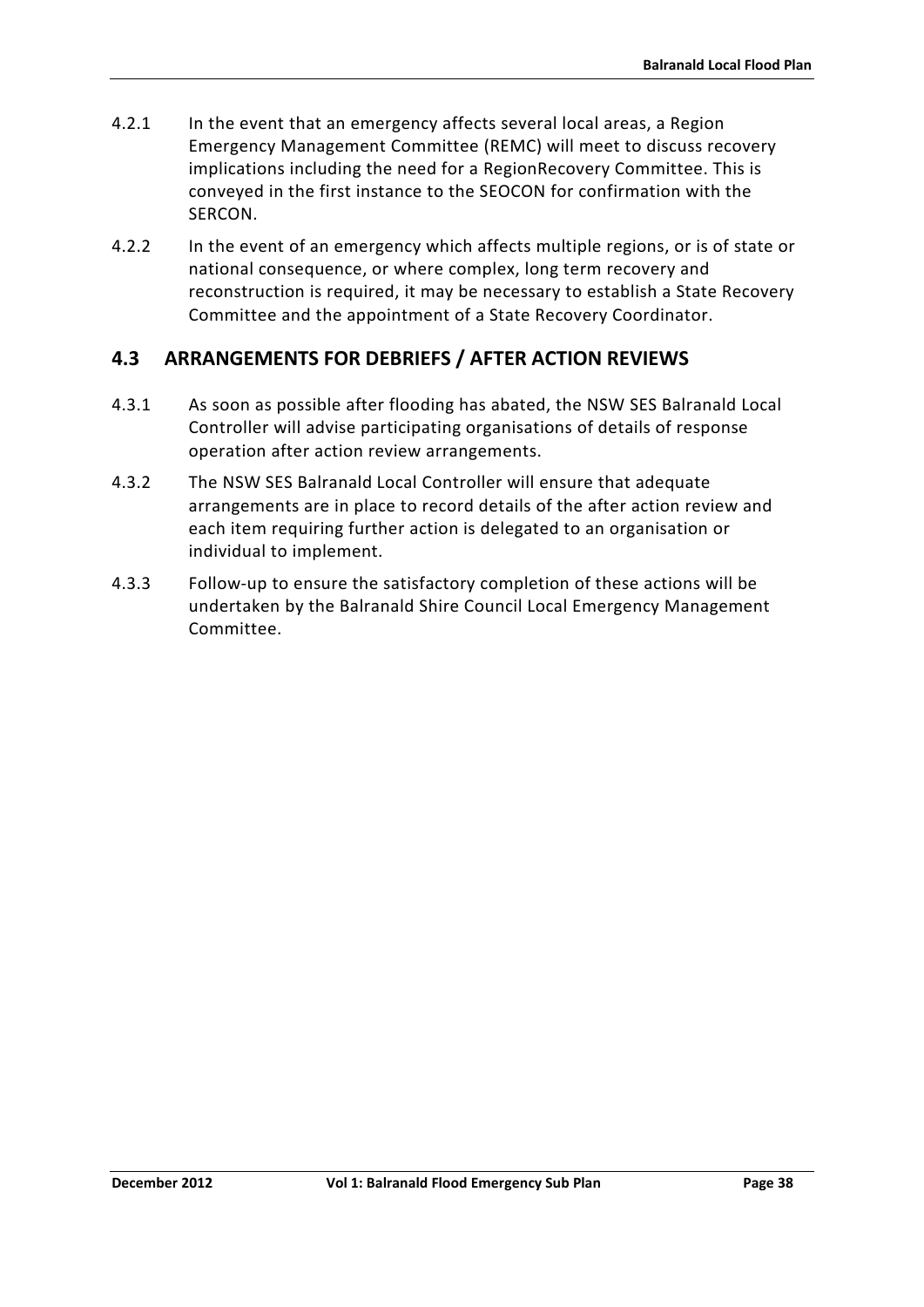

# <span id="page-52-0"></span>**ATTACHMENT 1 - RESUPPLY FLOWCHART**

**Please Note: The chart outlines the resupply process, but does not encompass all potential situations and outcomes.**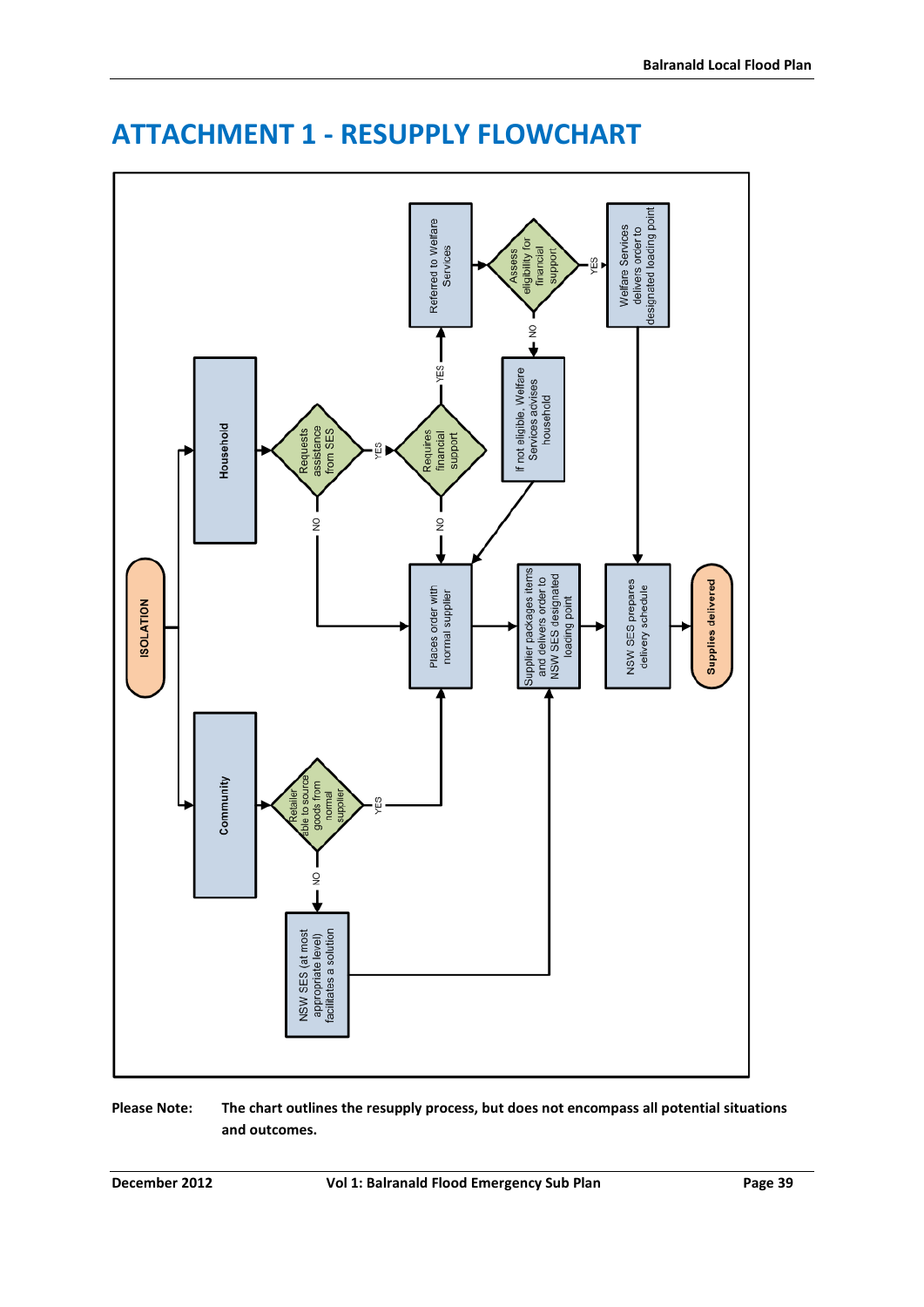# <span id="page-53-0"></span>**ATTACHMENT 2 - DAM FAILURE ALERT NOTIFICATION ARRANGEMENTS FLOWCHART**